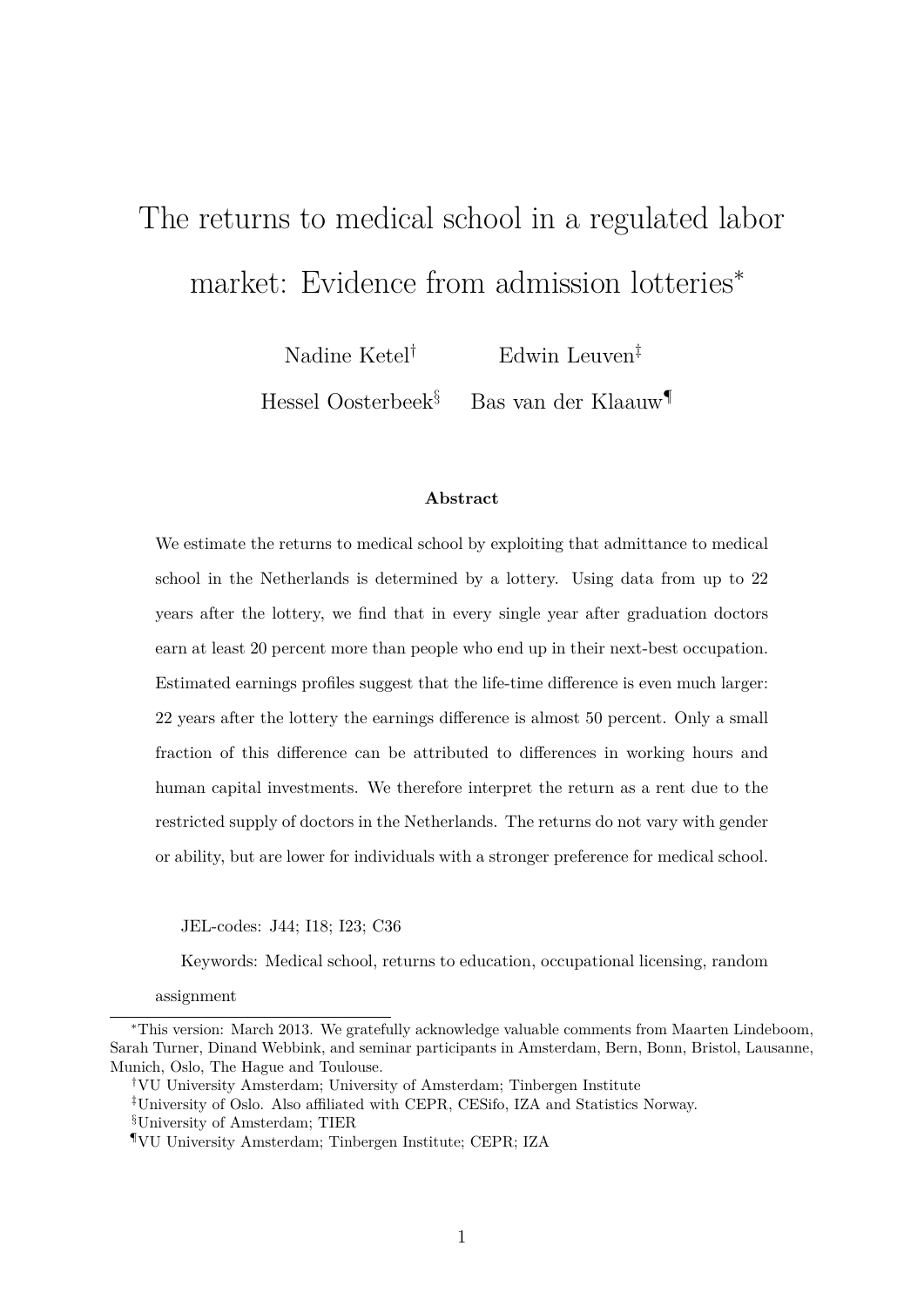# **1 Introduction**

This paper exploits admission lotteries for medical school in the Netherlands to estimate the earnings return to completion of medical school. Like in many other countries, the supply of doctors in the Netherlands is restricted by limiting the number of places in medical school (Simoens and Hurst, 2006). Our approach produces credible estimates of the rents that doctors earn in such a regulated labor market.

Restricting the supply of doctors can be motivated on the grounds of (i) ensuring the quality of the study program, (ii) the high costs of medical studies which would be wasted for students who don't find employment as a doctor, and (iii) avoiding supply-induced demand. Knowledge about the size of the rents that doctors earn, allows governments to take informed decisions about the tightness of the supply restriction, the level of tuition fees, and regulations regarding doctors' earnings levels.

Previous studies that looked at the monopoly rent of doctors have either ignored selectivity issues or examined very specific groups. Friedman and Kuznets (1954) quantify the rent for doctors in the 1950s in the US by comparing earnings of doctors to earnings of dentists, for whom at the time entry was much less restrictive. They find that 16.5 percent of doctors' earnings is due to "barriers to entry". They admit, however, that part of the observed earnings difference may reflect ability differences. Burstein and Cromwell (1985) follow the same approach and find that in 1978-1980 in the US, the income difference between doctors and dentists amounts to 35 percent, while the income difference between doctors and lawyers is 139 percent. More recently, also using US data, Anderson et al. (2000) show that doctors in states with higher entry barriers due to stricter regulations earn significantly higher incomes. Finally, Kugler and Sauer (2005) measure the effects of licensing by exploiting a retraining assignment rule for immigrant doctors in Israel. They find that immigrant doctors have monthly earnings that are on average 180 percent to 340 percent higher after obtaining a license. These returns only apply to immigrants who have at least 20 years of experience as a doctor.

We use administrative data from the admission lotteries in the years 1988 to 1999, and of applicants' subsequent study career from the Dutch student registry. This information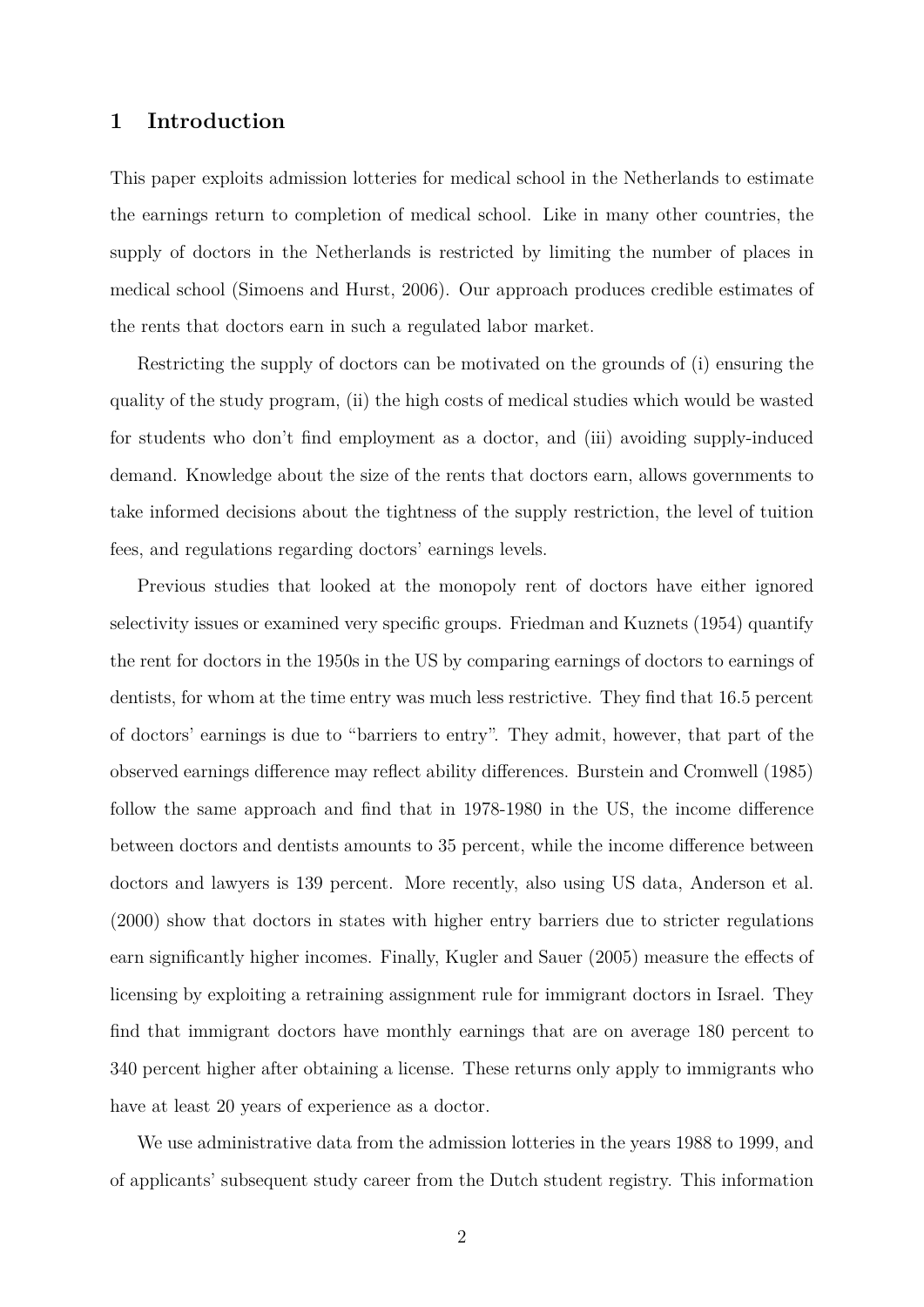

 $\frac{1}{2006}$  (October 2006) argilable at  $[http://www.cosanta.fr/OCDFFNC/70]$ Health Data 2006 (October 2006), available at [http://www.ecosante.fr/OCDEENG/70.html]. Source: Congressional Research Service (CRS) analysis of Remuneration of Health Professions, OECD

**Figure 1.** Specialist Compensation and GDP per Capita (in U.S. \$1,000s), 2004

Amounts from previous years are trended up to 2004 dollars using the annualized Bureau of Labor is merged at the individual level with data on labor market outcomes in the period 1999  $\mu_{\text{B}}$  cohort that annlied to modical sabasel in  $1088$ , we thus have to 2010. For the cohort that applied to medical school in 1988, we thus have labor market of up to 22 years after their application. We present separate information of up to 22 years after their application. We present separate estimates for self-employed general practitioners: in the U.S., salaried general practitioners earn \$134,600, each year since the first application thereby constructing synthetic experience-earnings profiles.

The admission lotteries that we exploit in this paper allow us to deal with selectivity issues. Because applicants who lose the lottery are allowed to reapply in the next year and because not all lottery winners complete medical school, we use the outcome of an individual's first lottery as instrumental variable for completing medical school. The first stage effect is substantial and highly significant.

Even in the absence of the supply restriction, earnings as a doctor may differ from earnings in the next-best occupation. Two reasons are often mentioned. First, the investments in human capital differ. Becoming a doctor requires, on average, more years of education than necessary to enter other occupations. Because we observe the entire earnings profile since first applying to medical school and tuition fees are known, we can address these differences. Second, job characteristics differ between professions, most im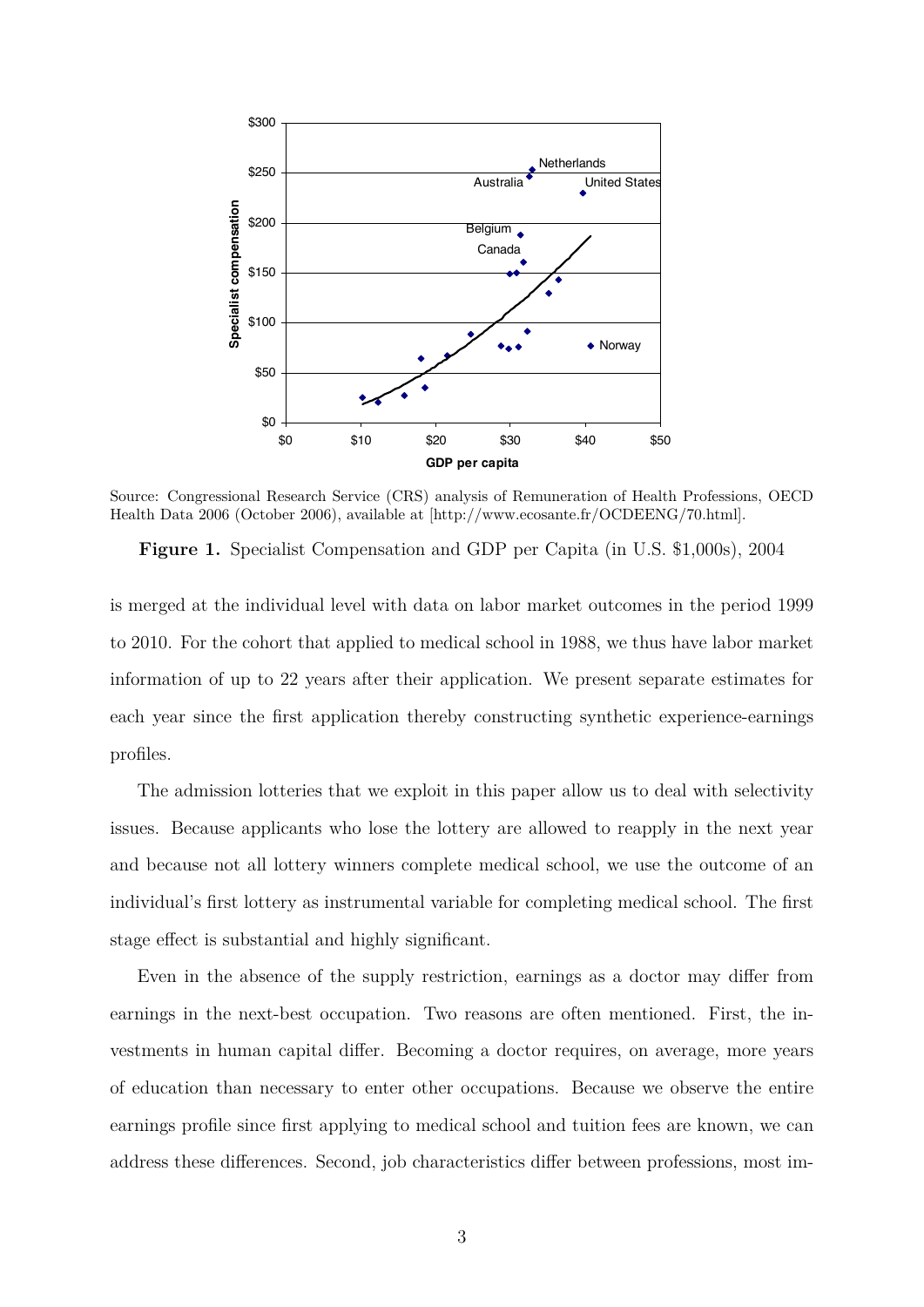portantly, it is often claimed that doctors work long hours. We examine this possible explanation for the earnings differential by separately analyzing differences in working hours.

We find substantial earnings returns to completing medical school. There is no single year after graduation in which the returns are less than 20 percent. The earnings profiles indicate that returns increase with experience. Twenty-two years after the first lottery doctors have, on average, almost 50 percent higher earnings. The returns are very similar for men and women, although in absolute terms men earn more than women. We also do not find differential returns by ability, where ability is measured by high-school GPA. Using the approach developed by Imbens and Rubin (1997), we analyze the marginal distribution of earnings under different treatments. This reveals that the large earnings returns are not only driven by high returns in the top end of the distribution. There are fewer people with zero earnings and the whole earnings distribution is shifted to the right.

The large earnings differences cannot be attributed to differences in working hours. While doctors work longer hours than non-doctors, this difference is modest. In the first four years of their careers doctors work annually around 300 hours more. After this first period this difference shrinks to around 100 hours per year. There is also no evidence that doctors are more restricted in their private lives. Doctors are more likely to be married and to have children.

The instrumental variable approach implies that we identify average treatment effects for applicants who complete medical school if they win their first lottery, and who do not complete medical school if they lose the first lottery. Not entering medical school after losing the first lottery can result from not reapplying or from losing subsequent lotteries. We exploit information about participation in and outcomes of subsequent lotteries to further characterize the compliers. In particular, we show that we can identify separately the earnings returns for compliers by the maximum number of lotteries in which they are willing to participate. We interpret the latter as an indicator of the preference to work in the medical profession. We find that the earnings returns are largest for compliers who only want to participate in a single admission lottery. The earnings returns decrease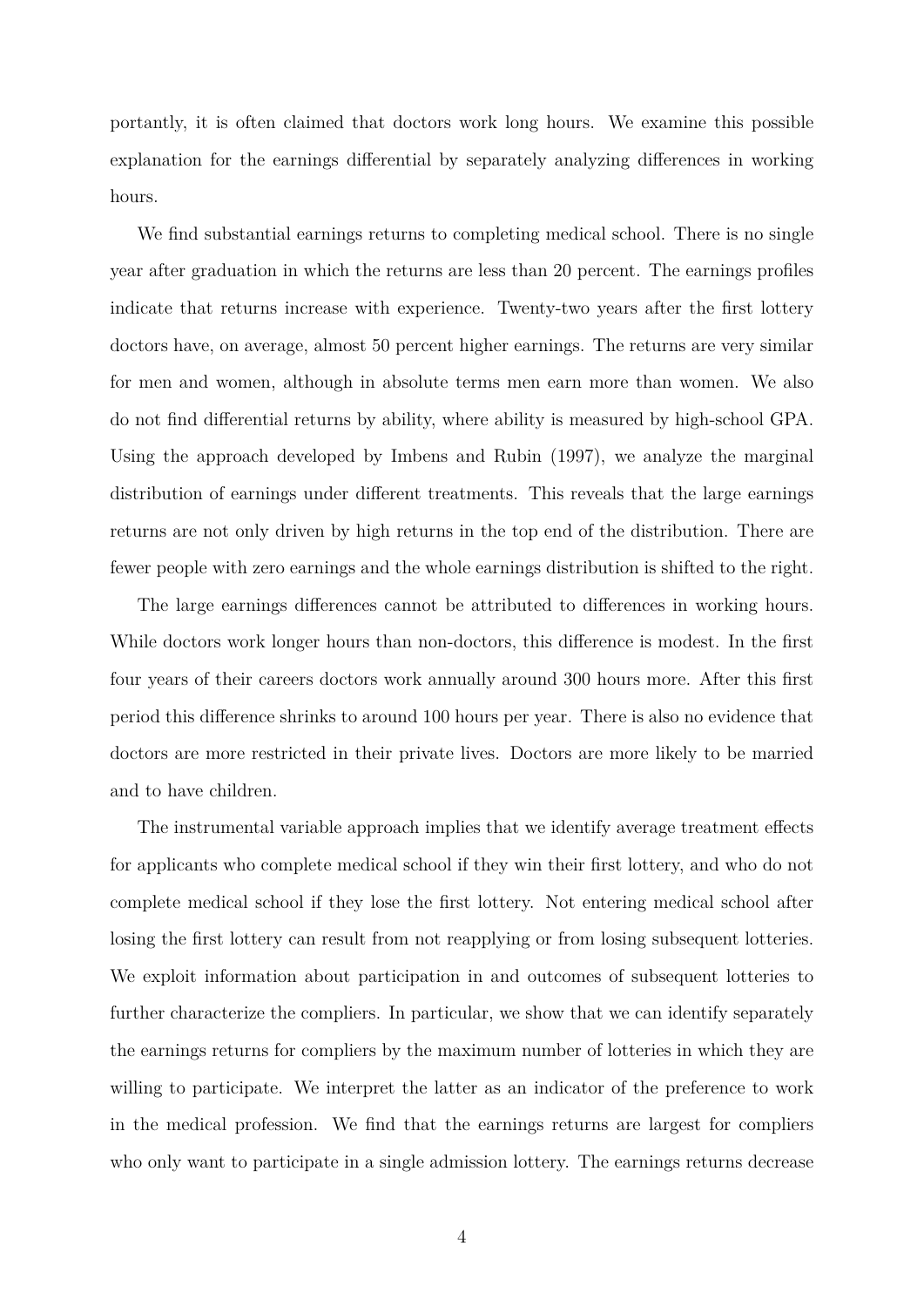in the maximum number of times a complier is prepared to participate in an admission lottery. This is due to those with the lowest preferences having worse outcomes in their next-best occupations, indicating that preferences may also be correlated to more general motivation for working.

A possible confounding factor in the instrumental variable strategy is that disappointment of losing the first lottery may have a direct effect on earnings in the next-best occupation. To assess this possible channel, we report results from admission lotteries for two other university studies, one of which does not give access to a regulated labor market. We find no earnings difference between winners and losers of the first lottery for that study. This suggests that the disappointment of losing an admission lottery does not reduce future earnings.

The remainder of this paper is organized as follows. The next section provides further details about the institutional context and the admission lottery to medical school. Section 3 describes the data used in this paper. Section 4 discusses the empirical model and the identification. Section 5 presents the estimation results. Section 6 discusses the interpretation of our results in terms of characterizing different types of compliers. Section 7 concludes.

# **2 Background and institutional context**

### *2.1 Medical schools in the Netherlands*

In the Netherlands students choose their field as soon as they enter university, unlike, for example, in the US where students specialize later. Graduates from the pre-university track in high school can enroll in all fields at all universities.<sup>1</sup> Universities have to accept all applicants. However, some fields have a quota, implying that only a fixed number of students is admitted.

The quota for medical schools was introduced in 1976. Initially, the argument for the quota was to ensure the quality of the study program in a time of increasing numbers of

<sup>1</sup>Students are tracked into different levels when they enter high school at age 12. Only the highest of three levels ensures direct admittance to university. Around 20 percent of primary school students enroll in the highest track.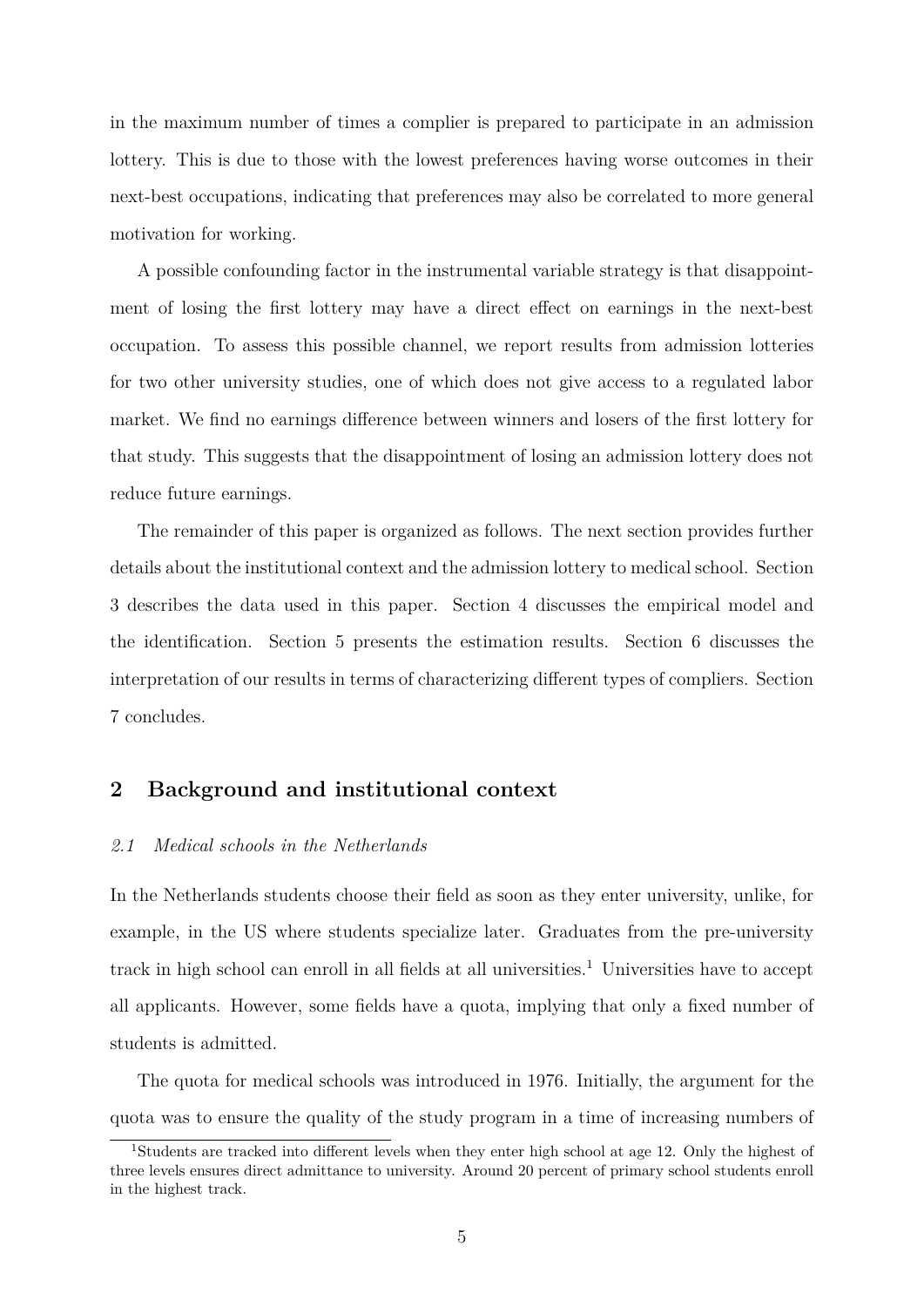applicants. More recently, the arguments in favor of the quota are threefold (RVZ, 2010). First, since university education is largely publicly funded and medical school is much more expensive than the average study, it is considered a waste of resources to educate doctors for whom there is no employment as a doctor. Second, the teaching capacity of medical schools is limited, and increasing the capacity might reduce the quality. Finally, there may be supplier induced demand (Hurley, 2000), implying that educating more doctors increases the number of medical treatments.

The minister of education decides about the size of the quota. Until 1993 the annual quota was fixed at 1458 students. From 1993 to 1995 it was gradually expanded to 1815 students in 1995. In the years relevant for our paper it remained at this level. The size of the quota is based on the number of places in specialization tracks, which is determined by the associations of specialists. For example, the association of neurologists decides how many places there are available for the specialization tracks in neurology.

If the number of applicants for medical schools exceeds the quota (which has always been the case), a lottery determines who is admitted.<sup>2</sup> Rejected applicants are allowed to reapply in the next year, and until 1999 they could do this as often as they wanted.<sup>3</sup> We observe that 69 percent of the rejected first-time applicants reapply a second time.

The lottery is weighted such that students with a higher GPA on the secondary school exams have a higher probability of being admitted.<sup>4</sup> High school exams are nationwide and externally graded on a scale from one to ten, where six and above indicates a pass. Table 1 shows which GPA intervals are assigned to the different lottery categories - labelled A to F -, together with the shares of applicants in each category. The final column indicates the weights in the lottery. This weight determines the ratio of places assigned to a category over the number of applicants in this category relative to category D. Hence, someone in category A has a twice as high probability of being admitted than someone in category

<sup>2</sup>Since 2000, medical schools are allowed to admit at most 50 percent of the students using their own criteria. Medical schools have made increasing use of this, and selection is often based on motivation and previous experience.

<sup>&</sup>lt;sup>3</sup>In our data, the maximum number of applications of one individual is nine. In 1999, the maximum number of applications was limited to three.

<sup>4</sup>Graduating from high school requires an exam in seven subjects including Dutch and English. Applicants for medical school should also have included biology, chemistry, physics and math and should have passed these subjects.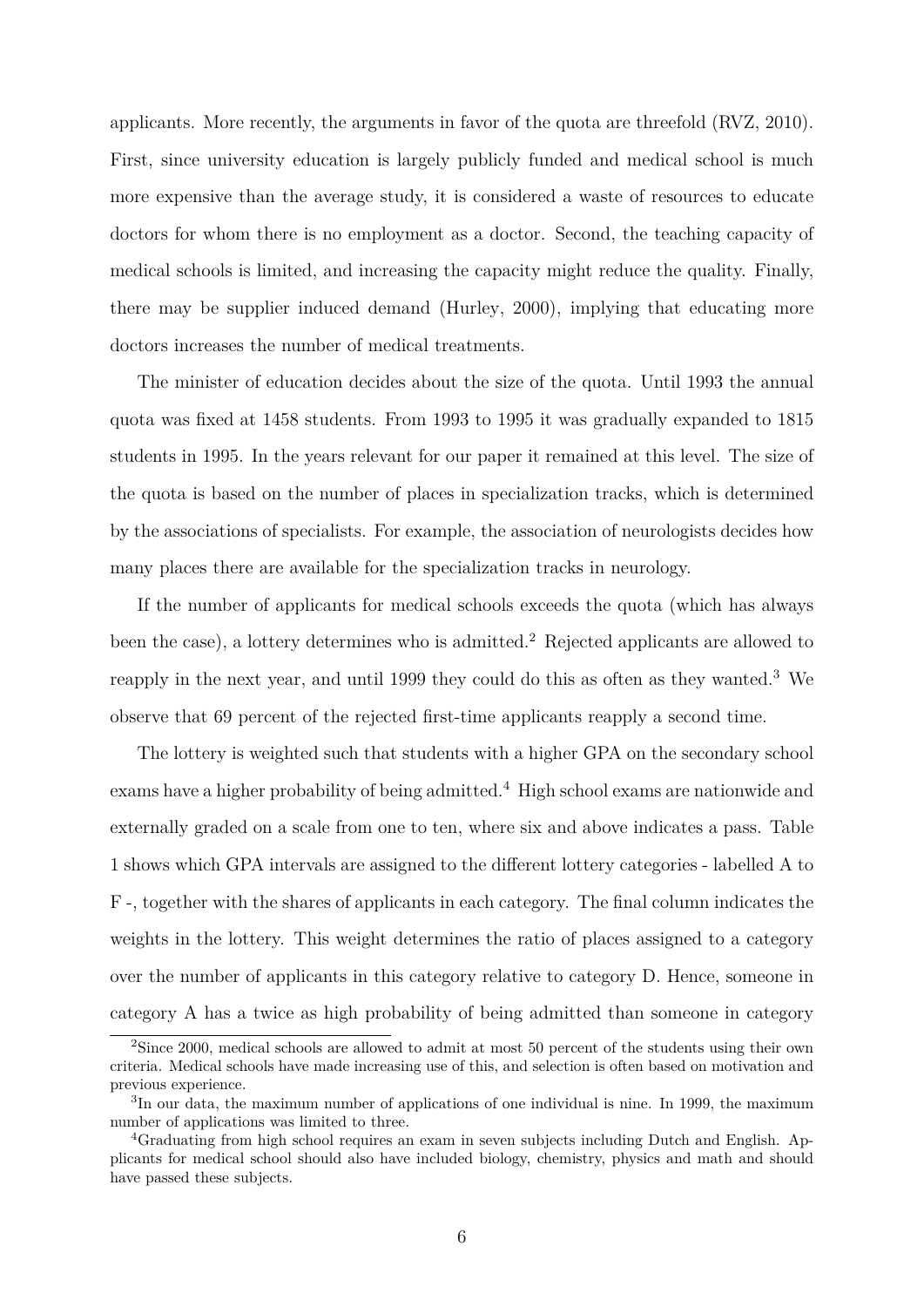| Category      | <b>GPA</b>           | Share | Weight |
|---------------|----------------------|-------|--------|
| $\mathbf{A}$  | GPA > 8.5            | 0.02  | 2.00   |
| B             | $8.0 \leq GPA < 8.5$ | 0.05  | 1.50   |
| $\mathcal{C}$ | $7.5 \le GPA < 8.0$  | 0.09  | 1.25   |
| D             | $7.0 \leq GPA < 7.5$ | 0.21  | 1.00   |
| E             | $6.5 \leq GPA < 7.0$ | 0.22  | 0.80   |
| $\mathbf F$   | GPA < 6.5            | 0.30  | 0.67   |
| Other         |                      | 0.11  | 1.00   |

**Table 1.** Lottery categories

*Notes*: GPA is grade point average on the final exams in high school. Share is the share of applicants in the different categories that applied for the lotteries in the years 1988-1999. Weight indicates the relative probability of being admitted. The category other refers to students who did not participate in the nationwide high school exams, such as foreign students. This category will be excluded from the analysis

#### $D<sup>5</sup>$

Figure 2 shows the admission rates by lottery category.<sup>6</sup> In the early years applicants in category A are almost certainly admitted but this category contains only 2 percent of all applicants (see Table 1). The majority of applicants are in categories C to F, for which the admittance rates range from 35 to 60 percent. Since applicants can participate in multiple lotteries, eventually almost 72 percent of all first-time applicants between 1988 and 1999 are admitted.<sup>7</sup>

The admission lottery is centrally executed. Applicants are allowed to list their first three preferred medical schools. After the result from the lottery is known, admitted students are divided over the medical schools taking account of their preferences where possible. In the Netherlands, eight universities have a medical school, which offer programs that are similar in content and quality. Universities are publicly funded and the nationwide tuition fee is low and fixed by the government. There are no private institutes offering

<sup>&</sup>lt;sup>5</sup>The total number of available places are divided over categories A to F such that for the number of available places divided by the number of applicants in a category, the weights as in Table 1 hold. In case the number of available places in a category exceeds the number of applicants, all applicants in that category are admitted. For the remaining categories the weights between the ratios of available places and the number of applicants per category will remain the same.

<sup>6</sup>Table A1 in the appendix contains more detailed information on the admission probabilities together with the number of applicants per category per year.

<sup>&</sup>lt;sup>7</sup>In 1999 a reform was implemented which implied that from that year on applicants with a GPA above 8 (category A and B) are automatically admitted. This reform was implemented as a response to a large public discussion about a girl that finished high school with an exceptional GPA of 9.6 but lost the lottery three times in a row. The weights for the other categories remained the same.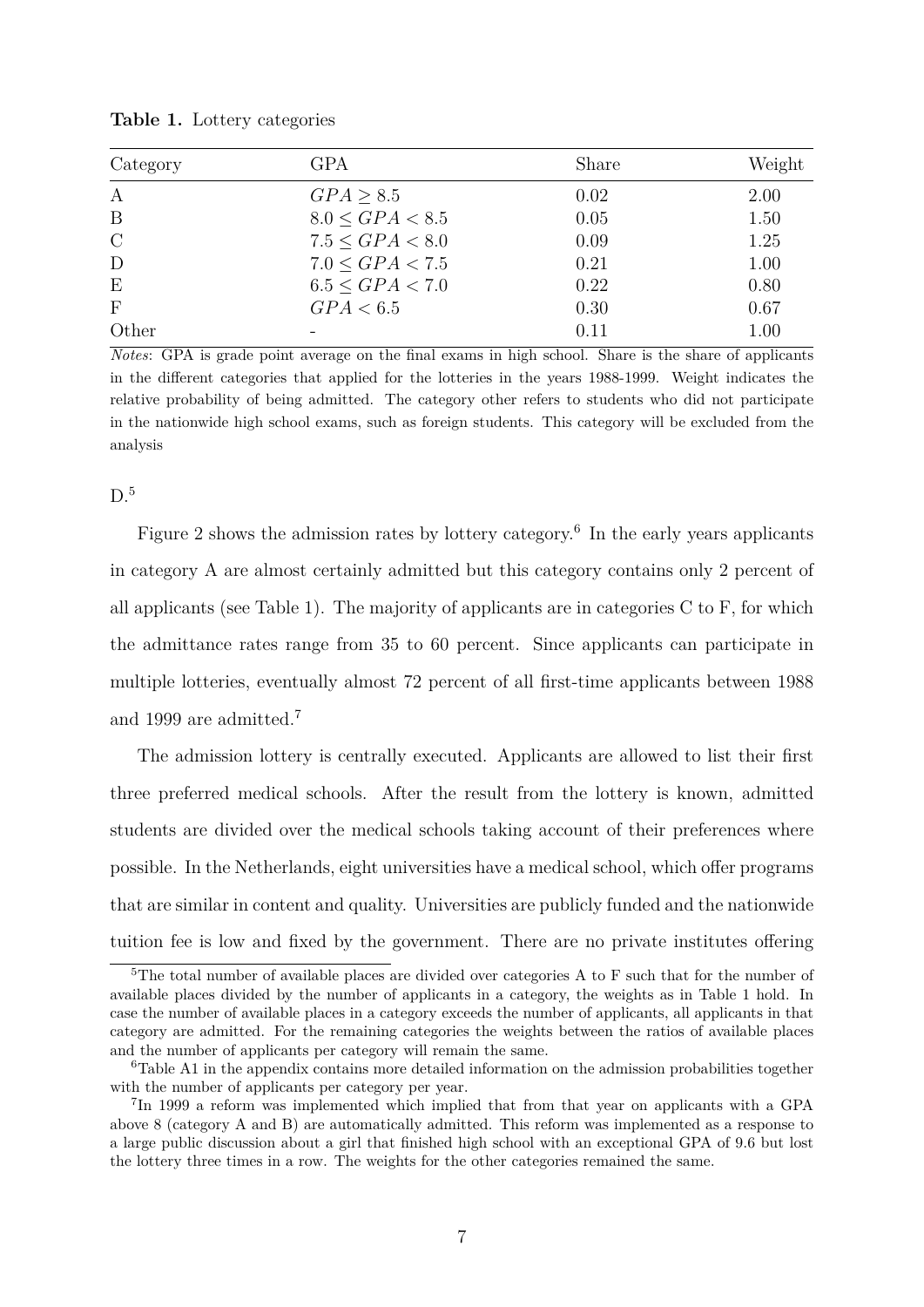

**Figure 2.** Probability of being admitted by year of application

the same education.

The study program of medical schools consists of different phases. After completing four years of mainly theoretical education students receive their undergraduate diploma. To enter the labor market for medical doctors, two more years of practical training are required. After that, students can choose to specialize. The specialization for a general practitioner takes three additional years while the most advanced specializations such as neurologist, cardiologist or surgeon require an additional four to six years of training. In order to get a place in one of the medical specializationn tracks it is common to first get a PhD degree. In total, the complete medical study can take between six and 15 years.

During the first six years students are entitled to the same general study allowance that all Dutch students receive and students pay a tuition fee of around 1000 euro (at that time). During the PhD or specialization track students are not charged a tuition fee. Instead, they have a formal employment contract and receive a salary.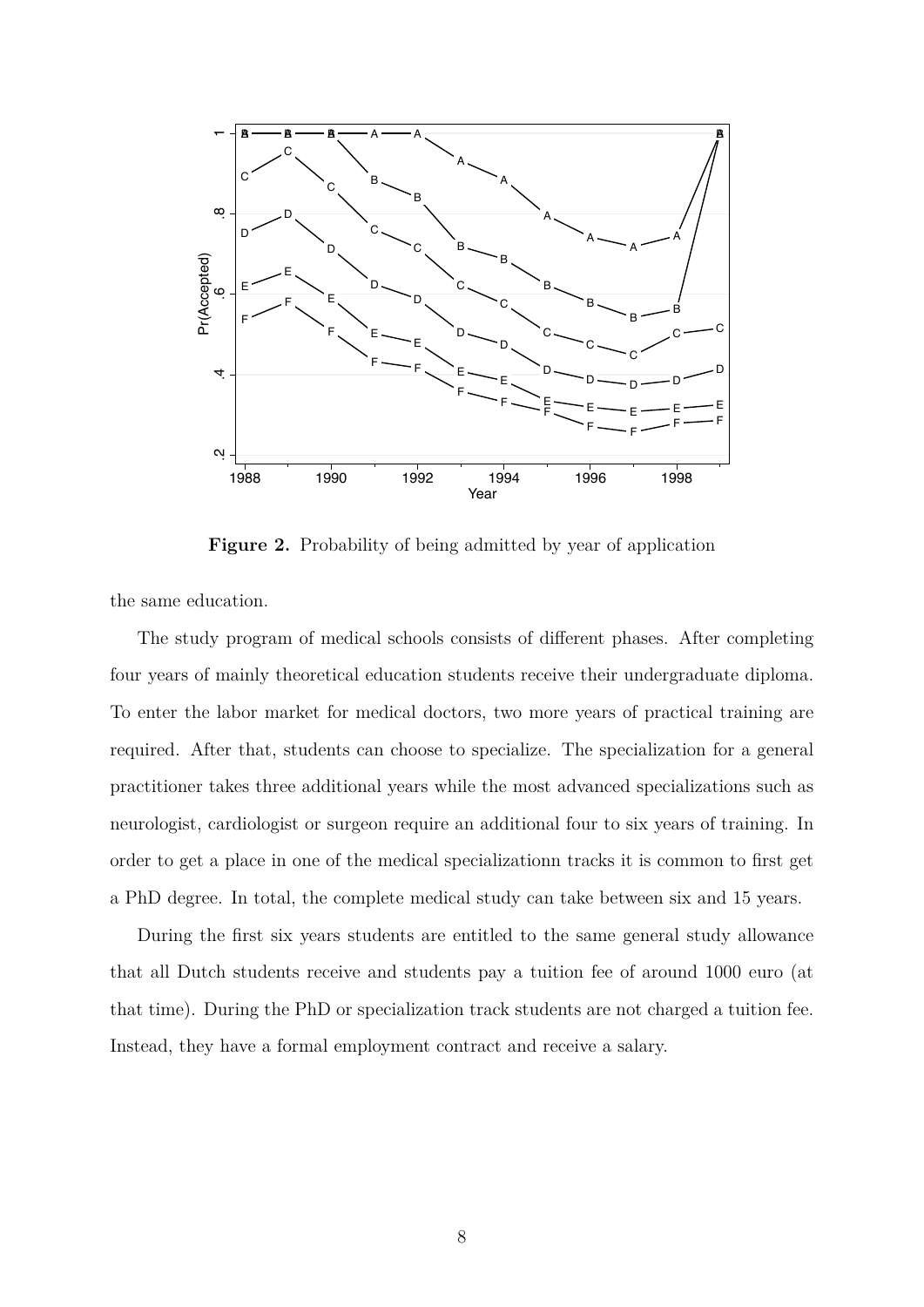#### *2.2 The labor market for doctors in the Netherlands*

On average, 45 percent of all licensed doctors in the Netherlands are registered as a specialist.<sup>8</sup> General practitioners constitute around 30 percent of the physician population. The remainder pursues a career as a social doctor  $(10 \text{ percent})^9$  or does not specialize at all (15 percent). The latter group can either be non-specialized doctors that work as a so-called "basisarts" or those that completed a medical degree, registered as a health care professional but are no longer active as a doctor. There are gender differences in the career choices of doctors. Men are more likely than women to become a specialist (52 versus 39 percent) and less likely to become general practitioner (25 versus 31 percent), social doctor (8 versus 10 percent), or to never specialize (15 versus 20 percent).

A medical specialist can either become an employee of a hospital or can join a medical partnership, which is a joint venture of self-employed individuals. Within hospitals, most specialists (75 percent) are organized in such partnerships (Schafer et al., 2010). Members of a partnership are considered to be self-employed and are taxed as such. The hospital buys the services of these partnerships. During our observation period (1999- 2009) two payment regimes applied for self-employed specialists. From 1999 to 2005, each partnership received a lump-sum payment, negotiated by local initiatives of partnerships, insurance companies and hospitals. After 2005, the lump-sum payments were combined with fees per service, in order to introduce incentives for providing services.

The number of practicing doctors in the Netherlands is 2.9 per 1000 inhabitants, close to the OECD average of  $3.1<sup>10</sup>$  Also the division amongst general practitioners, specialists and other doctors in the Netherlands is close to the OECD average. The same holds for the number of medical graduates; in 2009, 9.9 per 100,000 inhabitants. In terms of remuneration general practitioners in the Netherlands earn 1.7 or 3.5 times the average income depending on whether they are regular employees or self-employed. Self-employed GP's in the UK, Ireland, Germany and Canada have comparable relative remuneration

<sup>8</sup> In order to practice as a physician a doctor needs to be registered in the Dutch registration of health care professionals.

<sup>9</sup>The category of social doctors includes, for example, occupational health doctors, doctors for mentally disabled, community doctors, etc.

<sup>&</sup>lt;sup>10</sup>The information in this paragraph comes from OECD  $(2010)$ .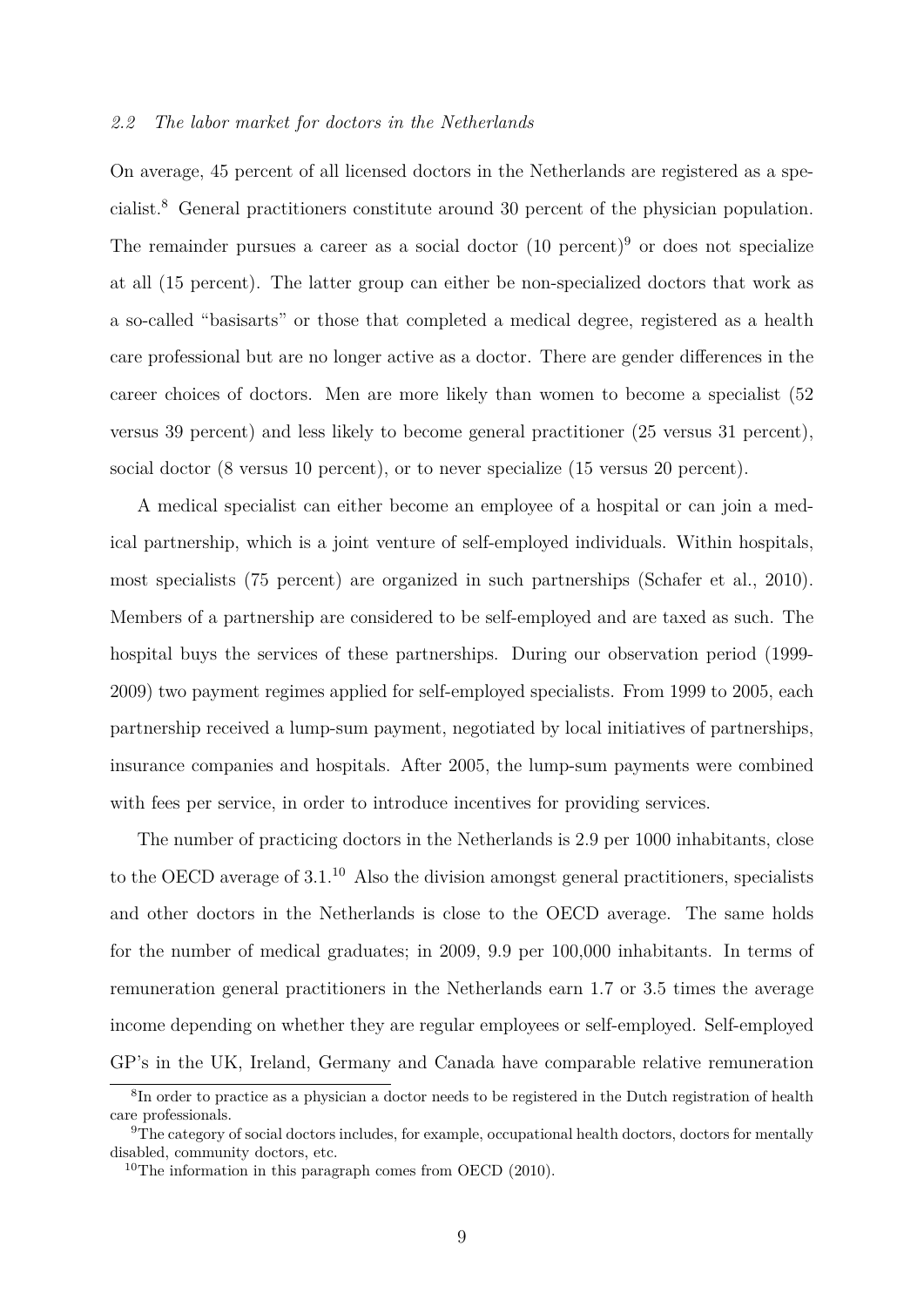rates. Specialists in the Netherlands are well paid at 5.5 times the average income. There is no other country where this ratio is so high, although also in several other countries (including Australia, Austria, Canada, Ireland and Germany) this ratio exceeds four.

Doctors with a non-Dutch diploma can practice in the Netherlands if their diploma is recognized by the Dutch registration authority. They often have to follow a number of years of additional training, depending on the assessment of their diploma. In the period 2000-2004, 191 non-EU doctors obtained a medical degree following this procedure (Herfs, 2009). Since 2005 non-EU citizens also have to pass a language test and a medical ability test. The language tests are a considerable barrier; in the years 2005-2009 only 19 participants (one quarter of all participants) passed the tests (Herfs, 2009). For EU-citizens the Dutch government is not allowed to demand a language requirement, but employers can. In practice, many employers ask candidates to pass the same language test as non-EU citizens. There are no exact numbers on the number of foreign doctors practicing in the Netherlands. By linking information from the Dutch registration authority to study registrations we observe that 94 percent of the licensed doctors born after 1970 attended medical school in the Netherlands. The remaining six percent will be a combination of Dutch students that attended medical school abroad and foreign doctors that registered in the Netherlands.

# **3 Data**

#### *3.1 Data sources and sample*

Our data come from two sources. The first source are the administrative records from the agency (DUO) that registers enrollment of all Dutch students in higher education and that conducts the admission lotteries. Hence, we observe all applicants for medical school together with their lottery category and the outcomes of the lotteries. Furthermore, we know the actual study choices of both winning and losing lottery applicants. Information on study progress is also available as the agency registers when and whether students successfully complete certain stages.

We have lottery data of individuals that applied for a lottery between 1987 and 2004.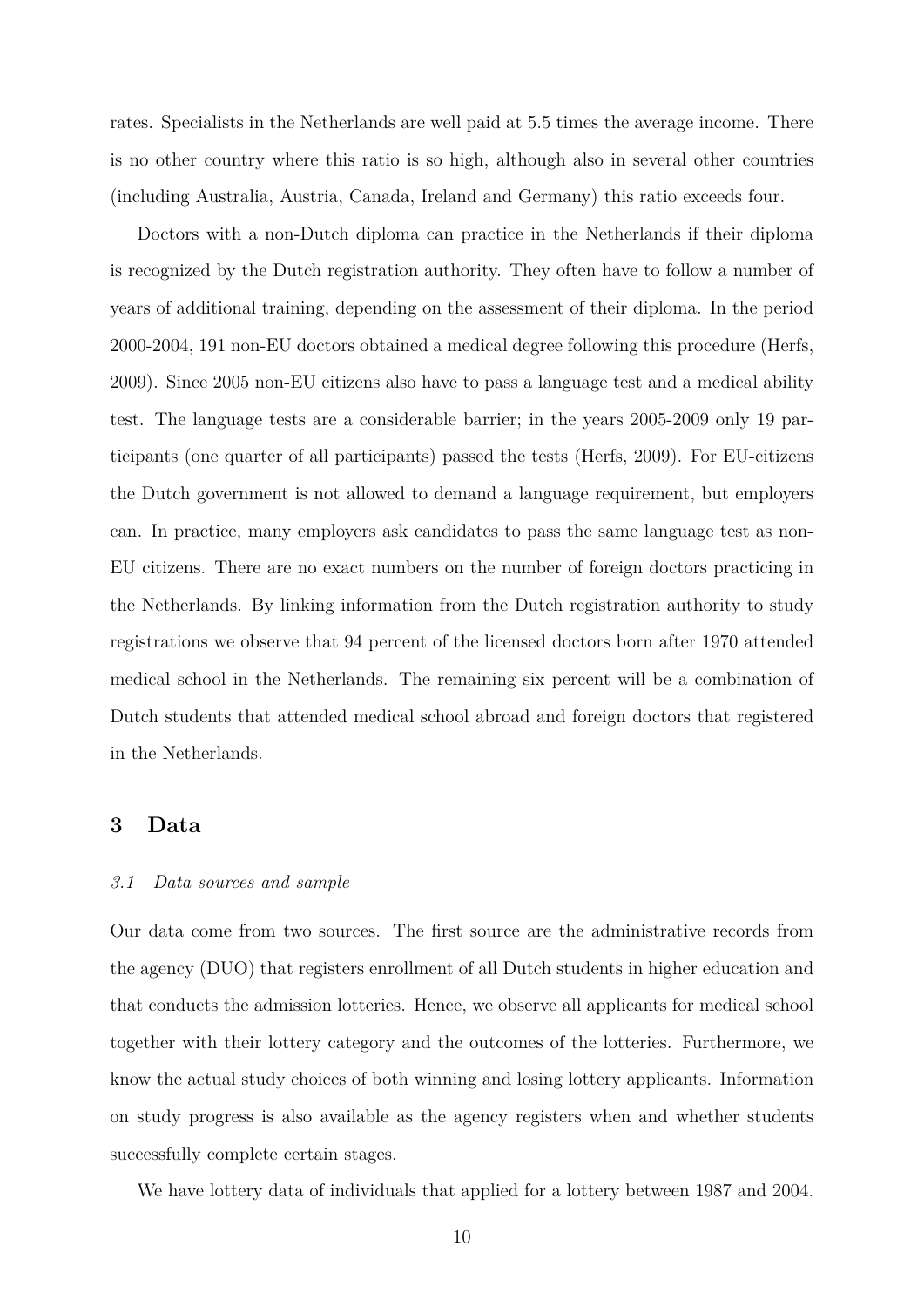Because we are interested in the full history of lottery participation, we exclude individuals who participated in the lottery in 1987. For that year, we cannot observe if participation in the lottery is preceded by losing previous year's lottery. Our data show that people very rarely skip lottery years. But if someone applied in 1986 and next in 1988 (so skipped 1987), we would mistakenly consider the lottery participation in 1988 as start of the application history. To minimize such mistakes, we exclude applicants that are older than 20 at the moment of their first observed application.<sup>11</sup> Since 2000, Dutch medical schools can admit at most 50 percent of their students using their own criteria. Therefore, we exclude all applicants that applied for the first time after 1999. Finally, applicants in lottery category A are excluded since almost all of them are eventually admitted to medical school. This leaves us with 25,551 individuals.

Using social security numbers, the information from DUO is merged to individual records of all Dutch citizens kept by Statistics Netherlands. We lose 60 observations without a valid social security number, which are evenly distributed among the winners and losers of the first lottery (*p*-value of equality is 0.18). The records of Statistics Netherlands include information from municipalities, tax authorities and social insurance administrations. Therefore, they contain detailed information on earnings from various sources, labor supply and characteristics such as age, gender, ethnicity and marital status. All inhabitants of the Netherlands are registered at a municipality, which implies that if a person is not in our data in a particular year, this person did not live in the Netherlands in that year. Data from Statistics Netherlands cover the years 1999 to 2010, with the exception of working hours which are only available for the years 2006-2010. Finally, we have records from the BIG-register, that includes all health care professionals in the Netherlands. This register provides information regarding individual qualifications and entitlement to practice. From this register we know whether someone is licensed as a doctor.

 $11$ In the Netherlands, the nominal age of finishing high school is 18.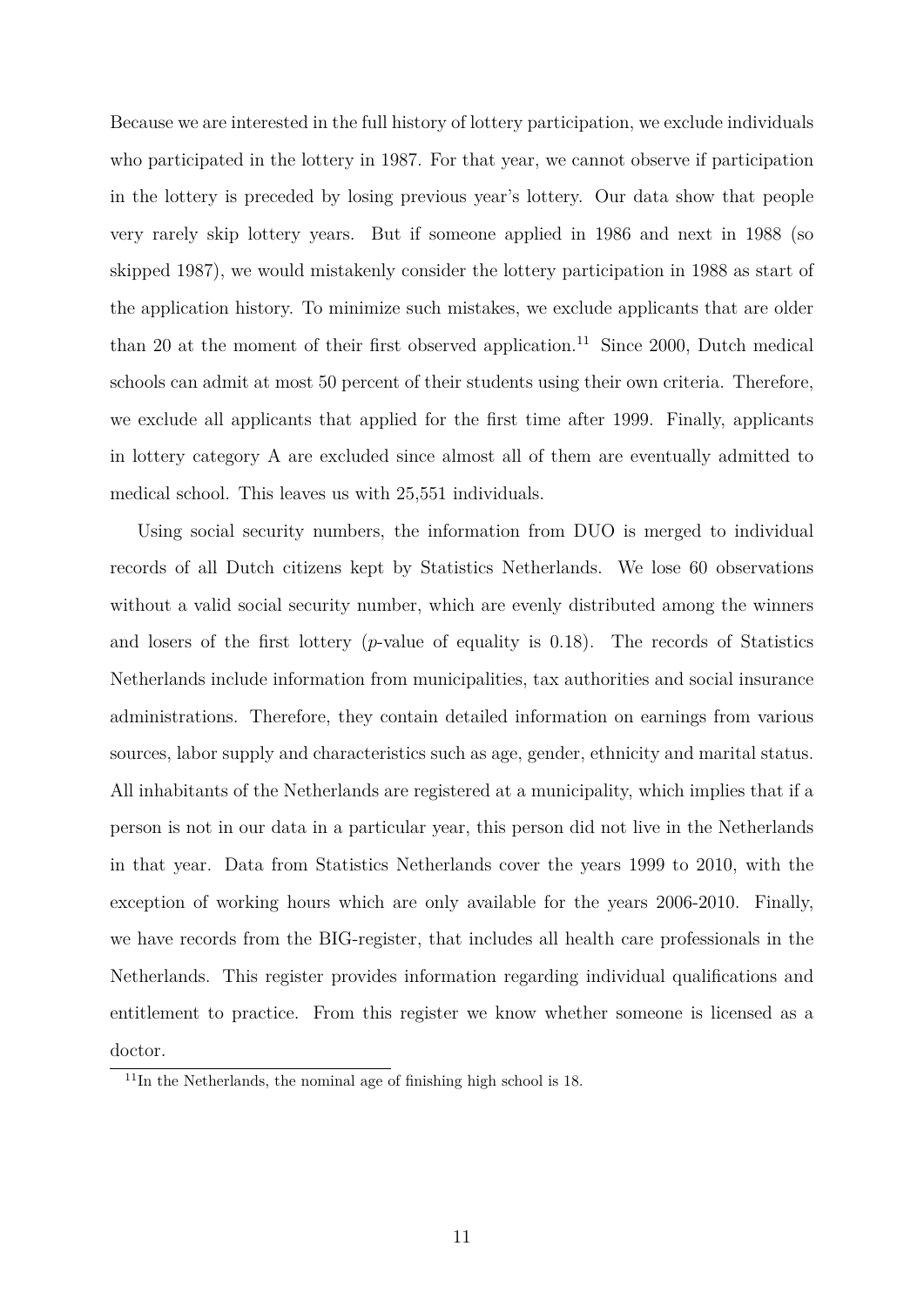|                                                                  | Lottery winners | Lottery losers |
|------------------------------------------------------------------|-----------------|----------------|
| Personal characteristics                                         |                 |                |
| Female                                                           | 58%             | 58%            |
| Age at first application                                         | 18.3            | 18.3           |
| Non-western immigrant                                            | 8%              | 8%             |
| GPA high school exams $(0-10)$                                   | 7.06            | 6.79           |
| Study enrollment and completion                                  |                 |                |
| Enrolled in medical school                                       | 94%             | 45\%           |
| Completed medical school (by 2010)                               | 83%             | 41\%           |
| Licensed as doctor (by 2008)                                     | 80\%            | 42\%           |
| Enrolled in study program in the Netherlands                     | 99%             | 95%            |
| Completed study program in the Netherlands                       | 96%             | 89%            |
| Labor market outcomes                                            |                 |                |
| Annual inflation-adjusted (to 2010) taxable earnings (1999-2010) | 39,149          | 28,268         |
| Annual working hours (2006-2010)                                 | 1756            | 1693           |
| Hourly earnings $(2006-2010)$                                    | 31.5            | 24.1           |
| Ever collected any social insurance benefits                     | 18%             | 19%            |
| Household composition                                            |                 |                |
| Married in 2010                                                  | 51\%            | 45%            |
| Children in 2010                                                 | 60%             | 51%            |
| Number of individuals                                            | 11,819          | 13,672         |

**Table 2.** Descriptive statistics by admission status of the first lottery application

*Note*: Recall that the lottery is weighted so that the observed differences between lottery losers and lottery winners cannot be given a causal interpretation.

#### *3.2 Descriptive statistics*

Table 2 presents descriptive statistics separately for winners and losers of their first lottery.<sup>12</sup> The upper part of the table provides information on personal characteristics. The majority of the applicants is female and the percentage of women is similar among winners and losers. The average age at the first application is 18.3. The mean GPA of lottery winners is higher than of lottery losers, which reflects that GPA determines the weight in the lottery.

Next, the table presents summary statistics on study enrollment and completion. The outcome of the first lottery is associated with almost a 50 percentage point increase in enrollment into medical school. But not everyone who wins the first lottery actually enrolls in medical school; six percent do not enroll. Among the losers of the first lottery

<sup>&</sup>lt;sup>12</sup>When there can be no confusion we sometimes refer to winners and losers of their first lottery as "lottery winners" and "lottery losers".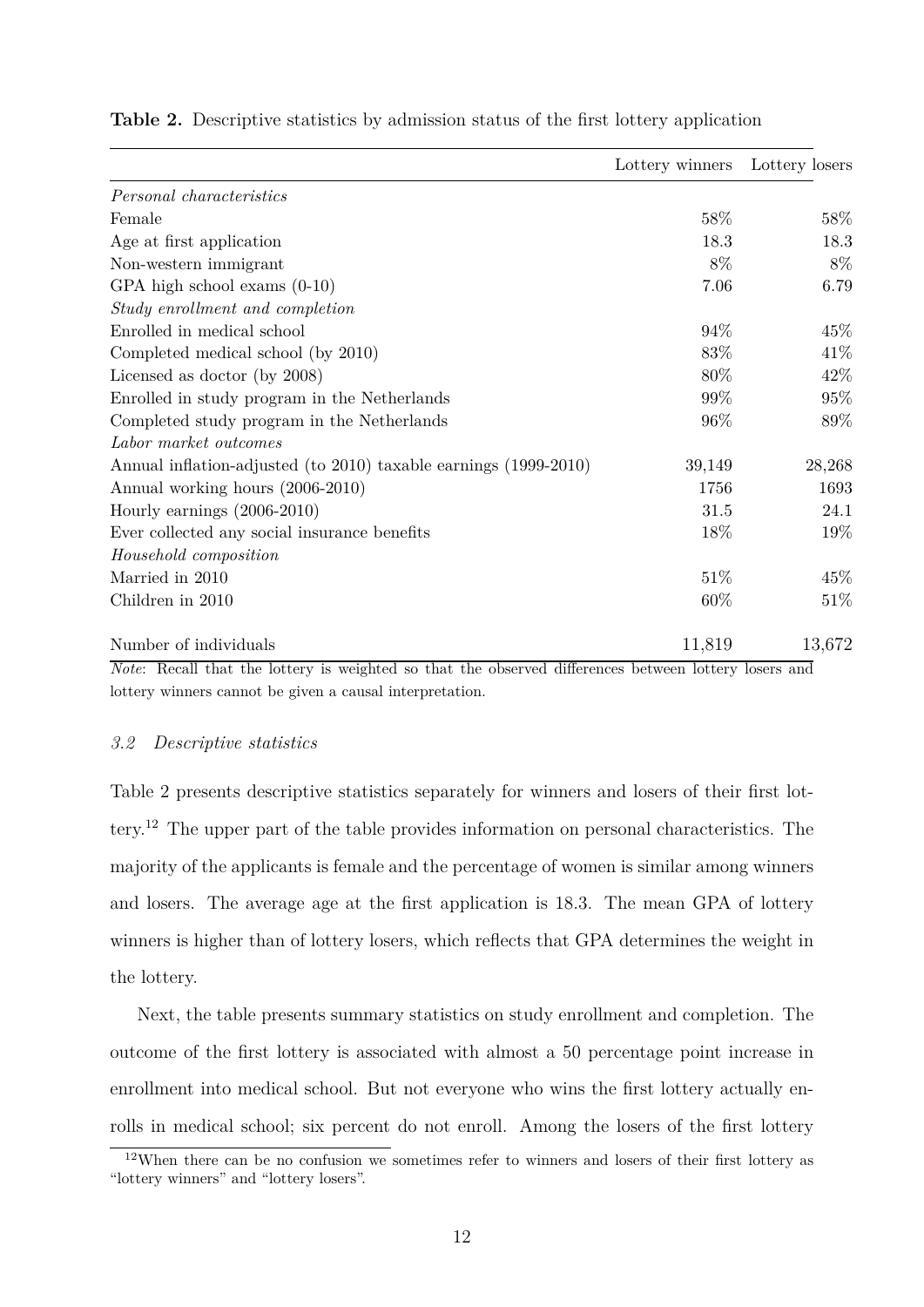45 percent enroll in medical school (after winning a subsequent lottery). Of the winners 83 percent complete medical school, and this is 41 percent for the losers. Finally, almost all individuals who complete medical school also register as a doctor, and are therefore licensed. The small difference between completion and registration rates may be caused by the fact that completion data currently run to 2010 while the register of licensed doctors only runs to 2008. Additionally, for lottery losers it might be that some individuals obtained a medical degree abroad and afterwards registered as a doctor in the Netherlands.<sup>13</sup>

For the interpretation of the estimated returns to medical school it is important to know which alternatives the lottery losers choose. The majority of the lottery losers attends a study program in the Netherlands.<sup>14</sup> Only five percent of the lottery losers never register for higher education in the Netherlands. These individuals may not have enrolled in any study program or may have studied abroad. Of the lottery participants that do not enroll in medical school but do enroll for Dutch higher education 32 percent enroll in a health related field. Other regularly chosen fields are Sciences (15 percent), Social and Behavioral Sciences (15 percent), Engineering (ten percent), Economics (nine percent) and Law (six percent).

Lottery losers are seven percentage points less likely to complete a study program. This may be due to the fact that medical schools have much lower dropout rates than other study programs. It is often argued that this is the consequence of the intensity of the study program at medical school (more workgroup classes and fewer exams). Also the fact that lottery losers have, on average, lower ability (GPA), may explain their lower graduation rate. This explanation is supported by results from a regression of having a diploma on GPA: Applicants in lottery category F are seven percentage points less likely to obtain a diploma than applicants in lottery category B.

The lower part of Table 2 shows descriptive statistics on several labor market outcomes. We focus on the following outcomes: earnings, working hours, hourly earnings

<sup>&</sup>lt;sup>13</sup>The Netherlands shares its southern border and its language with the northern part of Belgium, which does not have a quota for medical schools. Instead, applicants have to pass an entry exam.

<sup>14</sup>Recall that enrollment for almost all study programs in the Netherlands is unlimited and unrestricted.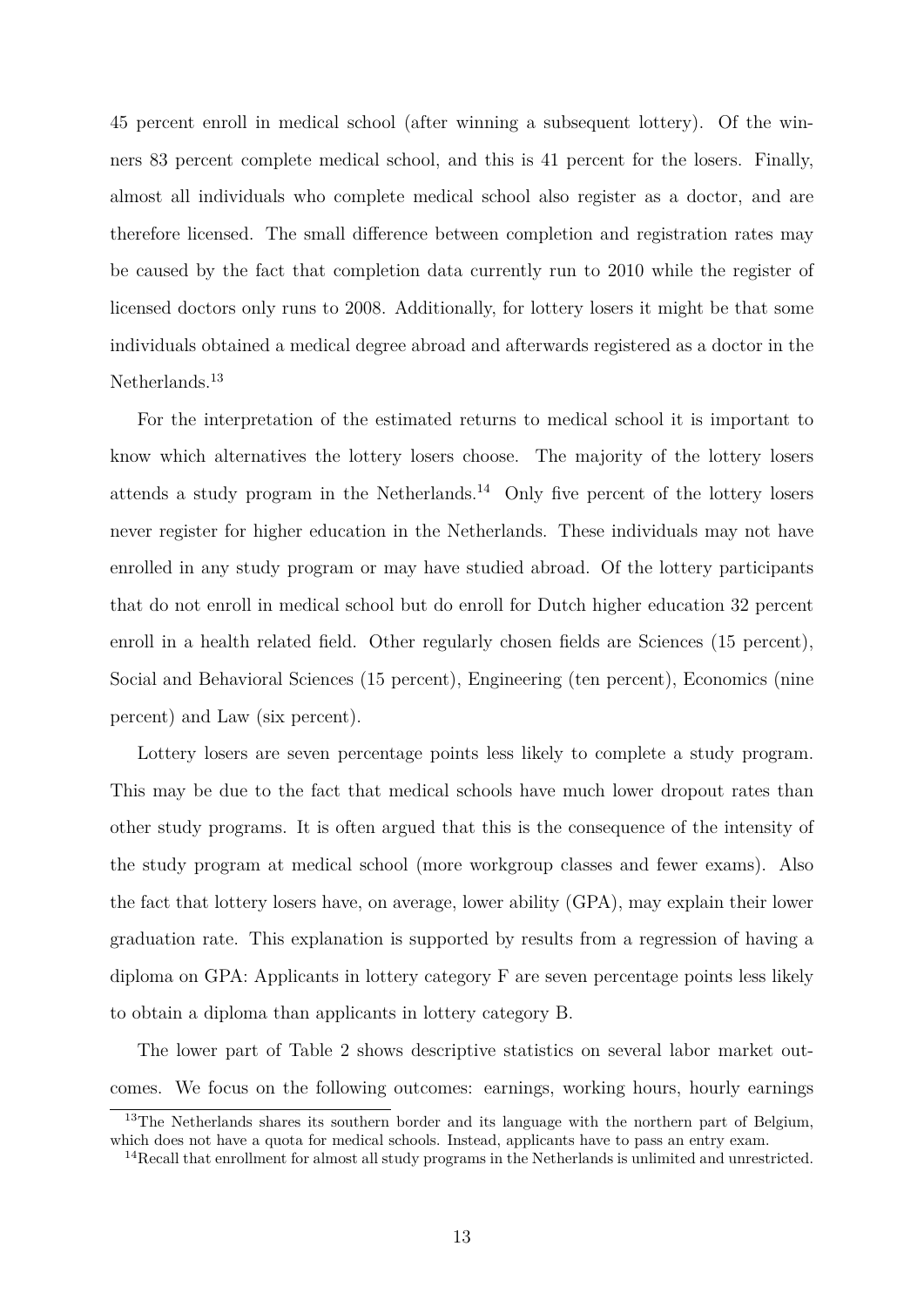and collecting (social insurance) benefits. Earnings are measured as the sum of beforetax income from employment, income from self-employment, income from abroad and other income from labor. Earnings are observed annually. All amounts are corrected for the average wage development of university graduates over the observation period and converted to 2010 euros. Earnings are set equal to zero for people who live in the Netherlands and have no income from labor.<sup>15</sup> This also includes students without earnings. Table 2 shows that earnings are, on average, around 38 percent higher for winners than for losers.

Information on working hours is only available for 2006 to 2010 and only for employed workers. We assume that self-employed workers have a full-time job (1872 hours per year).<sup>16</sup> Average working hours are close to 1700, but winners work approximately four percent more than losers. This difference is not sufficient to equalize hourly earnings; these are about 31 percent higher for winners. Among both the winners and the losers, about 18 percent ever received some type of social insurance benefits (welfare, unemployment and disability insurance) during the period 1999-2010.

Finally, the bottom part of the table shows descriptives for the household situation in 2010. Winners of the lottery are more likely to be married and to have at least one child.

# **4 Empirical approach**

To estimate the return to medical school we assume a linear relationship between the labor market outcome of individual *i* in year *t* who applied for the first time to medical school in year  $\tau$  ( $Y_{it\tau}$ ) and having completed medical school ( $D_i$ ):

$$
Y_{it\tau} = \alpha_t + \gamma_{t-\tau} + \delta_{t-\tau} D_i + X_i \beta_{t-\tau} + LC_{i\tau} + U_{it\tau}
$$
\n<sup>(1)</sup>

where  $t - \tau$  indicates the number of years elapsed between the year of the first lottery and the year in which the outcome is observed.  $X_i$  is a vector of controls including gender,

<sup>&</sup>lt;sup>15</sup>The fraction of people that live abroad increases over time and is five percent in 2008, this fraction is the same for winners and losers.

<sup>&</sup>lt;sup>16</sup>In case a person has income both from employment and from self-employment we take a weighted average: hours worked = hours from employment + (income from self-employment/total income)  $*$  1872 hours.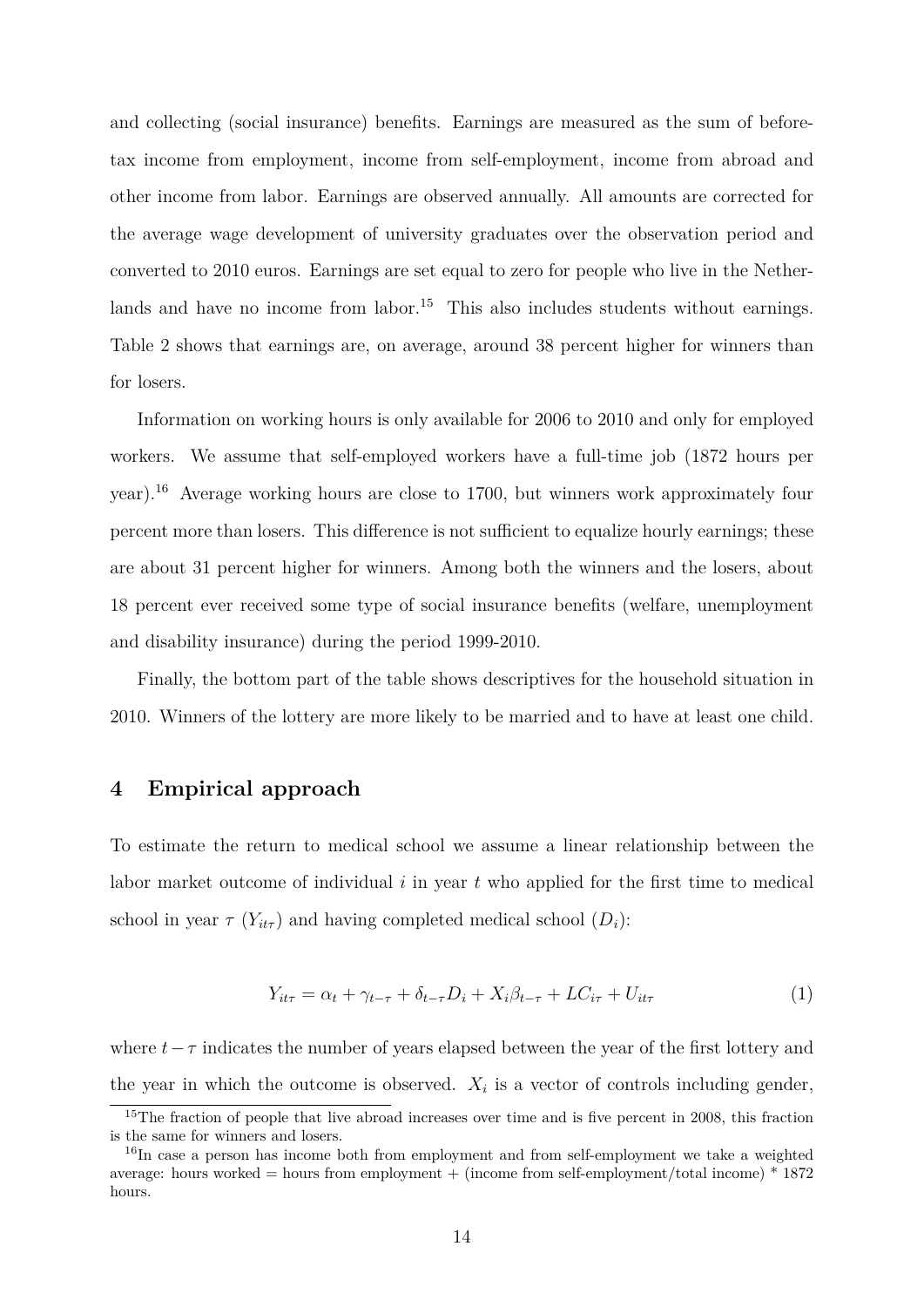ethnicity and age at first lottery, and  $LC_{i\tau}$  is the interaction between lottery category and year of first lottery.  $\alpha_t$  and  $\gamma_{t-\tau}$  are fixed effects for year in which the outcome is observed and the number of years since the first application.  $U_{it\tau}$  is the error term. The parameters of interest are  $\delta_{t-\tau}$  which describe the returns to medical school  $t-\tau$  years after first applying. We estimate equation (1) separately for each number of years since the first lottery participation  $(t - \tau)$ .

If high-ability students self-select into medical school, the OLS estimator of  $\delta_{t-\tau}$  will be biased. The lottery seems to solve this problem, but completing medical school remains potentially endogenous. Not all admitted students actually complete medical school, and lottery losers often reapply in subsequent years. Therefore, we instrument  $D_i$  with the result  $(0/1)$  of the first lottery  $(LR_{1i})$  in which individual *i* participated. We estimate a first-stage equation of the form:

$$
D_i = \kappa_{t-\tau} + \lambda_{t-\tau} LR_{1i} + X_i \theta_{t-\tau} + LC_{i\tau} + V_{it-\tau}
$$
\n
$$
\tag{2}
$$

The identifying assumption is that conditional on  $X_i$  and  $LC_{i\tau}$  the result in the first lottery is mean independent of  $U_{it\tau}$ :  $E(LR_{1i} \cdot U_{it\tau} | X_i, LC_{i\tau}) = 0$ . Recall that in each year within each lottery category all individuals have the same probability of being admitted. This conditional random assignment guarantees that the mean conditional independence assumption holds.

In equation (2) the parameter  $\lambda_{t-\tau}$  reflects the difference in the completion rates between winners and losers of the first lottery.<sup>17</sup> It will not equal one for three reasons. First, some winners of the first lottery decide not to enroll in medical school. Second, some winners who enroll, do not complete medical school. And third, losers can still obtain a medical degree if they win a subsequent lottery. An interpretation of  $\lambda_{t-\tau}$  is that it describes the fraction of compliers in the data, which are applicants for whom graduating from medical school is determined by the result of the first lottery. In Section 6 we elaborate further on the definition of compliers and the interpretation of our estimated

<sup>&</sup>lt;sup>17</sup>Because we perform separate regressions for the number of years since the first lottery  $(t - \tau)$ , we also estimate for each value  $t - \tau$  a separate  $\lambda$ .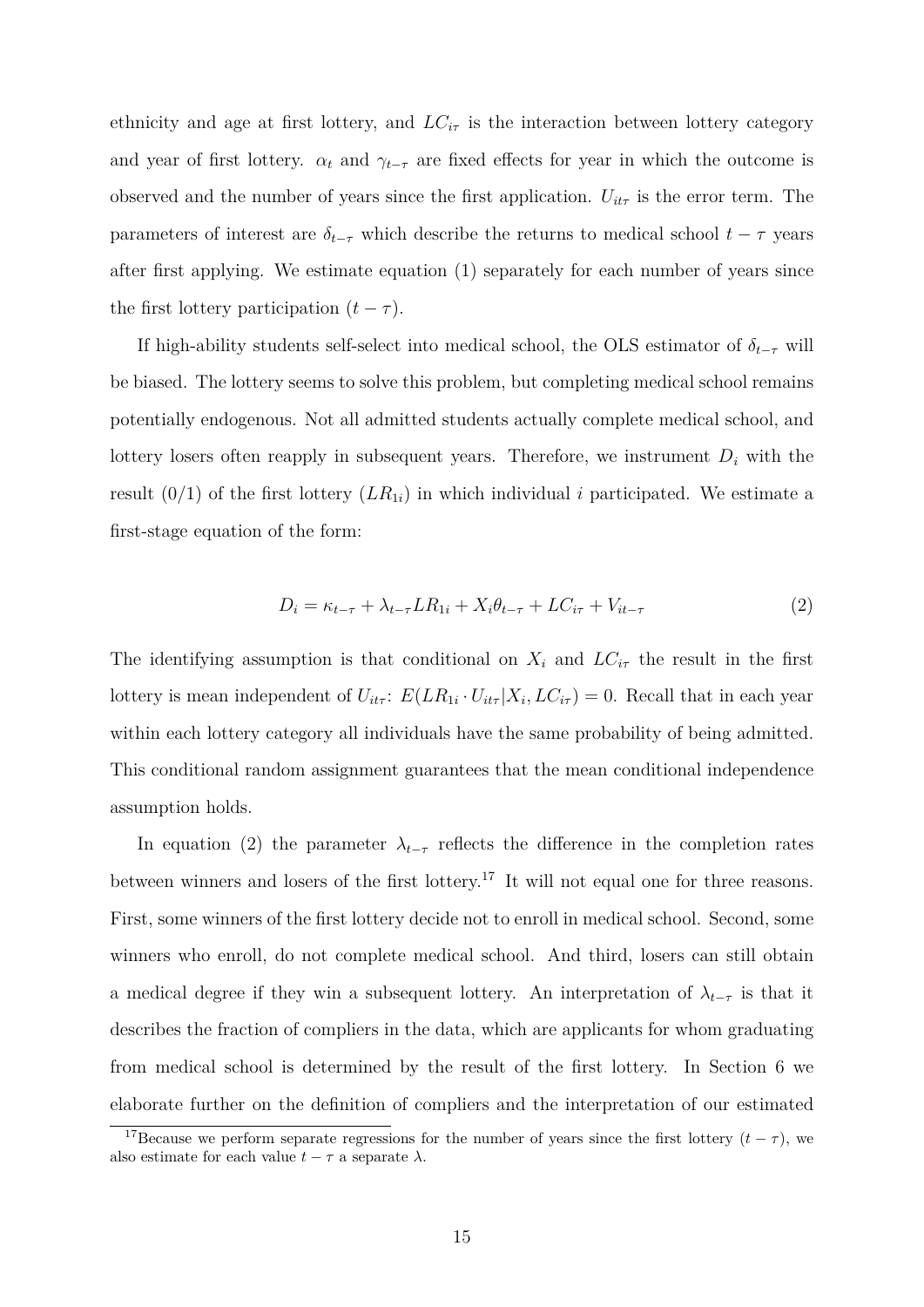returns to medical school.

By estimating equation (1) separately for each year following the first lottery, we obtain a picture of the evolvement of the earnings differential during the first 22 years after the first lottery. This period captures the longer study duration in medical schools compared to alternative studies, and thereby an estimate of the opportunity costs of the longer investment in human capital.

# **5 Results**

#### *5.1 Main findings*

We perform our regressions separately for year after the first lottery  $(t-\tau)$ , which implies that each regression uses different subsamples. Table 3 reports the estimation results in more detail. The second column reports the number of observations in each regression and shows how this varies across rows. The final row  $(t - \tau = 22)$  is only based on 2010-earnings information of people who first applied in 1988. The penultimate row is based on 2010-earnings information of people who first applied in 1989 and on 2009 earnings information of people who first applied in 1988, and so on. Because the admission lotteries in our sample end in the same year in which the earnings data start (1999), also the estimates in the first row are based on just a single cohort.

The first stage regression describes the effect of winning the first lottery on the probability to complete medical school. The third column reports first-stage estimates. The first-stage estimates are highly significant (the *F*-statistic is never below 290) and are all close to 0.39. So winning the first lottery increases the probability to complete medical school with around 39 percentage points.

The fourth column of Table 3 presents the instrumental variable estimates of the effect of completing medical school on annual earnings (in thousands of euros). The estimates are also plotted in panel (a) of Figure 3. During the first six years after the first lottery the effect is negative or close to zero. In the first four years the reduction is modest for two reasons. First, students who are not in medical school more often have a small job while studying, and second, some people that are not admitted to medical school will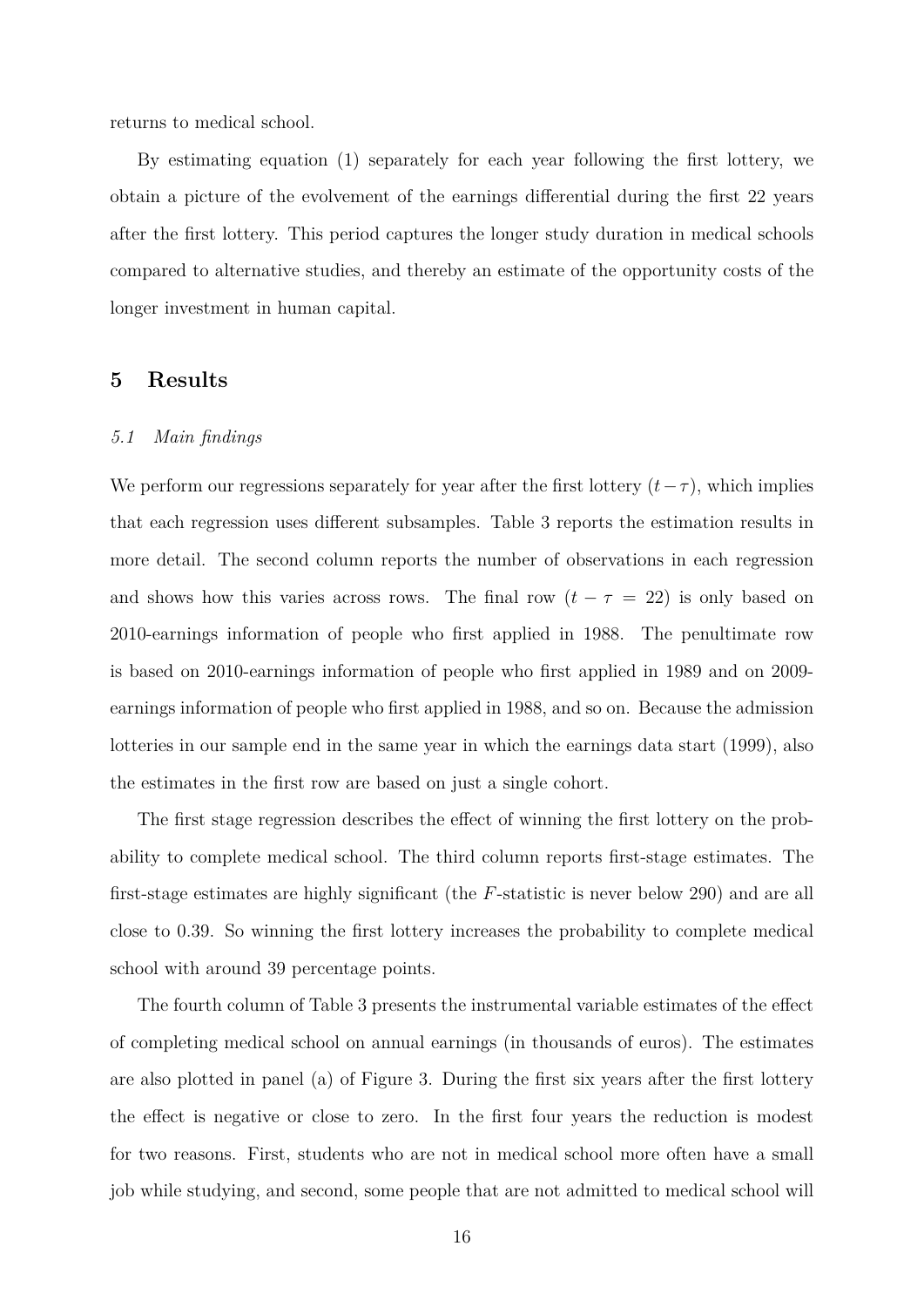| $\overline{r}$      | $\square$                                   | 1st stage                     | (x1000)<br>ings (<br>Earni         | $\rm I[Earnings\verb >WeIfare]$                                                                                                                                        | $\log(\mathrm{Earnings})$                                                         | Hours                         | $\log(\mathrm{Earnings}/\mathrm{Hrs})$ |
|---------------------|---------------------------------------------|-------------------------------|------------------------------------|------------------------------------------------------------------------------------------------------------------------------------------------------------------------|-----------------------------------------------------------------------------------|-------------------------------|----------------------------------------|
|                     | $\widehat{\Omega}$                          | ၹၟ                            | $\bigoplus$                        | $\widetilde{\Xi}$                                                                                                                                                      | $\widehat{\circ}$                                                                 | $\widetilde{\Xi}$             | $\circled{s}$                          |
|                     | 2159                                        | $(0.02)$ ***<br>0.36          | $(0.3)$ ***                        | $-0.04(0.02)*$                                                                                                                                                         | $-0.36(0.15)$ **                                                                  |                               |                                        |
|                     | 4607                                        | $(0.01)$ ***<br>0.36          | $(0.3)$ ***<br>$-2.5$              | $-0.16(0.02)***$                                                                                                                                                       | $-0.67$ (0.12)***                                                                 |                               |                                        |
|                     | 7017                                        | $(0.01)$ ***<br>0.37          | $(0.3)$ ***                        | $-0.08$ $(0.02)***$                                                                                                                                                    | $-0.02(0.08)$                                                                     |                               |                                        |
|                     | 9885                                        | $(0.01)$ ***<br>0.38          | 0.1(0.3)                           | 0.02(0.02)                                                                                                                                                             | 0.07(0.06)                                                                        |                               |                                        |
|                     | 12,438                                      | $(0.01)$ ***<br>0.39          | $(0.3)$ ***<br>$-1.3$              | $-0.02(0.02)$                                                                                                                                                          | $-0.18$ (0.06)***                                                                 |                               |                                        |
|                     | 14,952                                      | $(0.01)$ ***<br>0.39          | $(0.4)$ ***<br>$-7-$               | $-0.32(0.02)***$                                                                                                                                                       | $(0.07)$ ***<br>$-1.35$                                                           |                               |                                        |
|                     | 17,154                                      | $0.01$ <sup>***</sup><br>0.39 | $(0.4)***$<br>$-11.0$              | $(0.02)$ ***<br>$-0.34$                                                                                                                                                | $(0.07)$ ***<br>$-1.31$                                                           |                               |                                        |
|                     | 18,945                                      | $0.01$ <sup>***</sup><br>0.38 | $(0.8)$ ***<br>$11.3$              | $(0.02)$ ***<br>0.25                                                                                                                                                   | $(0.06)$ ***<br>0.76                                                              | $100$ ) **<br>227             | $(0.05)$ ***                           |
|                     | 20,705                                      | $(0.01)$ ***<br>0.38          | $(0.9)$ ***<br>$20.3$              | $(0.02)$ ***<br>0.30                                                                                                                                                   | $(0.04)$ ***<br>0.85                                                              | $(60)****$<br>468             | $(0.03)$ ***<br>0.21                   |
|                     | 183<br>22,                                  | $(0.01)$ ***<br>0.38          | $(0.7)$ ***<br>13.8                | $(0.01)$ ***<br>0.19                                                                                                                                                   | $(0.03)$ ***<br>0.51                                                              | $(38)***$<br>284              | $(0.02)$ ***<br>0.19                   |
|                     | 23,484                                      | $0.01$ <sup>***</sup><br>0.38 | $(0.7)$ ***<br>$9.8\,$             | $(0.01)$ ***                                                                                                                                                           | $(0.03)$ ***<br>0.34                                                              | $(29)$ ***<br>253             | $0.02$ )***<br>0.12                    |
|                     | 24,849                                      | $(0.01)$ ***<br>0.38          | $(0.7)$ ***<br>0.7                 | $(0.01)$ ***<br>0.08                                                                                                                                                   | $(0.02)$ ***<br>0.21                                                              | $(23)$ ***<br>125             | $0.02$ )***<br>0.09                    |
| $\mathfrak{a}$      | 22,608                                      | $(0.01)$ ***<br>0.38          | $0.8$ <sup>***</sup><br>$\Gamma$   | $(0.01)$ ***<br>0.06                                                                                                                                                   | $(0.02)$ ***<br>0.23                                                              | $(22)^{***}$<br>133           | ****<br>(0.02)<br>0.12                 |
|                     | 20,117                                      | $(0.01)$ ***<br>0.39          | $(0.9)$ ***<br>$9.\overline{3}$    | $(0.01)$ ***<br>0.06                                                                                                                                                   | $(0.02)$ ***<br>0.24                                                              | $(22)$ ***<br>128             | $(0.02)$ ***<br>0.15                   |
|                     | 17,568                                      | $(0.01)$ ***<br>0.39          | $(1.3)***$<br>$\frac{3}{11}$       | $(0.01)$ ***<br>0.05                                                                                                                                                   | $(0.03)$ ***<br>0.25                                                              | $(22)****$<br>121             | $(0.02)$ ***<br>71.0                   |
|                     | 14,894                                      | $(0.01)$ ***<br>0.39          | $(1.7)$ ***<br>16.2                | $(0.01)$ ***<br>0.05                                                                                                                                                   | $(0.03)$ ***<br>0.31                                                              | $(23)$ ***<br>103             | $(0.03)$ ***<br>0.23                   |
| అ                   | 12,410                                      | $(0.01)$ ***<br>0.38          | $(2.2)***$<br>25.2                 | $0.06(0.01)$ ***                                                                                                                                                       | $(0.03)$ ***<br>0.34                                                              | $(25)**$<br>63                | $(0.03)$ ***<br>0.29                   |
| $\overline{r}$      | 9949                                        | $(0.01)$ ***<br>0.39          | $(2.7)***$<br>29.4                 | $0.05(0.01)$ ***                                                                                                                                                       | $(0.04)$ ***<br>0.40                                                              | $(27)***$<br>$\frac{13}{2}$   | $(0.03)$ ***<br>0.35                   |
| $\frac{8}{2}$       | 7808                                        | $(0.01)$ ***<br>0.39          | $(3.6)$ ***<br>30.6                | $0.03(0.02)*$                                                                                                                                                          | $(0.05)$ ***<br>0.39                                                              | $(27)**$<br>69                | $(0.04)$ ***<br>0.35                   |
| $\frac{6}{1}$       | 6056                                        | $(0.01)$ ***<br>0.40          | $(4.2)***$<br>42.4                 | $0.04(0.02)**$                                                                                                                                                         | $(0.06)$ ***<br>0.54                                                              | 80 (30) ***                   | $0.04$ )***<br>0.47                    |
| $\Xi$               | 4306                                        | $(0.02)$ ***<br>0.41          | $(5.3)***$<br>∞ฺ<br>$\overline{4}$ | 0.00(0.02)                                                                                                                                                             | $(0.07)$ ***<br>0.49                                                              | $(36)***$<br>100 <sub>1</sub> | $(0.05)$ ***<br>0.41                   |
| $\overline{\Omega}$ | 2784                                        | $(0.02)$ ***<br>0.41          | $(6.9)$ ***<br>42.3                | (0.03)<br>0.02(                                                                                                                                                        | $(0.08)$ ***<br>0.45                                                              | 16(42)                        | $(0.07)$ ***<br>0.43                   |
| 22                  | 1430                                        | $(0.03)$ ***<br>0.45          | $(7.3)***$<br>39                   | (0.04)<br>0.05                                                                                                                                                         | $(0.12)$ ***<br>0.48                                                              | (56)<br>63 <sup>0</sup>       | $(0.10)$ ***<br>0.43                   |
| Notes:              | Standard errors in parentheses.             |                               | Total number of individuals is     | $*$<br>p < 0.10<br>$\star$<br>25,491.                                                                                                                                  | p < 0.01<br>$\begin{array}{c}\n\ast \\ \ast \\ \ast\n\end{array}$<br>$p\,<\,0.05$ |                               | Every cell in this table represents a  |
|                     |                                             |                               |                                    | separate regression, which include controls for gender, ethnicity, age in the first lottery year, lottery category, year of first lottery and interaction terms of the |                                                                                   |                               |                                        |
|                     | year of first lottery and lottery category. |                               |                                    |                                                                                                                                                                        |                                                                                   |                               |                                        |

Table 3. Instrumental variable estimates of the effects of completing medical school on labor market outcomes  $t - \tau$  years after first **Table 3.** Instrumental variable estimates of the effects of completing medical school on labor market outcomes *t* − *τ* years after first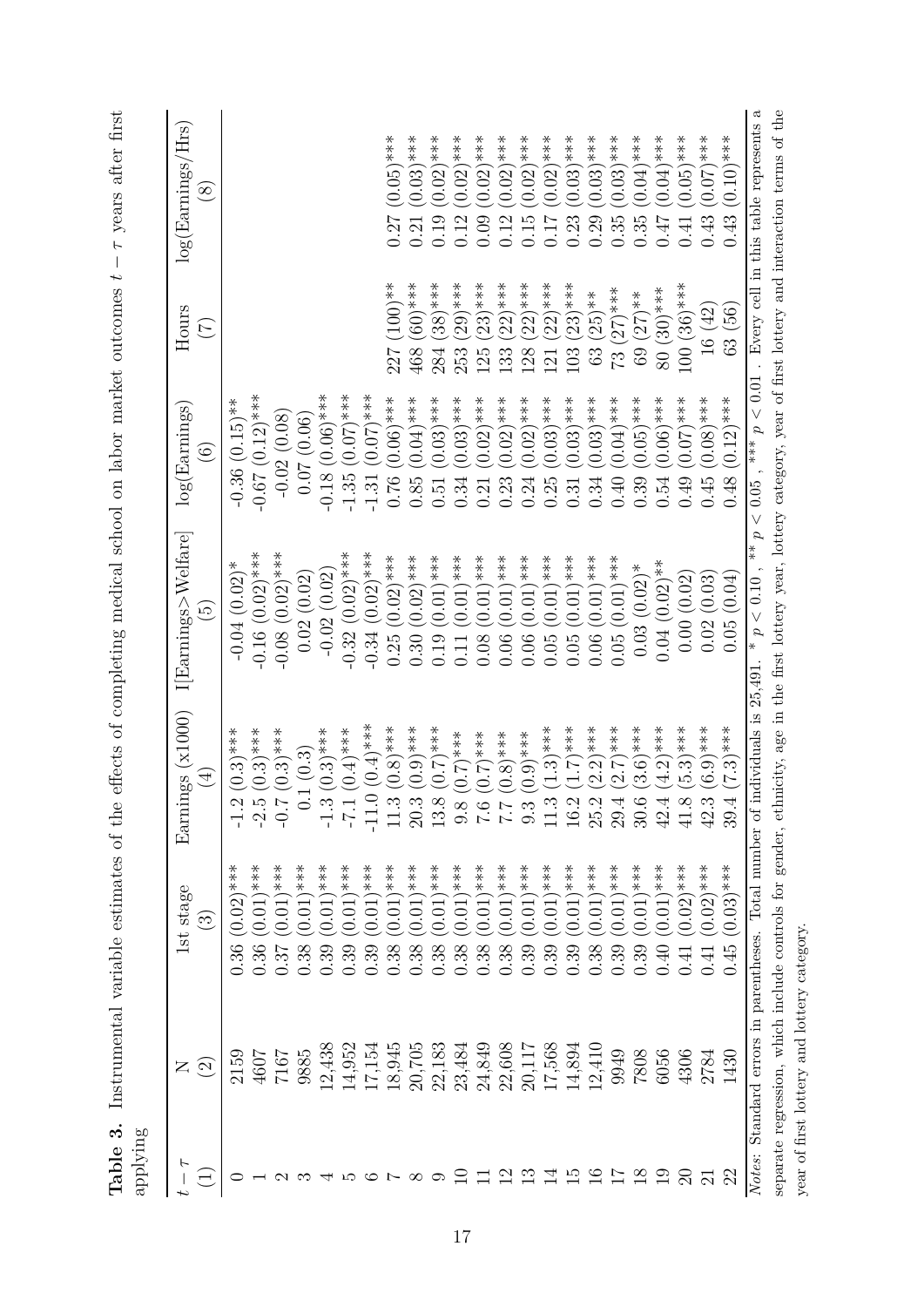decide to work rather than to study. In the fifth and the sixth year after first applying the reduction in earnings is more substantial. This reflects that most alternative studies have a shorter duration than the six years required for medical school. Individuals who do not attend medical school enter the labor market earlier and start receiving income earlier than individuals attending medical school. These negative earnings effects in the fifth and sixth years express the opportunity cost of the larger investment in human capital of people who complete medical school.

The picture reverses from the seventh years onwards. This is the moment that students from medical school have graduated and start earning, either in the labor market or while being employed in a specialization track. From then on the returns to medical school are always positive and significant. After a big jump in years seven and eight the earnings differential remains positive but decreases until the twelfth year; the 20,000 euro per year difference in the eighth year reduces to less than half of that in the twelfth year. During that period many students from medical school are in specialization tracks. Starting wages in specialization tracks are relatively high but hardly rise while being in the track. From the twelfth year onwards, students from medical school might have finished their specialization track and can start working as a (self-employed) specialist or GP. The earnings difference increases again and eventually amounts to almost 40,000 euro per year in the twenty-second year.

An explanation for the substantial increase in earnings returns in the seventh and eighth year can be found in the fifth column (and in panel (b) of Figure 3). Here the dependent variable is a dummy for earning above the level of welfare benefits. In the fifth and sixth year after the first lottery students in medical school have not yet entered the labor market. Therefore, they are less likely to earn above the level of welfare benefits than those not in medical school. But this reverses in the seventh year after the first lottery. The effect is particularly large seven to nine years after the first lottery. While most students from medical school find (full-time) work immediately after graduating, other students struggle more find stable employment. From year ten onwards medical school graduates are around six percentage points more likely to have earnings above the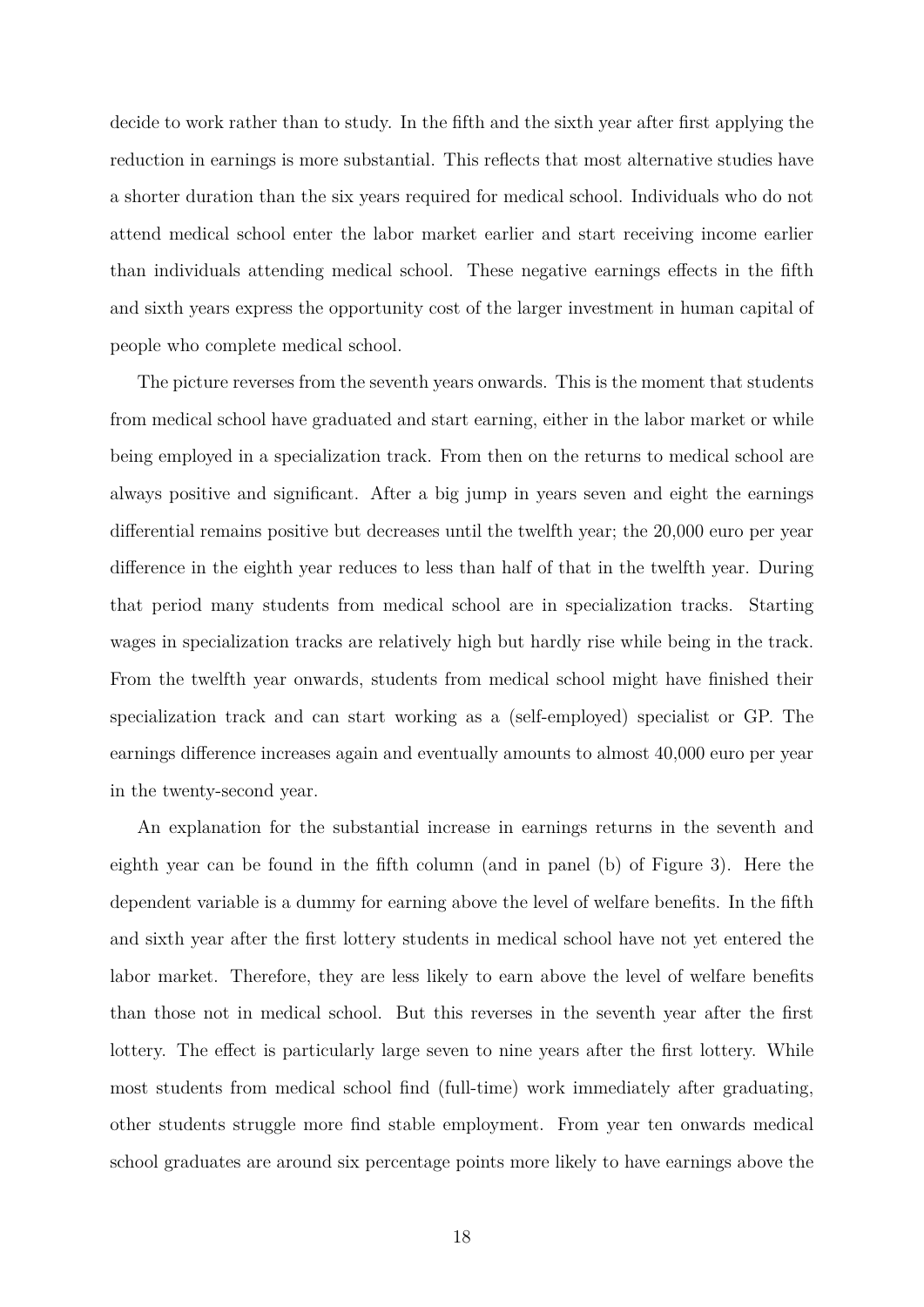

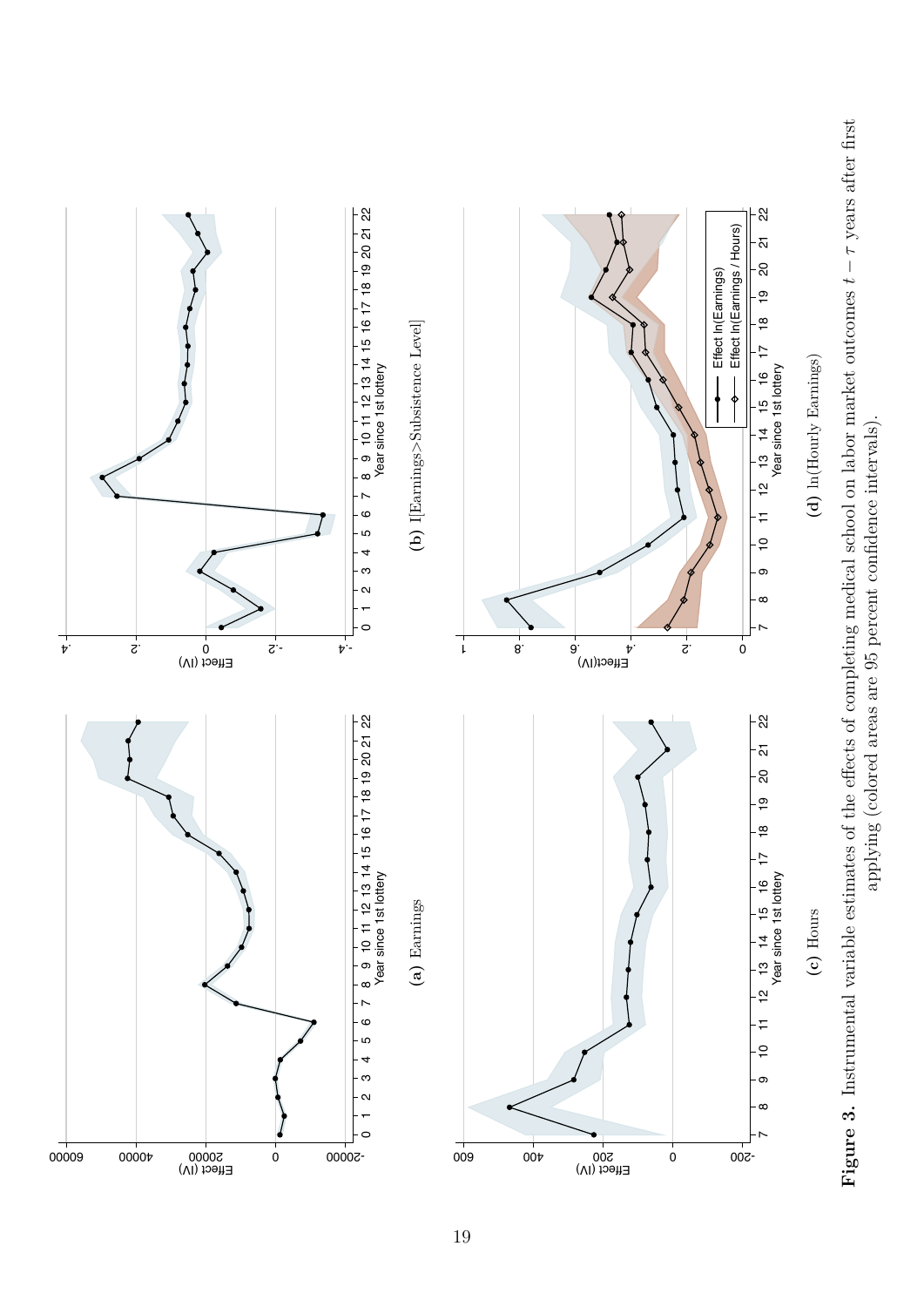

**Figure 4.** Predicted levels for earnings

level of welfare benefits than other students, relative to a base of 0.89.

In Figure 4 we use the estimated model to show the predicted earnings profiles for an average individual with and without completion of medical school. This implies that for both  $D = 0$  and  $D = 1$ , we compute the expected earnings according to

$$
\hat{Y}_{t-\tau} = \hat{\alpha}_t + \hat{\gamma}_{t-\tau} + \hat{\delta}_{t-\tau}D + \bar{X}\hat{\beta}_{t-\tau} + \bar{LC}
$$

where  $\bar{X}$  and  $\bar{LC}$  are the observed sample means. In the figure we assume that individuals first apply to medical school at age 18.

To get an idea how these earnings profiles evolve until retirement, we also plot rescaled average wage profiles of medical school graduates and other university attenders, where the latter serves as reference group for the "non-doctors".<sup>18</sup> We regressed the observed average wage profile medical school graduates on the predicted wage profile for the years in which we observe both, to obtain the scaling factor. We repeated this exercise for other

<sup>&</sup>lt;sup>18</sup>We have information on all registered doctors in the Netherlands so we can plot their earnings profile until the (retirement) age of 65. The wage profile for other university attenders is the average wage profile of all people for whom it is registered that they attended university and weighted using sampling probabilities. We do not have information on retirement benefits, so we can only take account of earnings while being active on the labor market.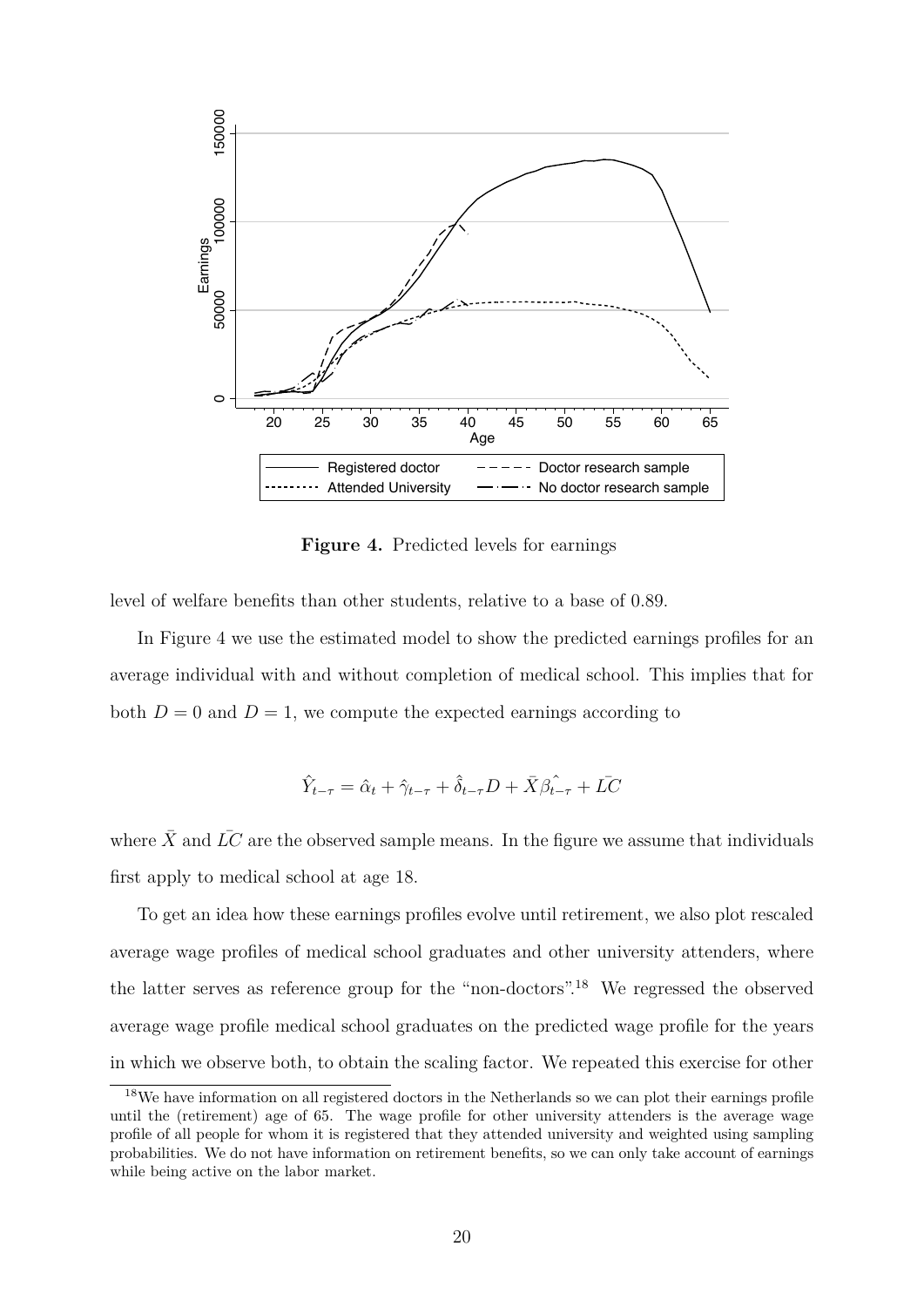| Discount rate | АH        | Men       | Women.  |
|---------------|-----------|-----------|---------|
| 0.02          | 1,154,629 | 1,311,651 | 781,491 |
| 0.05          | 495,315   | 560,748   | 359,694 |
| 0.10          | 145,927   | 162,324   | 118,117 |

**Table 4.** Discounted lifetime rents

*Notes*: The entries represent discounted earnings at the time of participating in the first lottery. The estimated lifetime rents are for a representative individual.

university attenders and non-doctors. The wage profiles show that while being in medical school, students earn less than if they would have attended another study. At the age of 24, after they have finished medical school, they start earning substantially more and remain to do so for the rest of their career. We can only make causal inferences on the effect of completing medical school up to 22 years after participating in the first lottery, but the fitted earnings profiles suggest that the earnings difference is still increasing in the remaining years of the career.

Using the results from Table 3 we calculate the lifetime benefits of completing medical school. For the first 22 year the estimated differences are used so this takes account of the longer study period for doctors and of the two years of unpaid residencies. We assume that in addition to the 22 years since the first lottery that were already estimated, an average career lasts another 24 more years. For the earnings difference in the remaining years we use the difference between the two rescaled wage profiles from Figure 4. Table 4 presents the present values of lifetime rents for discount rates equal to two, five and 10 percent. Earnings are discounted at the time of participating in the first lottery. We see that even for a high discount rate of ten percent the present value of the earnings gain for doctors exceeds 100,000 euro. At a more moderate discount rate of five percent, this present value is already almost 500,000 euro. At a low discount rate of two percent it even exceeds one million euro.

The sixth column of Table 3 and panel (d) of Figure 3 shows results for the effect of medical school on the logarithm of earnings, conditional on having positive earnings. The observed pattern is very similar to the pattern for the level of earnings (which includes zeros) in column (4). During the first six years after the lottery, medical school graduates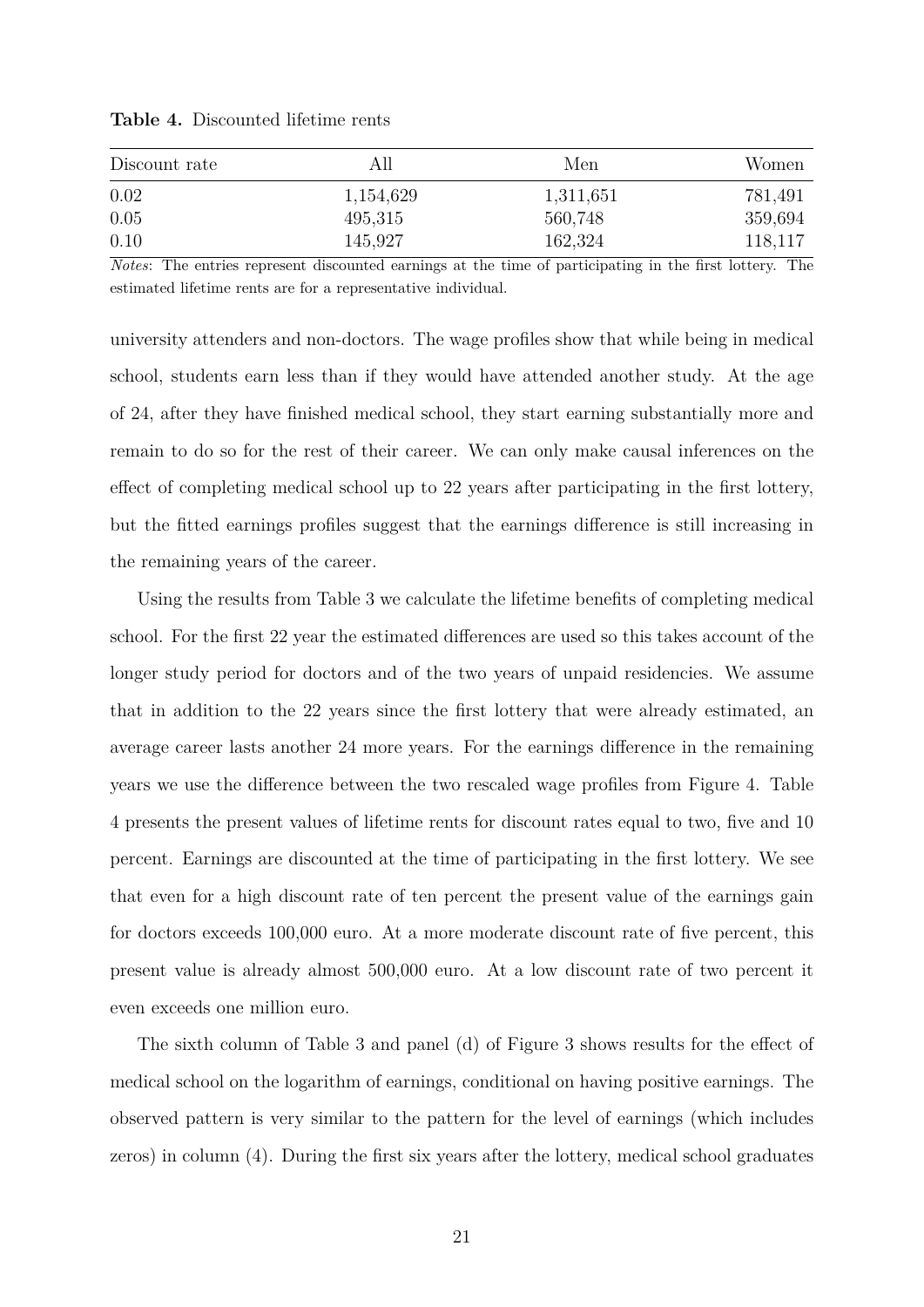have lower log earnings than not admitted students and this reverses in the seventh year. Until the tenth year the pattern is a bit erratic, but from the eleventh year the return steadily increases up to 0.54 in the nineteenth year. From then on it remains stable around 0.50; in the last year covered by the data the return is 0.48.

It is often argued that doctors make longer working hours, which should explain (part of) the earnings return. Column (7) of Table 3 and panel (c) of Figure 3 report estimates where annual working hours is the dependent variable. Information about hours is only available for the years 2006 until 2010, and therefore only for the seventh to twenty-second year after the first lottery. The results reveal that doctors work more hours during the first four years after finishing the initial phase of their study. During these four years doctors work a total of 1200 hours more than non-doctors. The average number of working hours during these four years together is around 6,400 hours, so that doctors work around 20 percent more than those that did not complete medical school. After these first four years doctors work about 100 hours more per year than non-doctors. Compared to a baseline of 1,600 hours this is a six percent difference. Differences in working hours can therefore not explain the large earnings gain to medical school. This is confirmed by the results in the final column of Table 3 (and panel (d) of Figure 3) where log earnings per hour is the dependent variable. The effect on log earnings per hour is only marginally smaller than the effect on log earnings. From the eleventh year onwards the gain in the log of per hour earnings increases to 0.43.

Figure 5 shows predicted levels of hours for an average individual with and without medical school. Based on a 36 hour workweek the amount of yearly hours worked is 1,872. We see that from the seventh to the ninth year the non-doctors work around 1,200 hours per year. The large effect that we find on hours in these years is thus mainly driven by the fact that doctors more often have a (full-time) job. After the tenth year the number of hours stabilizes for both groups. In these years the doctors work only marginally more hours than the non-doctors.

Table 3 shows that with the exception of the first few years of their career, doctors do not work much longer hours than others. We now inquire whether the high earnings of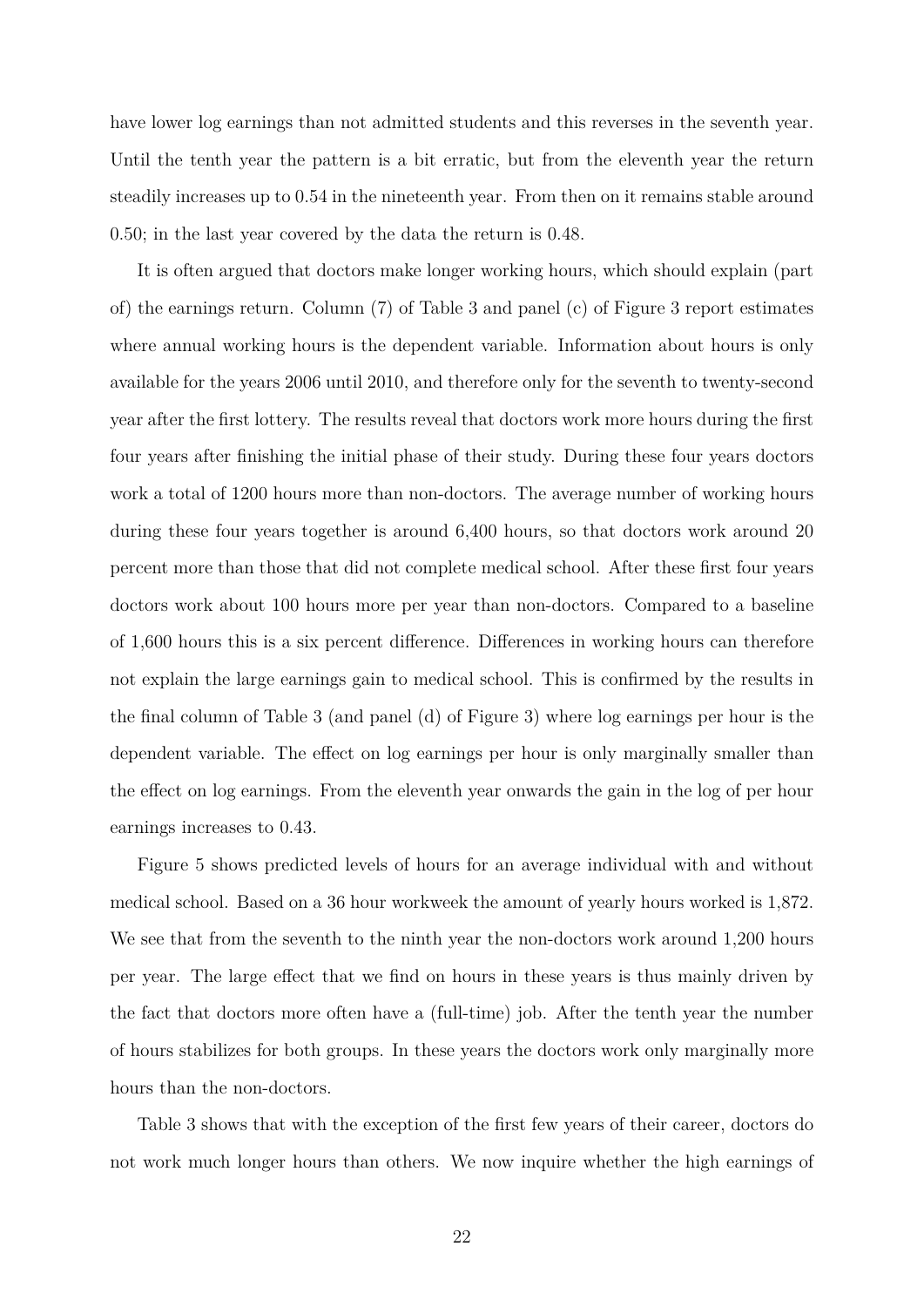

**Figure 5.** Predicted levels of annual working hours

doctors come at the cost of other outcomes. In Table 5 we look at the impact of medical school completion on having children, being married and ever receiving state benefits (unemployment insurance, disability insurance or welfare). The first column relates to the whole sample, while the second and third columns report results for men and women separately.<sup>19</sup> The results show that doctors never do worse in terms of these outcomes; they do not have fewer children, they are more likely to be married and they are less likely to have ever received state benefits. Results by gender show that male doctors score significantly different on all these variables compared to male non-doctors, while for women the likelihood to be married is not significantly higher for doctors. In short, the household situation of doctors does not suffer from their occupation.

#### *5.2 Heterogenous treatment effects*

We now turn to heterogeneity in the returns to medical school. We first examine whether returns differ between men and women. As Table 2 reveals, a majority of the applicants for medical school are female. While of all university students in the Netherlands less than half are female during the period 1988-1999, this is 58 percent in medical schools. This

<sup>&</sup>lt;sup>19</sup>In the next subsection we report effects on labor market outcomes by gender.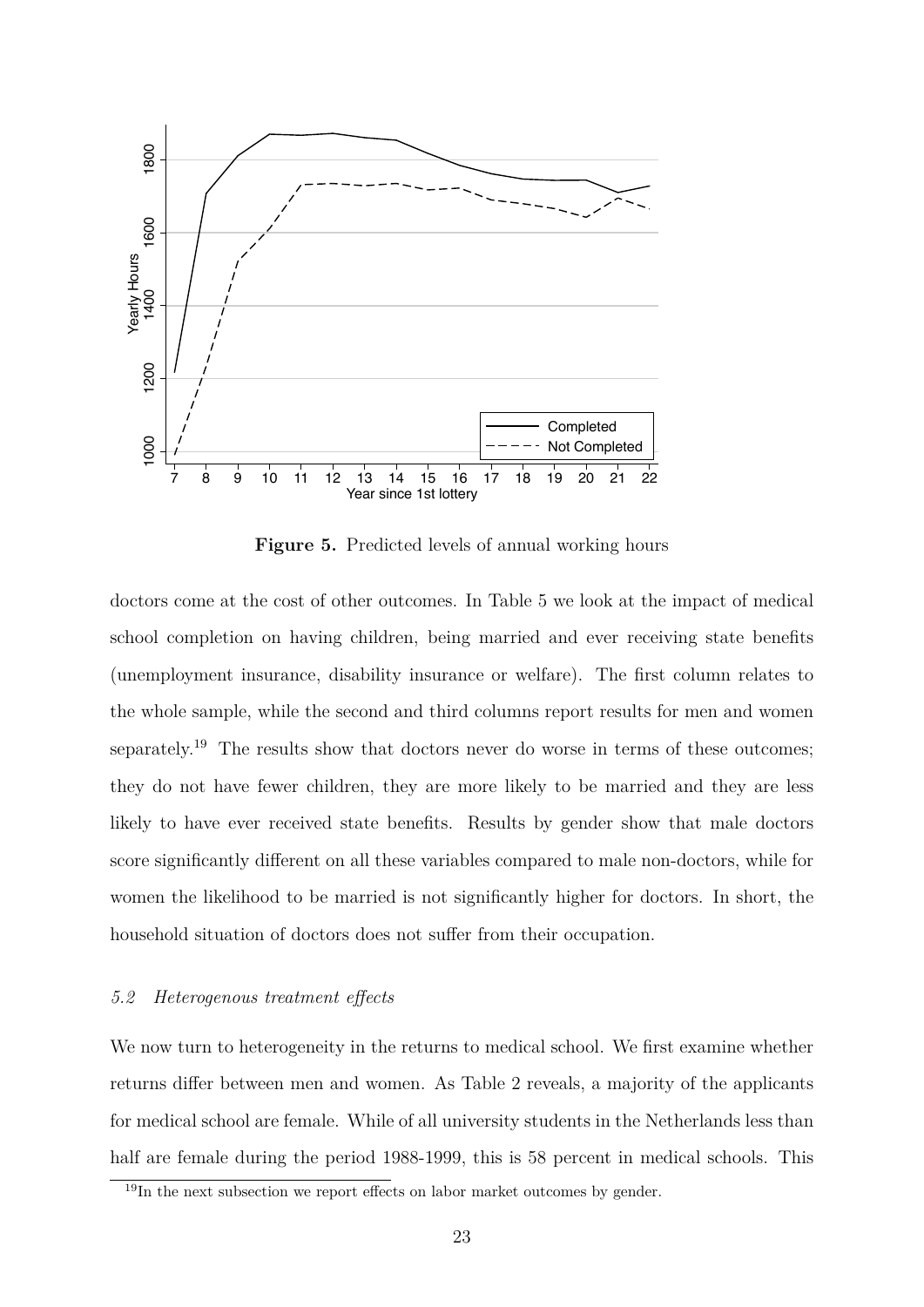|                     | AIL               | Men               | Women              |
|---------------------|-------------------|-------------------|--------------------|
| Children in 2010    | $0.08(0.02)$ ***  | $0.12(0.02)$ ***  | $0.05(0.02)$ ***   |
| Married in 2010     | $0.05(0.02)$ ***  | $0.09(0.02)$ ***  | 0.02(0.02)         |
| Ever state benefits | $-0.05(0.01)$ *** | $-0.07(0.02)$ *** | $-0.03$ $(0.02)^*$ |

*Notes*: Robust standard errors in parentheses. Total number of individuals is  $25.491. * p < 0.10$ , \*\*  $p < 0.05$ , \*\*\*  $p < 0.01$ . Every cell in this column represents a separate regression, which include controls for gender (in the first column), ethnicity, age in the first lottery year, lottery category, year of first lottery and interaction terms of the year of first lottery and lottery category

justifies the question whether women have a comparative advantage in medical school. Next we investigate whether returns differ by ability. As described in Section 2 the admission lottery uses weights based on applicants' GPA on secondary school exams. Applicants with a higher GPA have a higher probability of being admitted. This system of a weighted admission lottery justifies the question whether the available places are allocated efficiently. Finally, we study variation in returns over the earnings distribution. This is motivated by the concern often expressed by policy makers, that some medical specializations pay very high wages.

*By gender.* Figure 6a shows the estimates of the earnings returns separately for men and women.<sup>20</sup> Until the sixth year both men and women experience an earnings loss from studying in medical school. This loss is very similar across gender. In years seven to 14, the returns are much larger for women than for men, but from year 15 onwards men catch up and in the final years the returns to medical school are slightly larger for men than for women. Male doctors more often choose long specialization tracks than female doctors. Figure 7 shows gender-specific predicted earnings profiles with and without medical school. This reveals that female doctors earn more or less the same as male non-doctors, and that doctors earn more than non-doctors of the same sex.

Figure 6b shows that from the seventh to the tenth year after the first lottery, doctors work longer hours than non-doctors of the same gender. The difference is larger for women than for men, although the effects are not significantly different from each other. The effects on hours disappear after the tenth year, and a bit further in their career male

<sup>20</sup>Table A2 in the appendix reports the results.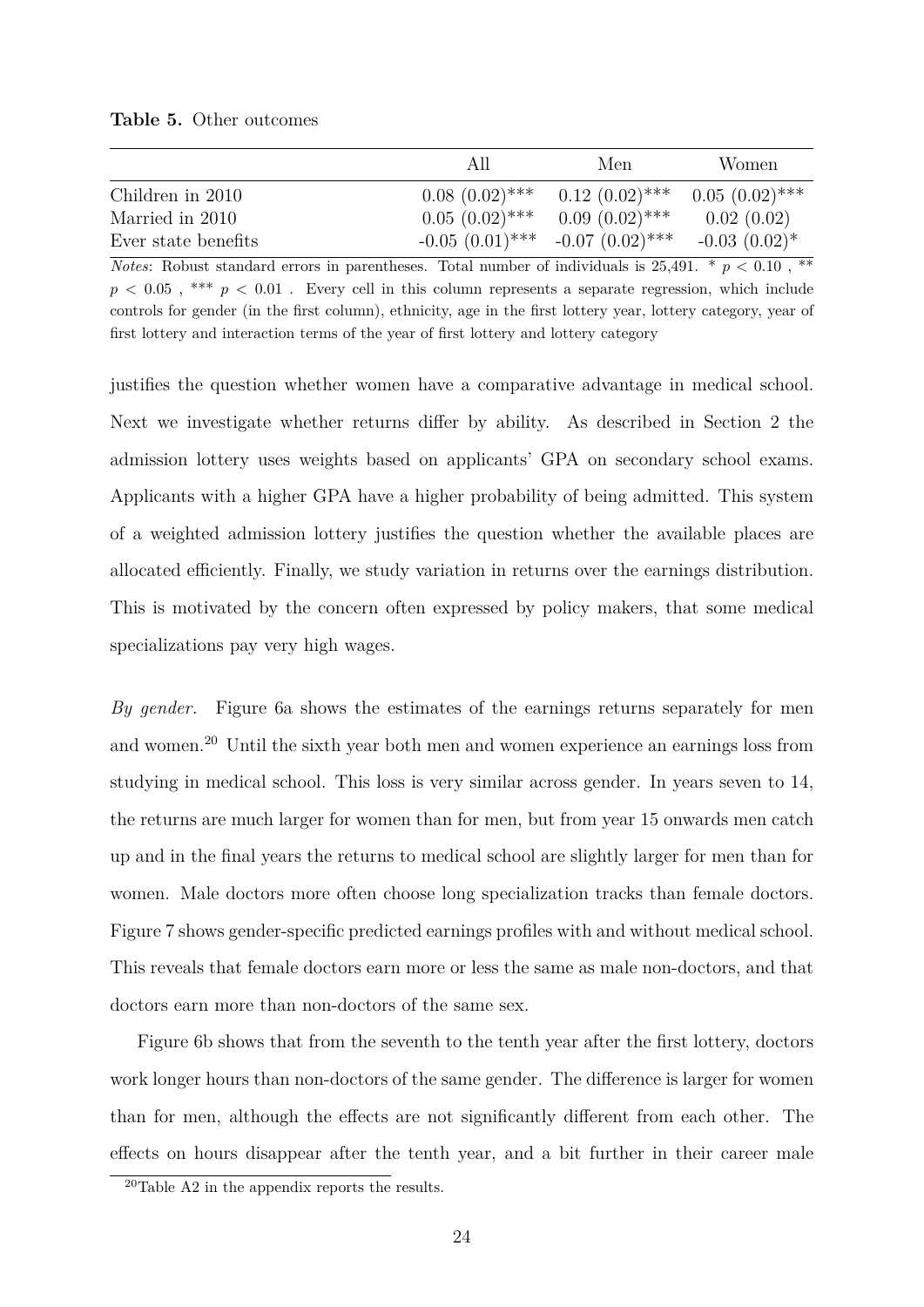

**(b)** Hours

Figure 6. IV estimates of effects of medical school completion on earnings and hours, by year since first lottery and gender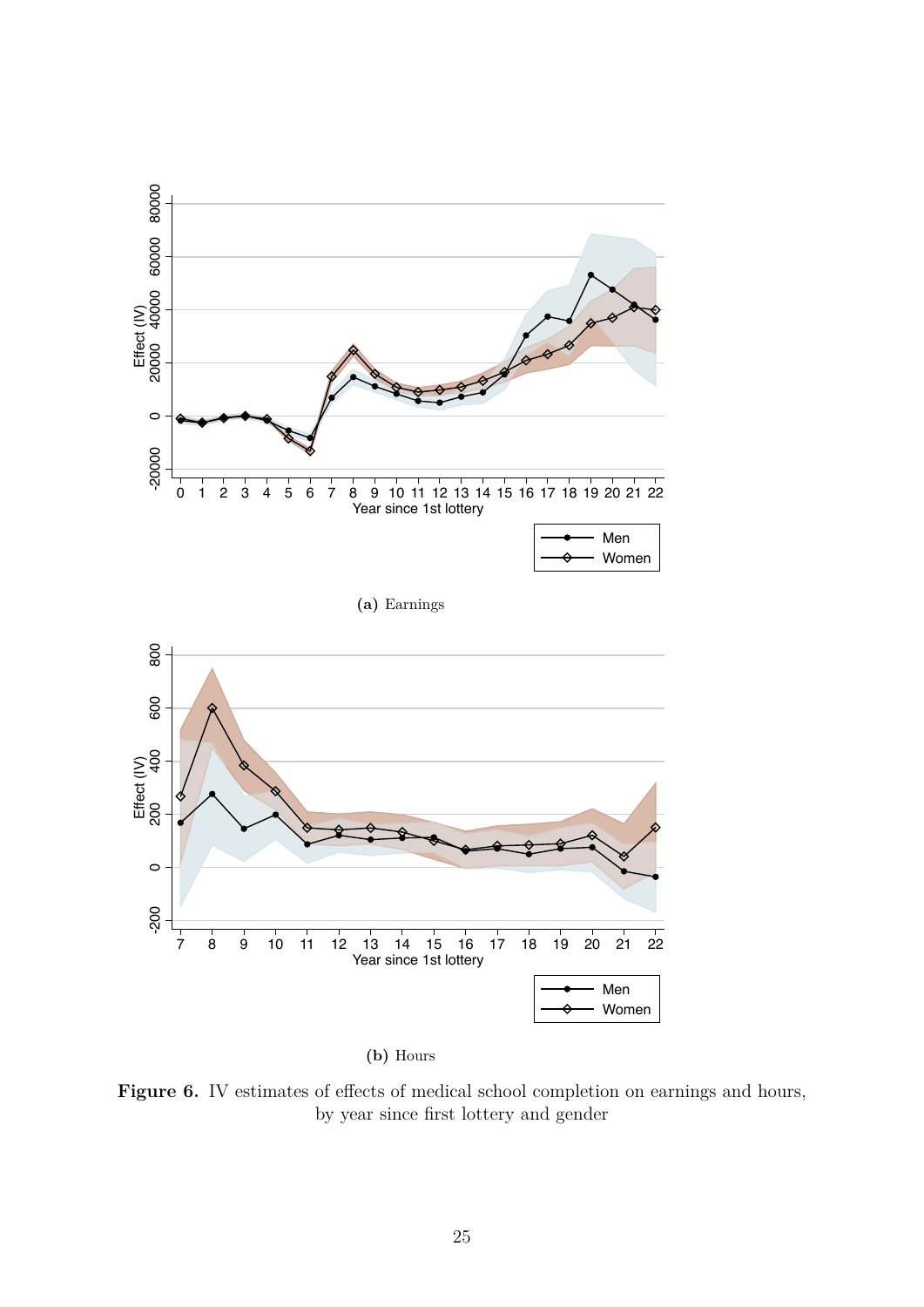

**Figure 7.** Predicted earnings by gender

doctors even work fewer hours than male non-doctors.

*By ability.* The lottery gives applicants with higher GPA on their secondary school exams a higher probability to be admitted. This justifies the question whether there is a difference in earnings gain between people with different GPAs. To examine this, we estimated earnings returns by year after first lottery separately for lottery categories B to  $F<sup>21</sup>$  Figure 8 reports the results.<sup>22</sup> The estimates for the early and late years of categories B, C and D are not very precise due to small sample sizes. The results show that the returns are very similar for the different lottery categories with exception of the seventh and eighth year. In these years returns are higher for a higher GPA. This is probably driven by applicants with a higher GPA finishing medical school earlier. If we regress time until diploma on lottery category (conditional on winning the first lottery) we find that students in category F study, on average, half a year longer than students in category B.

As soon as all students have entered the labor market the returns are very similar for the different lottery categories. We do find that the proportion of applicants that

<sup>21</sup>Recall that category A is omitted since there are too few losers in this category.

<sup>22</sup>The results can also be found in Table A3 in the appendix.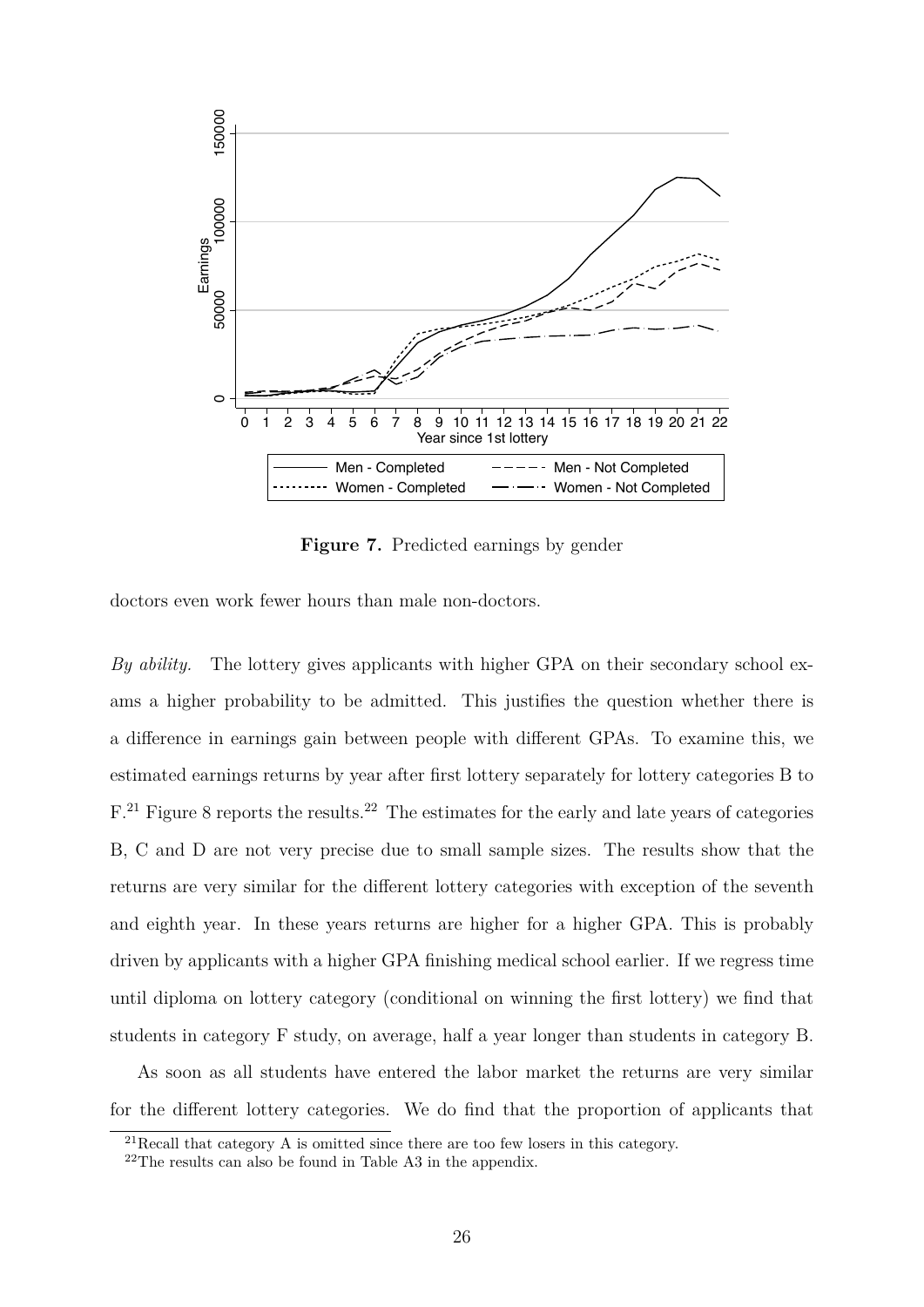

**Figure 8.** IV estimates of effects of medical school completion on earnings, by year since first lottery and lottery category

becomes a specialist increases with GPA. Conditional on completing medical school, the percentage of specialists decreases monotonically from 59 percent in category B to 42 percent in category F. That we do not find differences in the returns for the different lottery categories follows from the worse outside opportunities that applicants in the lower lottery categories have. Conditional on winning the first lottery, applicants in category F have a 11 percentage points lower probability to complete a degree than applicants in category B. Conditional on losing the first lottery, this difference is 26 percentage points.

If earnings reflect productivity accurately (both in the medical profession and in the second-best professions) and if applicants' GPAs do not respond to changes in the probabilities to be admitted, this implies that there is no clear support for a system in which only students with the highest GPA are selected. The only advantage is that applicants with a high GPA finish their studies faster than students with a low GPA.

*Along the distribution of earnings.* The common view about the remuneration of doctors in the Netherlands (and elsewhere) is that especially medical specialists are highly paid. The figures about the relative pay of GPs and specialists reported in Section 2, confirm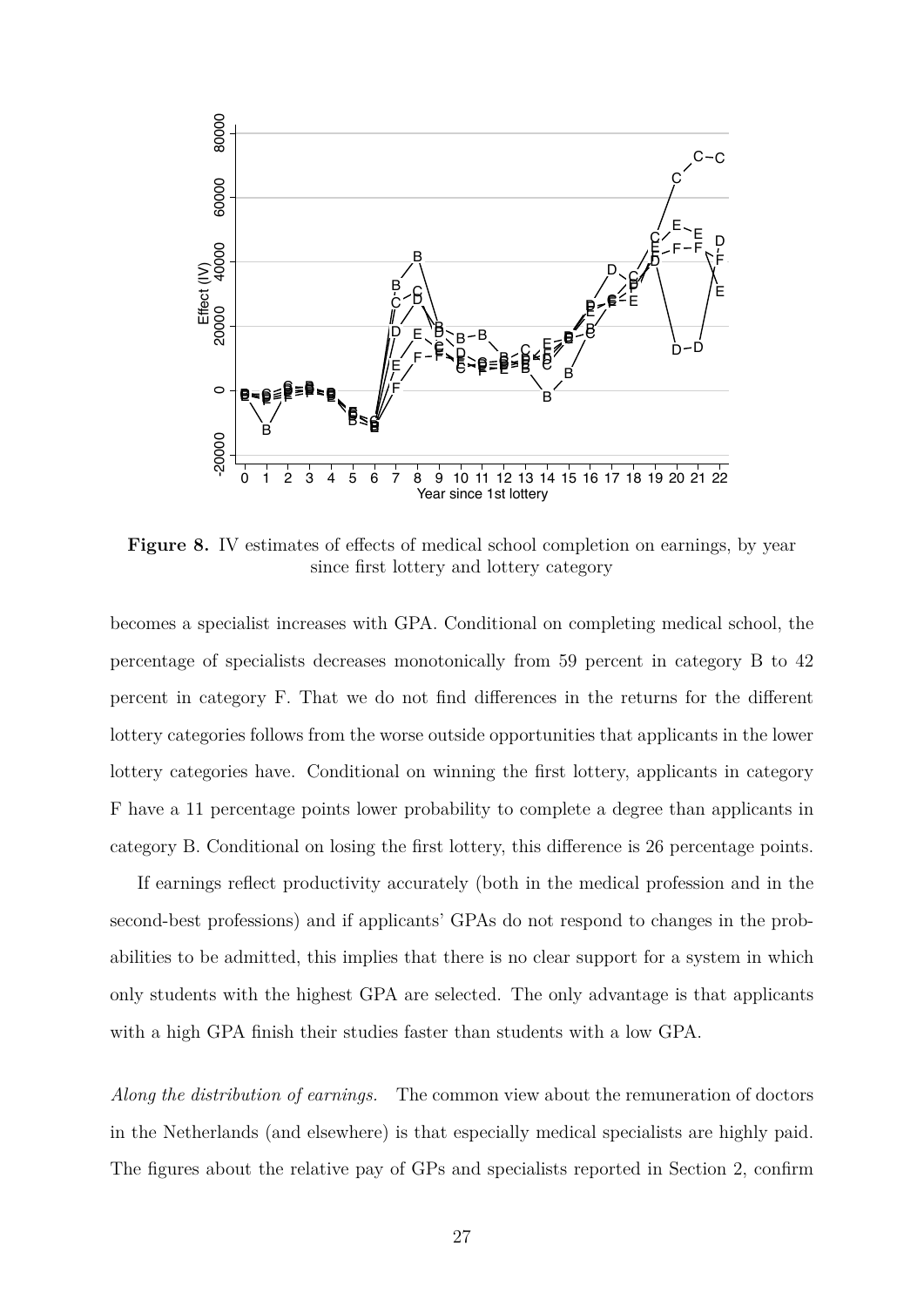this. This suggests that the earnings gain is distributed unequally across the earnings distribution. To inquire this further we estimate the marginal distribution of the outcome under different treatments for the subpopulation of compliers, following Imbens and Rubin  $(1997).^{23}$ 

Figure 9 plots the estimated earnings distributions for winning and losing compliers 12, 16, 18 and 20 years after the first lottery. We see that in all these years after the first lottery the distribution of winning compliers has less mass at low incomes than the distribution for losing compliers. After 12 years there is very little dispersion in winning compliers' earnings. This is the time when they do their specialization tracks in which wages are fixed. After 16 years most winning compliers will have finished their specialization track, and the density function of the winning compliers has a similar shape but is shifted to the right compared to the losing compliers. After 18 years the earnings of winning compliers are then more dispersed and the right tail of the winning compliers becomes much fatter, which implies that there are more top earners among the winning compliers. This is even more pronounced after 20 years. These figures show that the earnings gains from medical school that we found in Section 5.1 are not only driven by high gains in the top end of the distribution. Among the winning compliers there are always fewer people who have zero earnings and the distribution of winning compliers is to the right of the distribution of losing compliers.

# **6 Interpretation**

#### *6.1 Degrees of compliance*

In this section we elaborate on the interpretation of the instrumental variable estimate in the setting of our analysis. The instrumental variable approach identifies the average returns to medical school for applicants who comply with the result of the first lottery. Following Imbens and Angrist (1994), we can interpret our estimator in terms of potential

<sup>23</sup>Their method is briefly explained in Appendix B.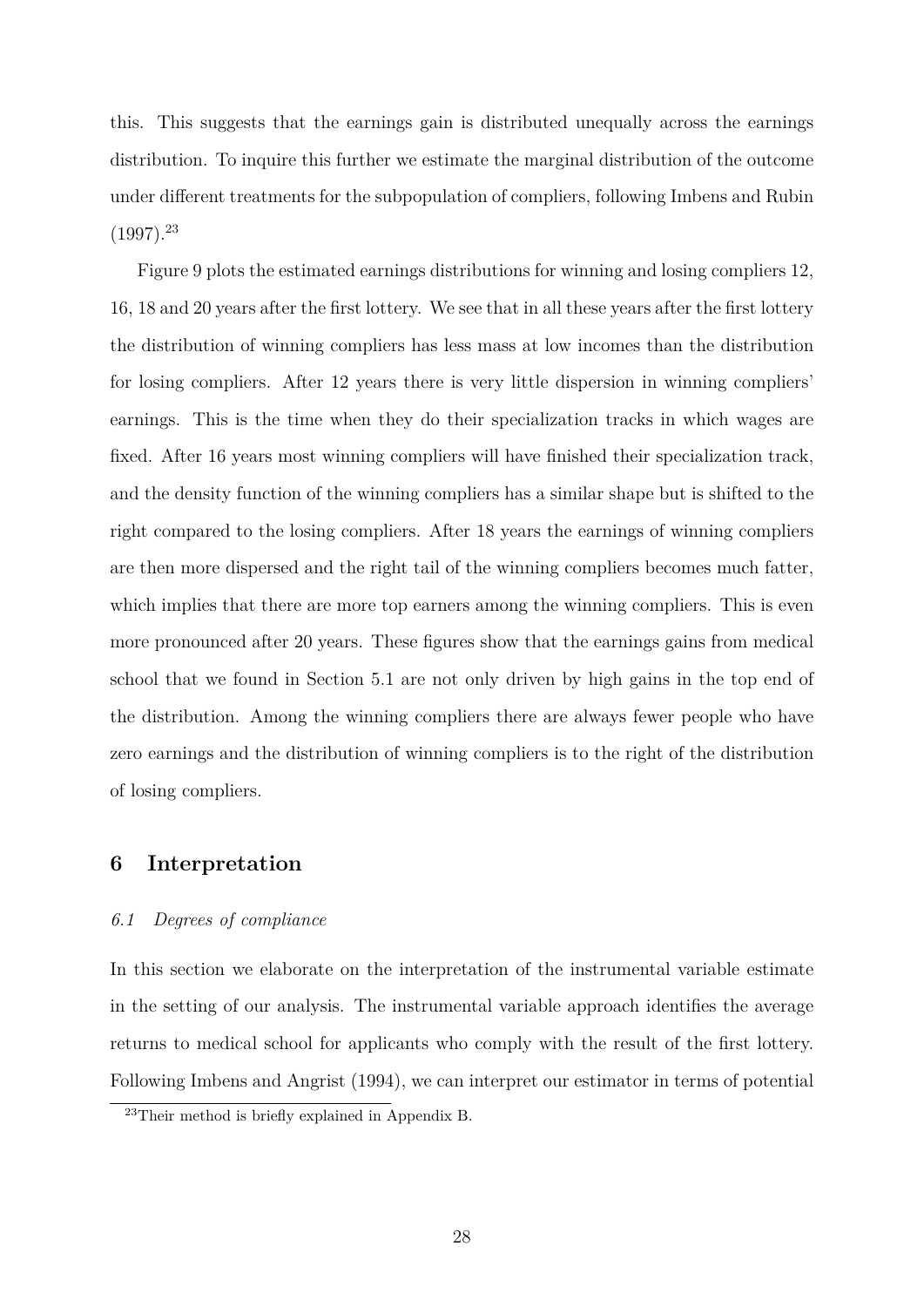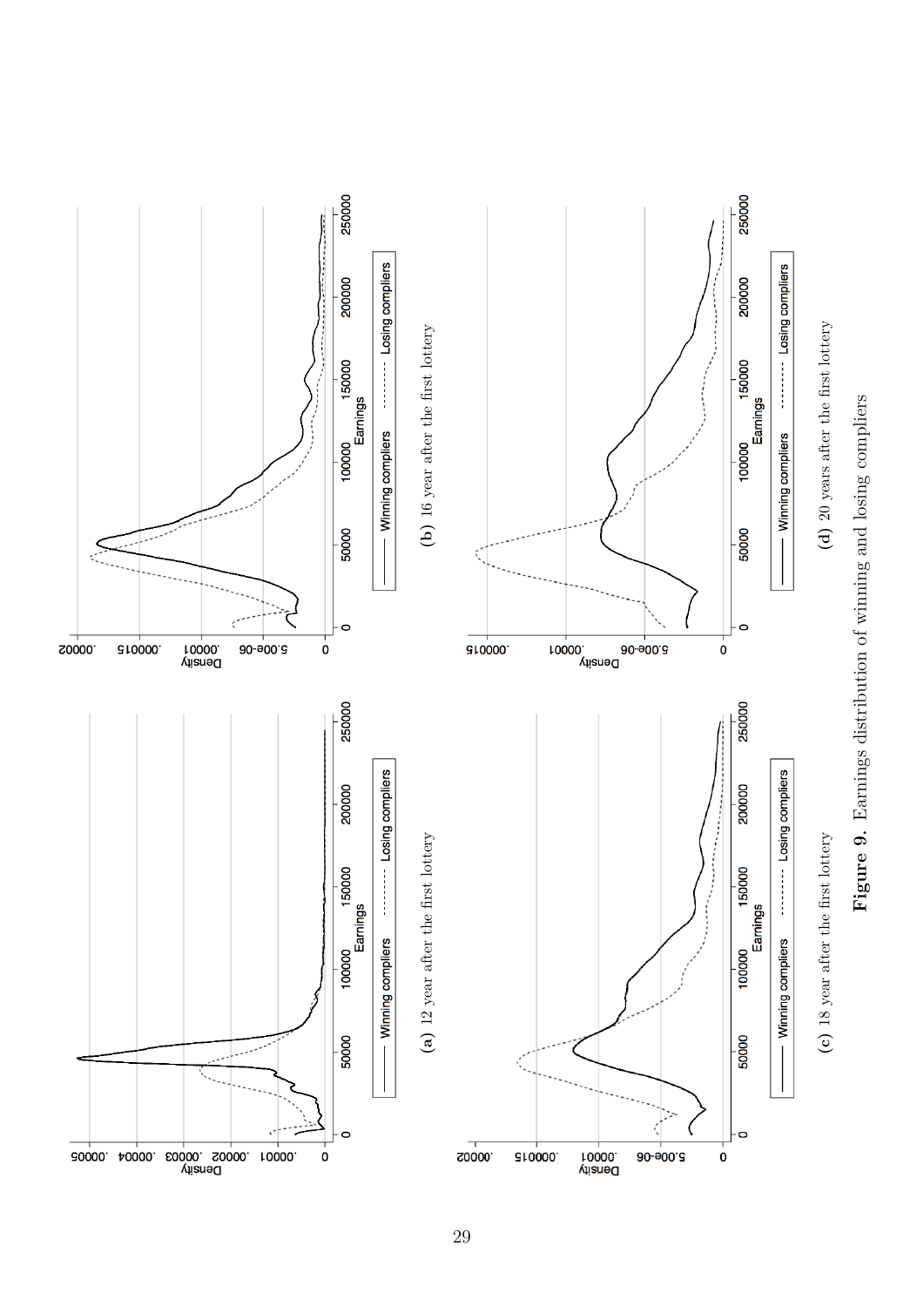outcomes:

$$
\frac{E[Y|LR_1 = 1] - E[Y|LR_1 = 0]}{P(D = 1|LR_1 = 1) - P(D = 1|LR_1 = 0)} =
$$
  

$$
E[Y(1) - Y(0)|D(LR_1 = 1) - D(LR_1 = 0) = 1]
$$
 (3)

where  $Y(1)$  and  $Y(0)$  are potential outcomes with and without medical school, respectively, and *D*() is an indicator for completing medical school if the expression in parentheses holds.

Recall that individuals who lose an admission lottery can reapply in the next year. Even though participating in the admission lottery is free, engaging in a subsequent lottery might be considered costly since individuals postpone entering the labor market. The subsequent lotteries allow us to characterize the compliers in more detail. This is interesting because it can provide information on how earnings returns interact with (other) preferences for completing medical school. One might expect individuals with high earnings returns and individuals with strong preferences for completing medical school to actually participate in subsequent lotteries after losing an admission lottery. This implies that if preferences and earnings returns are independent, the returns to medical school should be higher for individuals who are willing to participate in multiple lotteries.

So far, we considered compliers to their first admission lottery. These are individuals who complete medical school when being admitted in the first lottery, and do not complete medical school when not being admitted in the first lottery. The latter implies that an applicant either does not reapply after losing the first lottery, reapplies one or more times and always loses, or wins a subsequent lottery but does not complete medical school. The first group of individuals who do not reapply after losing their first lottery seems to meet the concept of compliance closer than re-applicants who only comply because they also lose subsequent lotteries.

Therefore, we next define compliers in terms of the maximum number of times they are willing to participate in an admission lottery. "First-degree" compliers are individuals who complete medical school when being admitted in their first lottery and do not reapply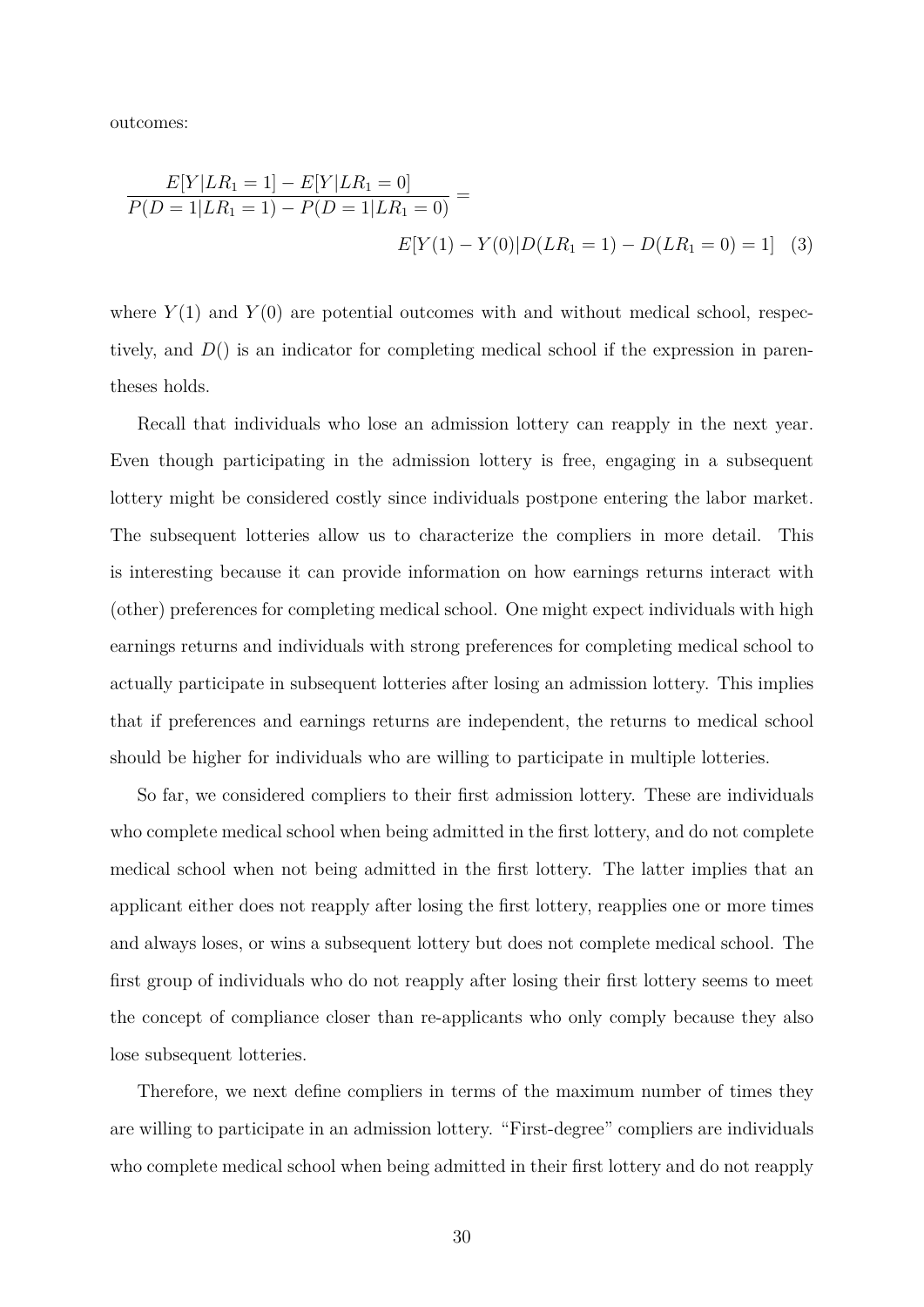when losing this lottery. "Second-degree" compliers reapply once when losing their first lottery and complete medical school when being admitted in one of these two lotteries. And similarly, we can define "third-degree" compliers and so on. The more often someone reapplies, the closer he or she is to an always taker. Below we show how we use the information about subsequent lotteries to separately identify the earnings returns to medical school for the different degrees of compliers.

We simplify the analysis to five types of applicants: first, second, third-degree compliers, never takers and always takers. Always takers are people who participate in at least four lotteries and complete medical school when being admitted. It is straightforward to extend the analysis to more groups of compliers, as will become clear below. Defining always takers as people who intend to participate in four or more lotteries does not affect the average returns for the other groups of compliers. Never takers are people who do not complete medical school irrespective of the result of the lotteries. By imposing monotonicity, we exclude defiers.

We first want to identify the shares of the five groups from our data. Let  $L_k$  be a dummy variable indicating whether a person would apply for the *k th* lottery; 1 if yes, otherwise 0.  $LR_k$  is a dummy variable indicating whether a person won the  $k^{th}$  lottery (conditional on participating); 1 if yes, otherwise 0. *C<sup>N</sup>* is a stochastic variable indicating whether the person is a never taker. A never taker is an applicant, who will not complete medical school when being admitted:

$$
\Pr(C_N = 1) = \Pr(D = 0 | LR_1 = 1)
$$

Next, let  $C_k$  be a stochastic variable describing whether the person is a  $k^{th}$  degree complier. A first-degree complier does not reapply after losing the first lottery, and completes medical school when being admitted in the first lottery. The proportion of first-degree compliers can be identified by taking the proportion of losers of the first lottery that do not participate in a second lottery and correct for the fact that part of them will be never takers:

$$
Pr(C_1 = 1) = (1 - Pr(C_N = 1)) Pr(L_2 = 0|LR_1 = 0)
$$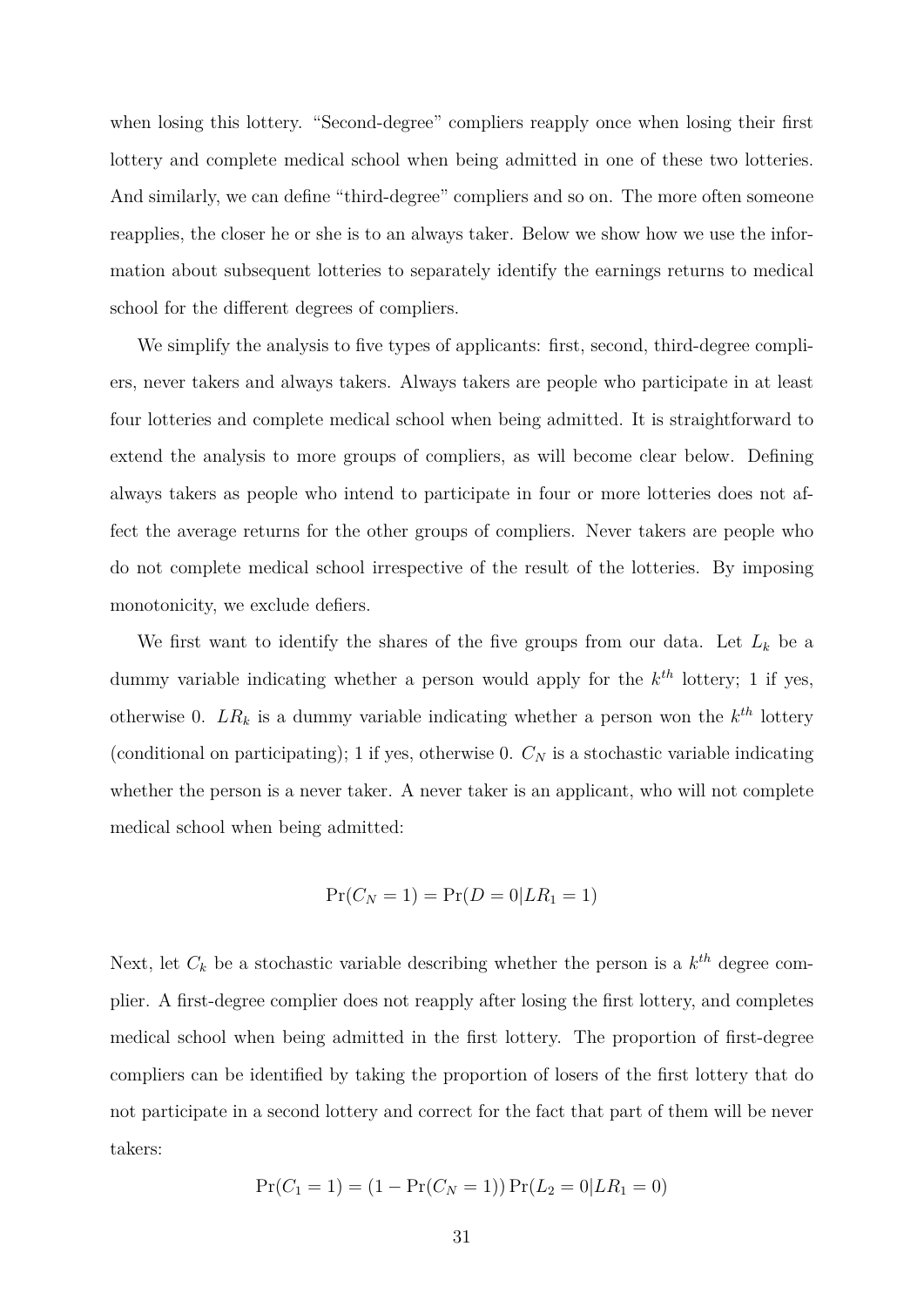Similarly, we consider the second-degree and third-degree compliers:

$$
Pr(C_2 = 1) = (1 - Pr(C_N = 1)) Pr(L_3 = 0|LR_2 = 0, L_2 = 1) Pr(L_2 = 1|LR_1 = 0),
$$

and,

$$
Pr(C_3 = 1) = (1 - Pr(C_N = 1)) Pr(L_4 = 0|LR_3 = 0, L_3 = 1)
$$

$$
Pr(L_3 = 1|LR_1 = 0, LR_2 = 0) Pr(L_2 = 1|LR_1 = 0).
$$

Finally, let  $C_A$  be a stochastic variable indicating whether the person is an always taker. Given that we already derived expressions for the share of the four other groups, the probability of being an always taker is:

$$
Pr(C_A = 1) = 1 - Pr(C_3 = 1) - Pr(C_2 = 1) - Pr(C_1 = 1) - Pr(C_N = 1)
$$

For tractability we impose that the probability of being a never taker is the same in every lottery, which is consistent with our data. In each lottery the fraction of admitted students that does not complete medical school is very similar.<sup>24</sup>

Next, we consider the probability of being a complier in our empirical analyses, which are individuals for which the outcome of the first lottery determines whether or not to complete medical school. This holds for first-degree compliers, and second-degree and third-degree compliers who lose all subsequent lotteries after the first lottery:

$$
Pr[D(LR_1 = 1) - D(LR_1 = 0) = 1] =
$$
  
 
$$
P(C_1 = 1) + P(C_2 = 1)P(LR_2 = 0) + P(C_3 = 1)P(LR_2 = 0)P(LR_3 = 0)
$$

Using this characterization of the compliers in our estimations, we can then rewrite the right hand-side of equation (3) as a weighted average of the potential outcomes for the

<sup>&</sup>lt;sup>24</sup>In the first lottery the fraction of never takers is 0.176. For the second and third lottery these fractions are 0.181 and 0.164, respectively.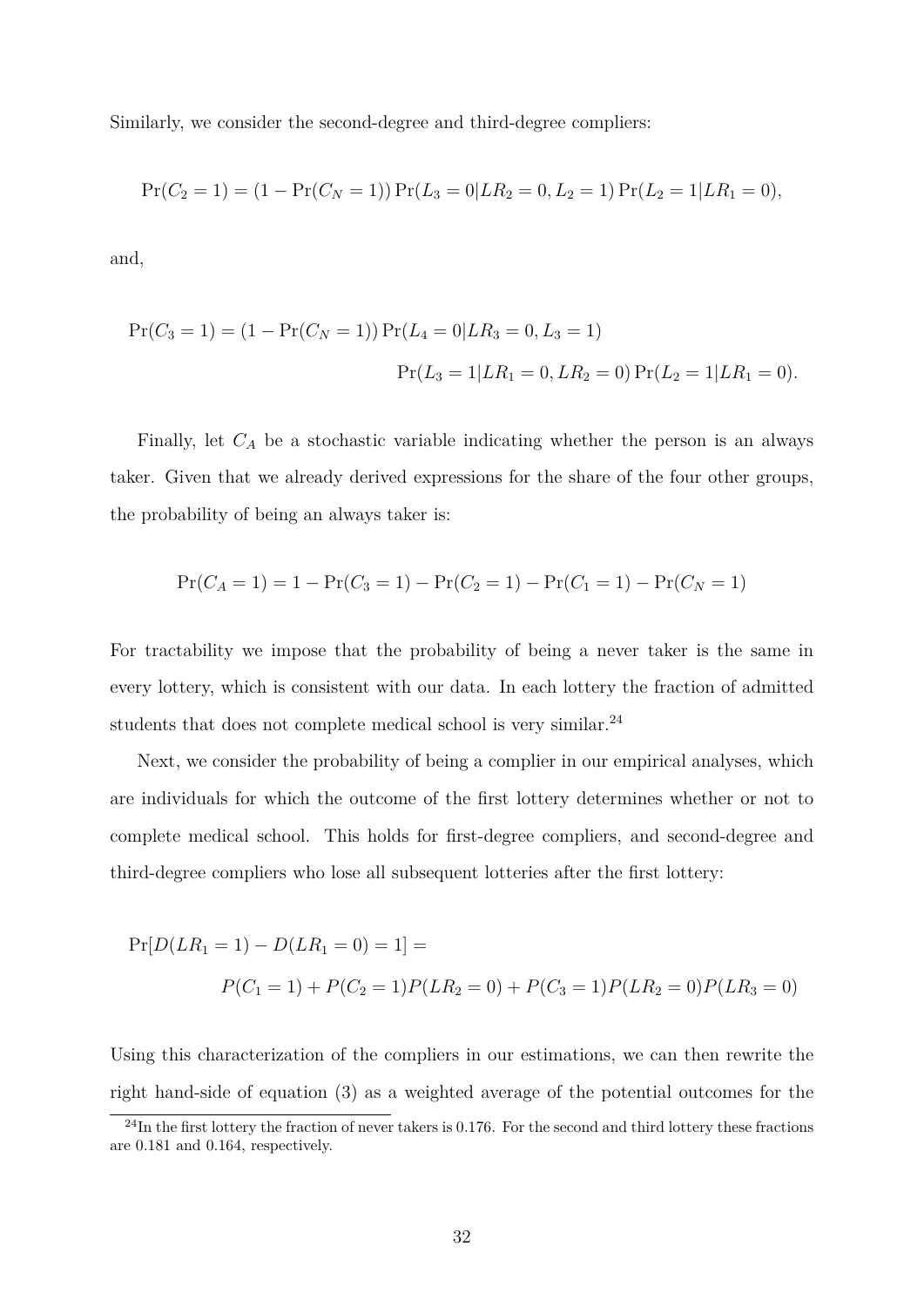different groups of compliers:

$$
\frac{E[Y|LR_1 = 1] - E[Y|LR_1 = 0]}{P(D = 1|LR_1 = 1) - P(D = 1|LR_1 = 0)} =
$$
\n
$$
(E[Y(1) - Y(0)|C_1 = 1]P[C_1 = 1]
$$
\n
$$
+ E[Y(1) - Y(0)|C_2 = 1]P[C_2 = 1]P[LR_2 = 0]
$$
\n
$$
+ E[Y(1) - Y(0)|C_3 = 1]P[C_3 = 1]P[LR_2 = 0]P[LR_3 = 0]) /
$$
\n
$$
(P[C_1 = 1] + P[C_2 = 1]P[LR_2 = 0] + P[C_3 = 1]P[LR_2 = 0]P[LR_3 = 0]) \tag{4}
$$

We now restrict the sample to people who lost their first lottery and applied for the second lottery. For these applicants, the result of the second lottery is random (conditional on the lottery category). Again using instrumental variables estimation, we estimate for the compliers to the result of the second lottery the earnings returns to medical school. This group of compliers to the result of the second lottery consists of second-degree and third-degree compliers. Recall that first-degree compliers never get to the second lottery.

The Wald estimate using applicants to the second lottery can be expressed as a weighted average of potential outcomes of second-degree and third-degree compliers:

$$
\frac{E[Y|LR_2=1]-E[Y|LR_2=0]}{P(D=1|LR_2=1)-P(D=1|LR_2=0)} =
$$
\n
$$
(E[Y(1)-Y(0)|C_2=1]P[C_2=1]
$$
\n
$$
+E[Y(1)-Y(0)|C_3=1]P[C_3=1]P[LR_3=0]) /
$$
\n
$$
(P[C_2=1]+P[C_3=1]P[LR_3=0]) \quad (5)
$$

Repeating the instrumental variables estimation for applicants to the third lottery gives the earnings returns for compliers to the result of the third lottery. This group only consists of third-degree compliers, which gives the following expression:

$$
\frac{E[Y|LR_3=1]-E[Y|LR_3=0]}{P(D=1|LR_3=1)-P(D=1|LR_3=0)}=E[Y(1)-Y(0)|C_3=1]
$$
(6)

With the estimate of the earnings returns for third-degree compliers in equation (6) and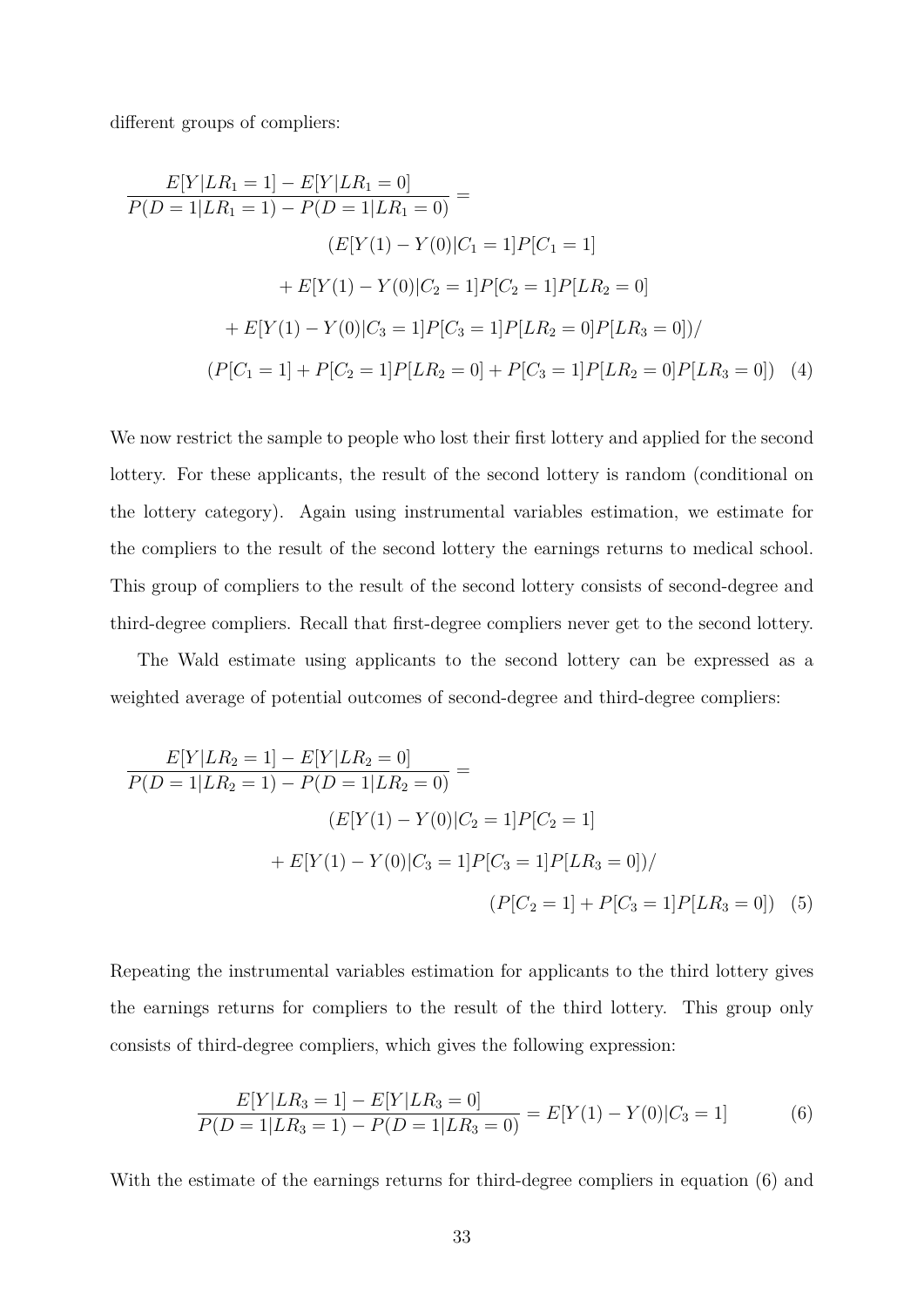Table 6. Estimates of earnings returns to medical school for different lotteries and degrees of compliers, by year since first lottery **Table 6.** Estimates of earnings returns to medical school for different lotteries and degrees of compliers, by year since first lottery participation

|               |                  | Lottery 1                                                                                                                                                                   |           | $\mathfrak{a}$<br>Lottery                                                      |            | Lottery 3                                   |                     | Compliers                        |                               |
|---------------|------------------|-----------------------------------------------------------------------------------------------------------------------------------------------------------------------------|-----------|--------------------------------------------------------------------------------|------------|---------------------------------------------|---------------------|----------------------------------|-------------------------------|
| $\frac{1}{2}$ | $\gtrsim$        |                                                                                                                                                                             | $\gtrsim$ |                                                                                | $\gtrsim$  | $\gtrsim$                                   | 1st degree          | 2nd degree                       | 3rd degree                    |
|               | 2159             | $(0.3)$ ***<br>$\frac{1.2}{1}$                                                                                                                                              | 879       | 0.1(0.5)                                                                       | 280        | (1.0)<br>0.2(                               | $-2.3(0.7)***$      | (0.0, 0.7)                       | 0.2(1.0)                      |
|               | 4607             | $(0.3)$ ***<br>2.5 <sub>1</sub>                                                                                                                                             | 1898      | $(0.4)**$                                                                      | 674        | $\overset{\text{\tiny (8)}}{0.8}$<br>$-0.1$ | $-3.7(0.6)$ ***     | $-1.3(0.4)$ **                   | $-0.1(0.8)$                   |
|               | 7167             | $(0.3)$ ***<br>$-0.7$                                                                                                                                                       | 2995      | $4(0.3)***$                                                                    | 1043       | $-1.2(0.6)*$                                | 0.0(0.4)            | $-1.5(0.4)$ ***                  | $-1.2(0.6)*$                  |
|               | 9885             | (0.3)<br>$\overline{0.1}$                                                                                                                                                   | 4243      | $.6(0.3)*$                                                                     | 1500       | $(0.5)$ ***<br>$-1.9($                      | (0.7)(0.5)          | $-0.1(0.4)$                      | $-1.9(0.5)***$                |
|               | 12,438           | $(0.3)***$<br>$-1.3$                                                                                                                                                        | 5374      | .2(0.4)                                                                        | 1911       | $\left(0.5\right)$<br>0.2(                  | $-2.2(0.5)$ ***     | $-0.4(0.5)$                      |                               |
|               | 14,952           | $(0.4)***$<br>$-7.1$                                                                                                                                                        | 637       | $4(0.5)***$<br>ణ                                                               | 2263       | (1.0)<br>$-1.2$                             | $-10.1(0.6)$ ***    | $-4.3(0.7)***$                   | $0.2(0.5)$<br>-1.2(1.0)       |
|               | 17,154           | $(0.4)$ ***<br>$-11.0($                                                                                                                                                     | 7245      | $1(0.5)***$                                                                    | 2546       | $(0.9)$ ***<br>$-5.1$                       | $-11.7(0.8)$ ***    | $-12.0(0.7)$ ***                 | $-5.1(0.9)$ ***               |
|               | 18,945           | $(0.8)***$<br>11.3(                                                                                                                                                         | 7854      | $(0.7)***$<br>$\overline{z}$<br>S                                              | 2731       | $-12.5(0.9)$ ***                            | $31.6(1.3)$ ***     | $-14.2(0.9)$ ***                 | $-12.5(0.9)$ ***              |
|               | 20,705           | $(0.9)$ ***<br>20.3(                                                                                                                                                        | 8394      | $(1.5)****$<br>ഹ<br>$\infty$                                                   | 2873       | $(1.2)****$<br>$-14.8$                      | $29.8(2.1)***$      | $17.5(1.9)***$                   | $-14.8(1.2)$ ***              |
|               |                  | $(0.7)***$<br>13.8                                                                                                                                                          | 8688      | $(1.1)***$<br>$\overline{z}$<br>$\overline{\mathcal{I}}$                       | 2926       | (7.L)<br>$\frac{2}{1}$                      | $13.0\left(\right)$ | 20.3()                           | 0.2(1.7)                      |
|               | 22,183<br>23,484 | $(0.7)***$<br>9.8                                                                                                                                                           | 8886      | $(1.0)****$<br>8.6 <sub>1</sub>                                                | 2944       | $(1.8)***$<br>7.5(                          | $10.7(1.3)$ ***     | $9.0(1.3)$ ***                   | $7.5(1.8)$ ***                |
|               | 24,849           | ) ***<br>(7.0)<br>0.57                                                                                                                                                      | 9102      | $(0.9)$ ***<br>$\mathord{\hspace{1pt}\text{--}\hspace{1pt}}$<br>$\ddot{\circ}$ | 2971       | $(1.7)$ **<br>3.7                           | $10.7 (1.4)$ ***    | $3.8(1.3)$ ***                   | $(1.7)$ **<br>$\frac{1}{3.7}$ |
| Z             | 22,608           | $(0.8)***$<br>7.7                                                                                                                                                           | 8190      | $(1.1)***$<br>$\overline{3}$                                                   | 2676       | $(1.7)$ *<br>2.7(                           | $10.4\ ()$          | $4.9\;\textcolor{red}{\bigcirc}$ | $2.7(1.7)$ *                  |
| ొ             | 20,117           | $(0.9)$ ***<br>9.3(                                                                                                                                                         | 7142      | $(1.3)**$<br>$\mathbf{\Omega}$<br>ကဲ                                           | 2259       | $\frac{8}{1.8}$<br>1.7(                     | 14.2                | $\frac{3.8}{ }$                  | (1.8)<br>$\frac{1.7}{5}$      |
|               | 17,568           | $(1.3)****$<br>11.3                                                                                                                                                         | 6059      | $(1.8)$ ***<br>$\overline{\mathcal{L}}$<br>$\dot{\circ}$                       | 1904       | (2.5)<br>0.8(                               | 15.5()              | 8.8()                            | $-0.8(2.5)$                   |
| ro            | 14,894           | ****<br>(1.7)<br>16.2(                                                                                                                                                      | 4840      | $(2.5)***$<br>$\overline{6}$<br>$\infty$                                       | 1453       | 2.6(4.7)                                    | $22.4(3.5)***$      | $10.9(3.8)$ ***                  | 2.6(4.7)                      |
| ≌             | 12,410           | ) ***<br>(2.2)<br>25.2(                                                                                                                                                     | 3767      | $(3.3)****$<br>$\overline{\circ}$<br>$\overline{\square}$                      | 1067       | (6.7)<br>10.3(                              | $35.9(4.6)$ ***     | $12.6(5.6)**$                    | 10.3(6.7)                     |
|               | 9949             | ***(<br>2.7)<br>2<br>29.4(                                                                                                                                                  | 2803      | $7(4.3)***$<br>$\Omega$                                                        | <b>731</b> | 13.0(8.2)                                   | $36.4(6.1)***$      | $23.6(6.4)***$                   | 13.0 (8.2)                    |
| $\infty$      | 7808             | $(3.6)***$<br>30.6(                                                                                                                                                         | 1962      | $(5.9)****$<br>$\overline{\circ}$<br>$\frac{8}{18}$                            | 465        | (11.5)<br>$\overline{6.9}$                  | $(7.8)$ ***<br>40.1 | $23.5(8.6)***$                   | 6.9(11.5)                     |
| ာ             | 6056             | $(4.2)***$<br>42.4(                                                                                                                                                         | 1363      | $3(8.1)**$<br>19.                                                              |            |                                             |                     |                                  |                               |
| $\rm{S}$      | 4306             | $(5.3)****$<br>41.8(                                                                                                                                                        | 829       | (12.1)<br>$\overline{\Omega}$<br>$\infty$                                      |            |                                             |                     |                                  |                               |
| $\mathcal{C}$ | 2784             | $(6.9)****$<br>42.3(                                                                                                                                                        | 493       | $5(15.4)**$                                                                    |            |                                             |                     |                                  |                               |
| 22            | 1430             | $39.4(7.3)***$                                                                                                                                                              |           |                                                                                |            |                                             |                     |                                  |                               |
|               |                  | Notes: Robust standard errors and bootstrapped standard errors (500 replications) for 1st degree and 2nd degree compliers in parentheses. The total number of               |           |                                                                                |            |                                             |                     |                                  |                               |
|               |                  | individuals in lottery 1, 2 and 3 are respectively 25,491, 13,672 and 5,910. * $p < 0.10$ , ** $p < 0.05$ , *** $p < 0.01$ . Every cell in this table represents a separate |           |                                                                                |            |                                             |                     |                                  |                               |

regression, which include controls for gender, ethnicity, age in the first lottery year, and for each lottery the lottery category in that lottery , year of lottery and

regression, which include controls for gender, ethnicity, age in the first lottery year, and for each lottery the lottery category in that lottery, year of lottery and

interaction terms of the year of lottery and lottery category.

interaction terms of the year of lottery and lottery category.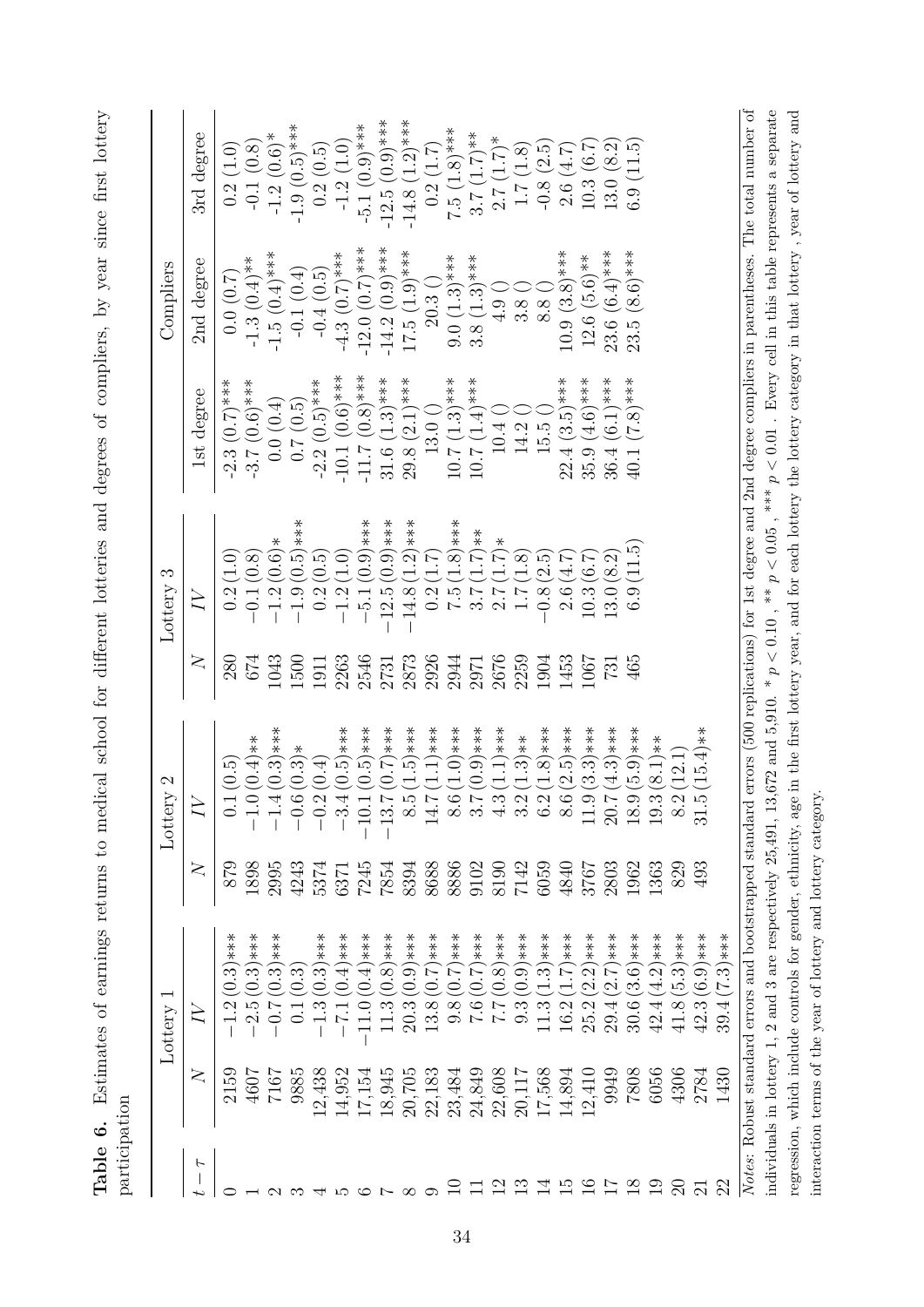estimates of the shares of second-degree and third-degree compliers, we can recursively compute the earnings returns for second-degree compliers from equation (5). Likewise, with estimates of the earnings returns of third-degree and second-degree compliers and of the shares of first-degree, second-degree and third-degree compliers, we recover the earnings returns for first-degree compliers from equation (4).

The first three columns in Table 6 report IV estimates of the earnings returns to medical school by year since first lottery using the result of the first, second and third lotteries as instrumental variables. We do not report results for years in which the sample size falls below 300 as than the number of observations becomes to small to estimate the model with all the controls. The results in the first column repeat those from column (4) in Table 3, the results in the second column are obtained when restricting the sample to people who lost the first lottery and apply to the second. Likewise the results in the third column are obtained when restricting the sample to people who lost the first and second lotteries and apply to the third.

The results in the third column pertain to third-degree compliers. Using the procedure outlined above, the next two columns present estimates of the earnings returns for firstdegree and second-degree compliers.<sup>25</sup> For some years after the first lottery, the numbers of observations are rather small and the estimates imprecise, but for the years with enough observations the pattern seems clear. The earnings returns for first-degree compliers are larger than for second-degree compliers, which in turn is larger than for third-degree compliers. Figure 10 shows the returns for the different degrees of compliers. In order to correct for the fact that second and third-degree compliers study longer we now have years since last lottery on the X-axis.

As stated above, if individual's preferences for medical school and returns to medical school would be independent, we would expect returns to medical school to be higher for individuals who are willing to participate in more admission lotteries. The results show the opposite pattern, higher-degree compliers have lower earnings returns than the

<sup>&</sup>lt;sup>25</sup>The shares of the different groups are: 0.229 for first-degree compliers, 0.230 for second-degree compliers, 0.154 for third-degree compliers, 0.210 for always takers, and 0.176 for never takers. The probability to lose the first lottery  $(\Pr(LR_1 = 0))$  equals 0.536. For the second and third lotteries these probabilities are 0.582 and 0.574, respectively.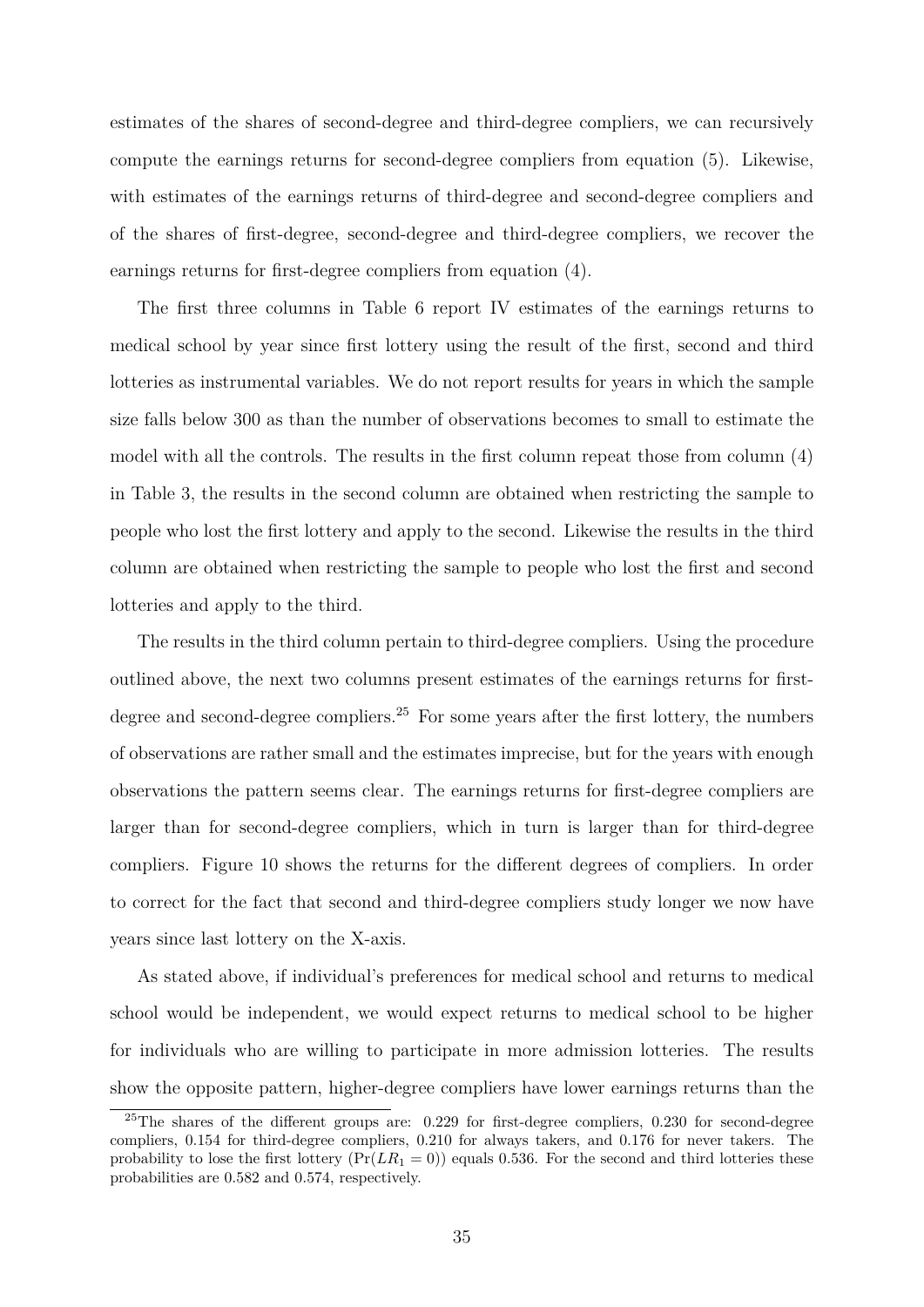

**Figure 10.** Estimates of earnings returns to medical school completion for different lotteries and degrees of compliers, by year since first lottery

lower-degree compliers. This can only be explained if preferences for medical school are negatively related to earnings returns.

Figure 11 shows the predicted levels of earnings for different degrees of compliers. Earnings as a doctor are very similar for the different degrees of winning compliers, so the effect we find is mainly driven by the difference in earnings between degrees of losing compliers: Losing third-degree compliers earn more than losing first-degree compliers. A tentative conclusion could be that first-degree compliers are less motivated, both when it comes to reapplying for medical school as to their performance in their second best option. Third-degree compliers on the other hand, try harder to get in to medical school and are more motivated to make the best out of their second best option when they do not manage to get into medical school.

#### *6.2 Validity of the instrument*

We use the result of the first lottery as instrumental variable to estimate the returns to medical school. In Table 3 we have shown that this instrument has a strong impact on the endogenous variable. We argued that the exclusion restriction holds by virtue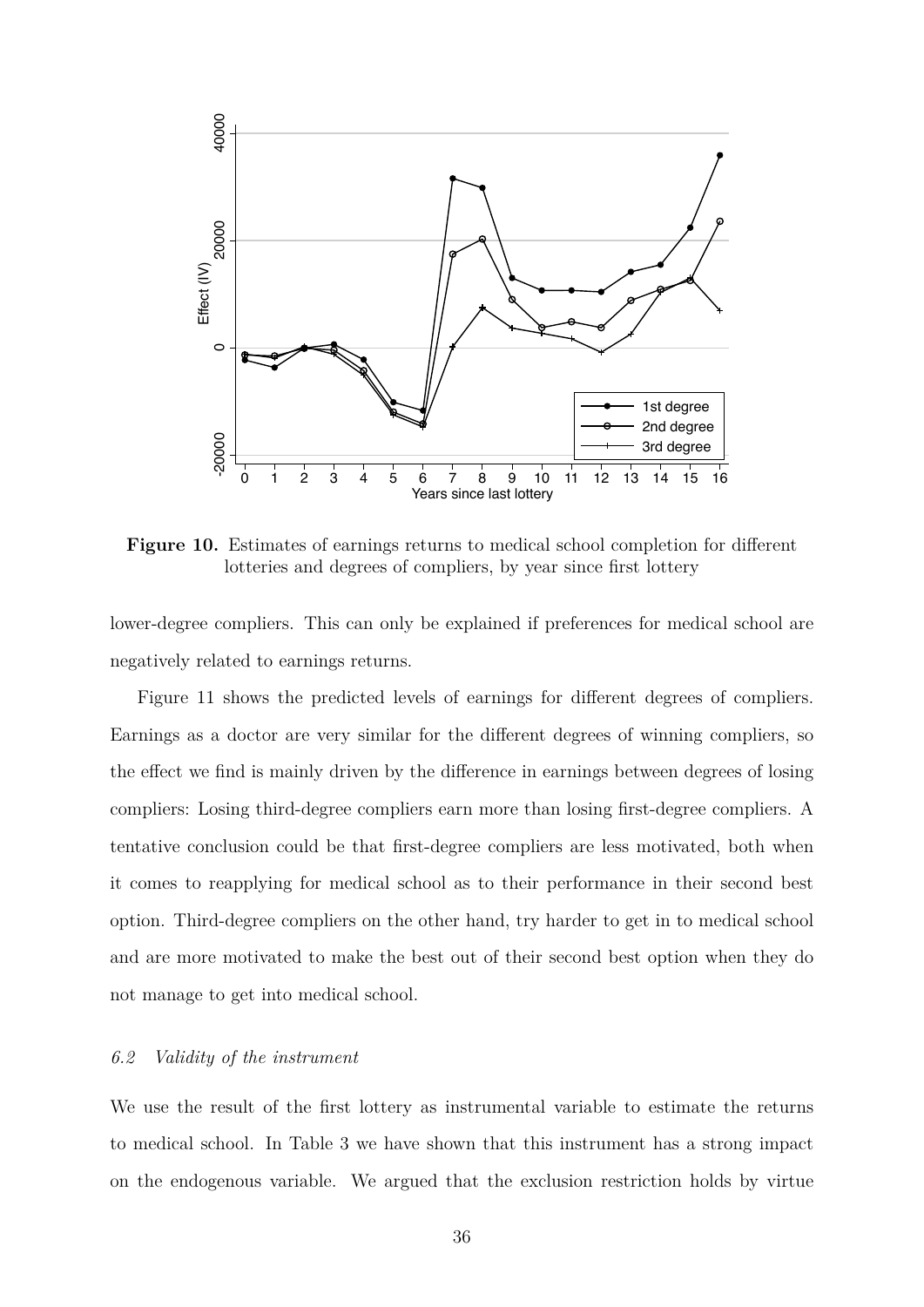

**(b)** Not completed

Figure 11. Predicted earnings for different degree compliers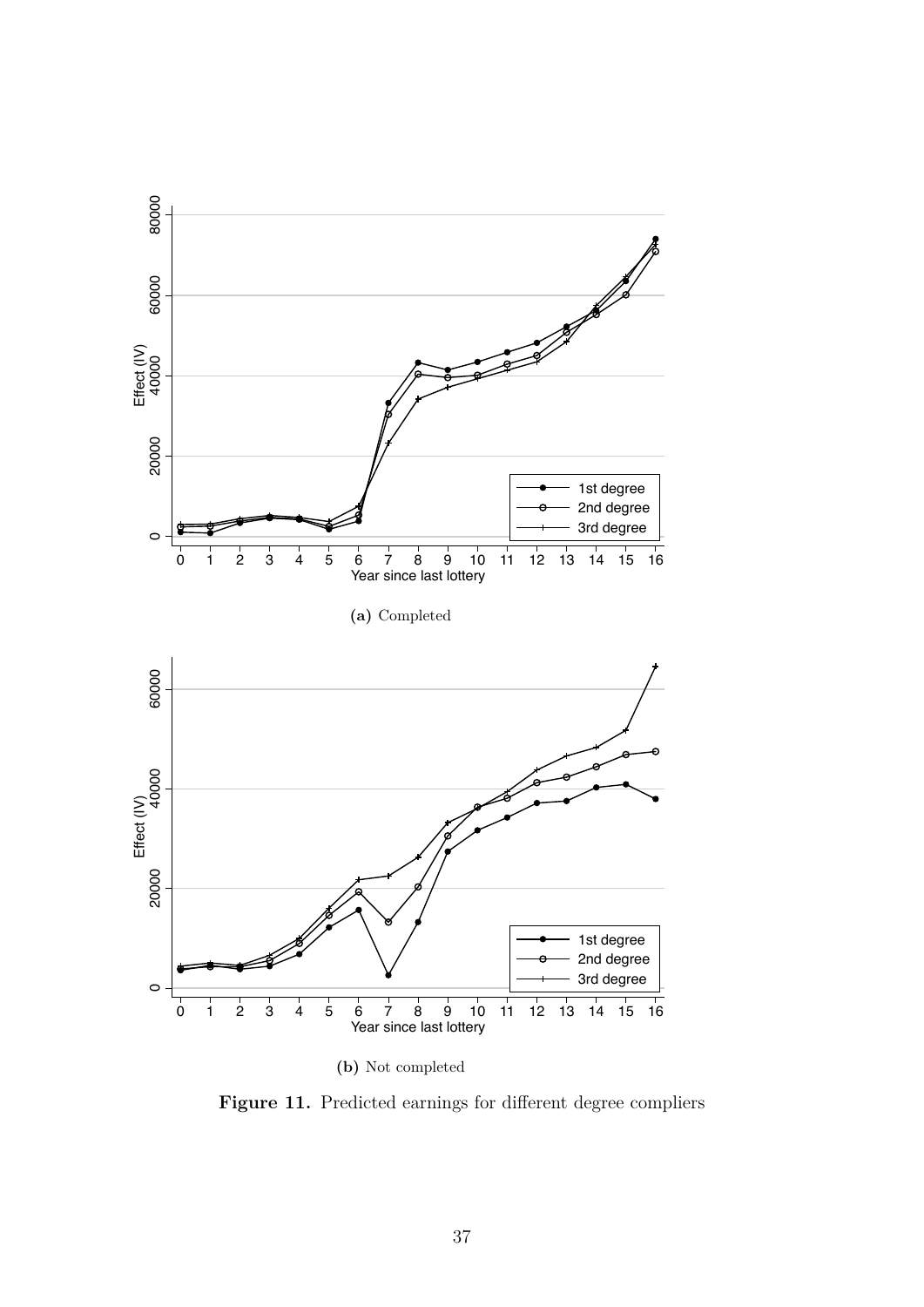of the randomization of the lottery. The exclusion restriction does not hold, however, when lottery losers are disappointed and, therefore, do worse, or when people become less motivated if they learn that they cannot follow the study of their first choice. This may lead to an overestimation of the earnings returns to medical school. To assess the importance of this mechanism, we analyze admission data from two other studies that have or had a quota and a centrally executed admission lottery: dentistry and international business studies. Just like medical school, the diploma of dentistry provides access to a highly regulated occupation. Completing dentistry might therefore also give access to monopoly rents. A diploma in international business studies does not provide access to a regulated labor market. We consequently assume that admission to this study does not generate a monopoly rent. If we still find an earnings difference between winning and losing compliers for this study, this could be the result of losers being disappointed and/or being less motivated for the study of their second choice.

Estimates of the earnings return to dentistry and international business studies are presented in Figure 12.<sup>26</sup> For dentistry the effect on earnings is positive and substantial from the fifth year since the first lottery onwards.<sup>27</sup> The effect is around 50,000 euro per year from the seventh to the thirteenth year and increases to 70,000 euro in the sixteenth year. These returns are higher than the returns to medical school in the same years, and show that also in the market for dentists substantial rents are present. The effect of completing international business studies on earnings is only significantly different from zero in one of the fourteen observation years. While we acknowledge that the level of disappointment from losing the lottery for medical school may differ from the level of disappointment from losing the lottery for international business studies, the estimates are still informative. They show that at least for international business studies there is no independent effect of losing the lottery on future earnings.

 $26$ The lottery for dentistry started later than the lottery for medical school, so we can only estimate the effect on earnings up to the sixteenth year after the first lottery. The lottery for international business studies was abolished in 1992 so for international business we can only estimate the effect from the seventh year on.

<sup>&</sup>lt;sup>27</sup>In the years relevant for this paper the nominal duration of the dentistry study was five years.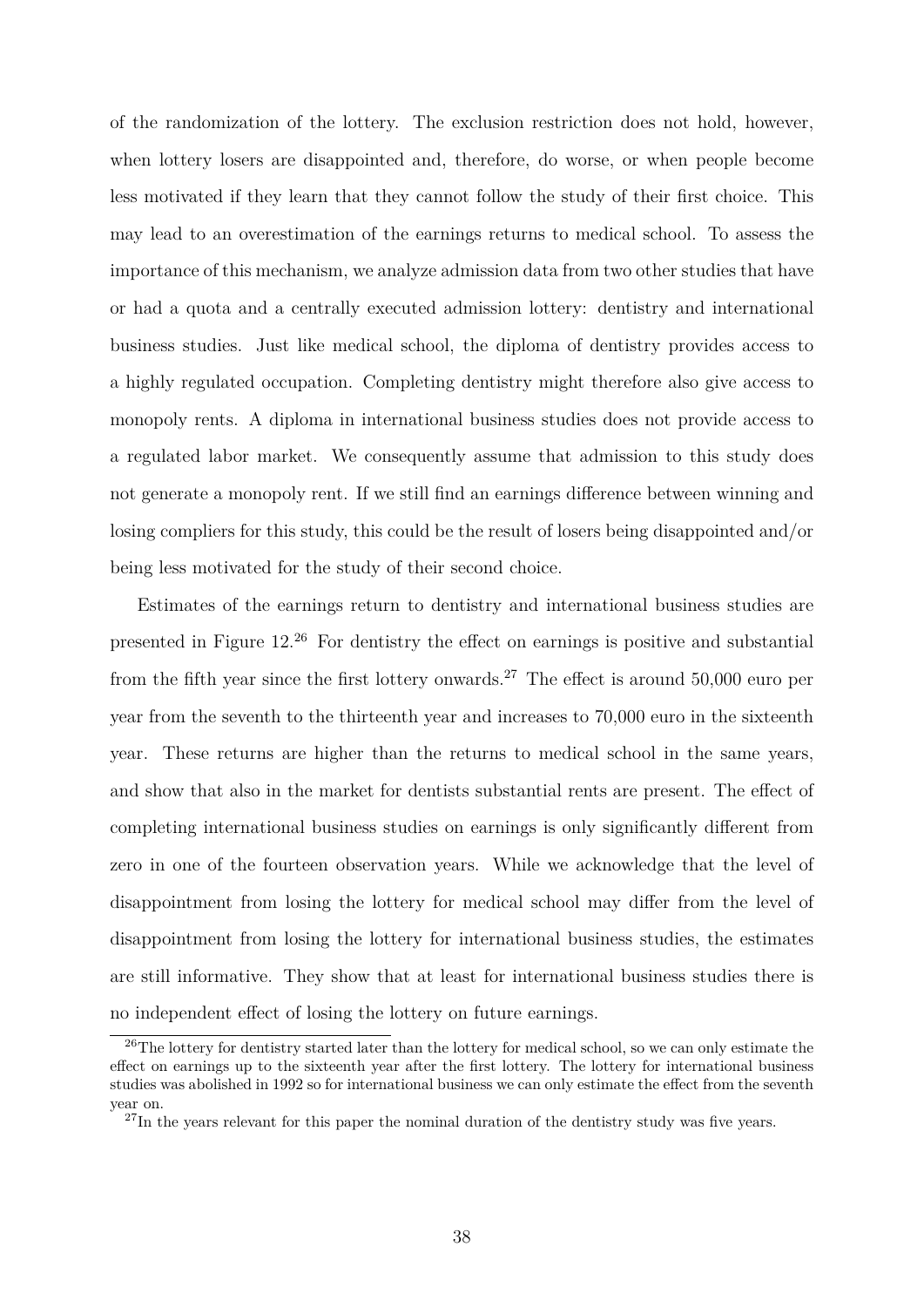

**Figure 12.** Estimated earnings returns to completing dentistry and international business studies  $t - \tau$  years after first applying

# **7 Conclusion**

Our empirical results provide evidence for substantial earnings returns to medical school. In each year after graduating these returns are at least 20 percent compared to the secondbest study, and the returns increase to almost 50 percent 22 years after first applying to medical school. Only a small part of this earnings difference can be attributed to differences in working hours or more investment in human capital. If we interpret the remainder of the earnings returns as monopoly rent, this also explains why the number of applicants is substantially higher than the number of available slots in medical schools.

Releasing the quota might reduce the monopoly rents of doctors. If we assume that wages in the applicant's next-best option are not influenced by a release of the quota such a release can reduce doctors' earnings to the level in their next-best option.<sup>28</sup> Releasing the quota is costly in a situation in which the government heavily subsidizes study costs, as is currently the case in the Netherlands. The costs of attending medical school are

<sup>28</sup>Earnings levels in applicants' next-best option will be affected if releasing the quota significantly reduces labor supply in these sectors. In most alternative fields in which rejected medical school applicants apply they form only a small proportion of the total amount of students (for example law or psychology), so this is not likely to be the case.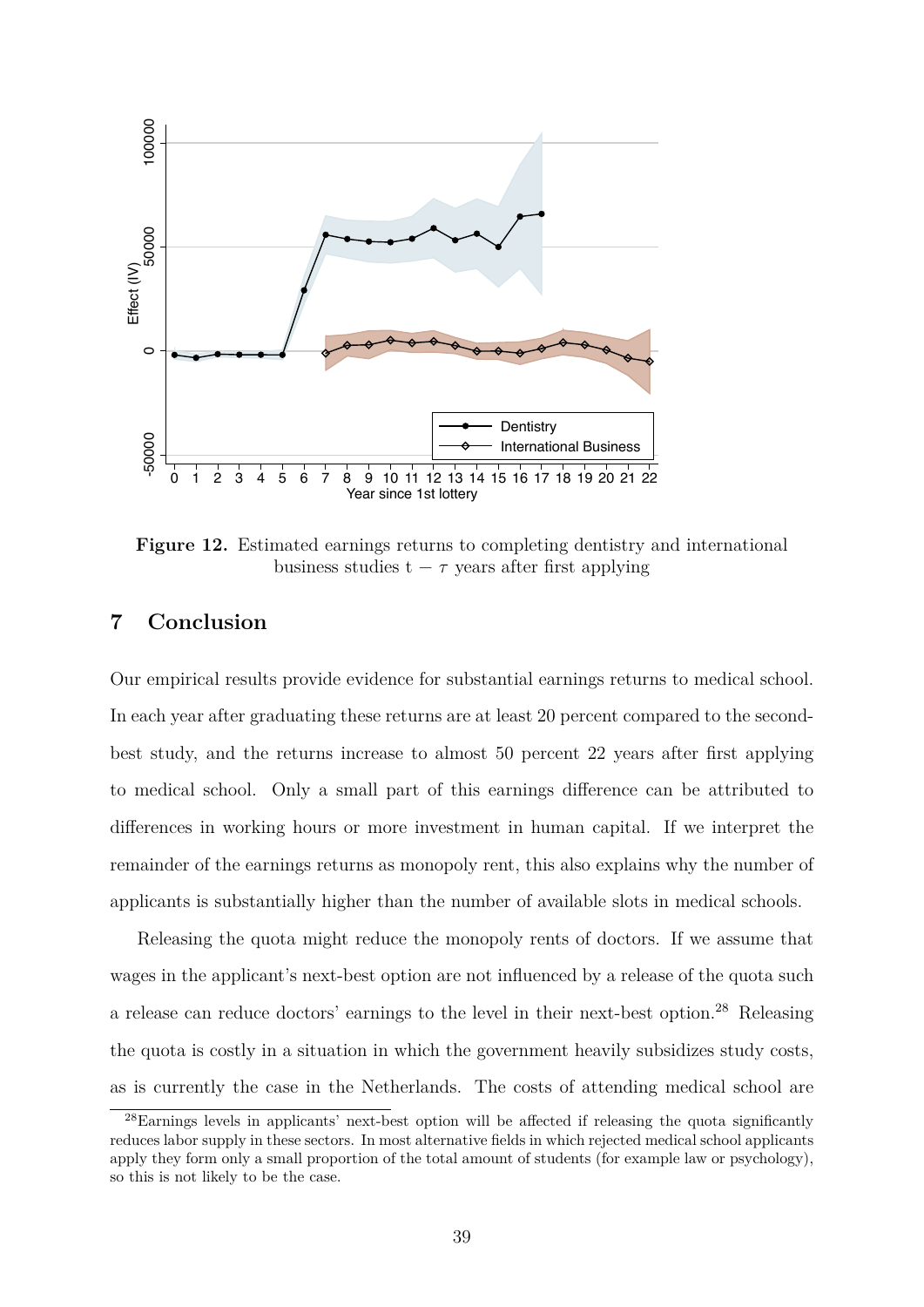much higher than the costs of other study programs. The total costs of attending medical school are estimated to be at least 167,000 euros compared to an average amount of 55,000 euros for other university study programs (Houkes-Hommes, 2009).<sup>29</sup> Students pay only a tuition fee of around 1000 euros per year, which is not differentiated across studies. Furthermore, the majority of the medical school students starts a specialization track. The costs of a specialization track are completely covered by the government and range from 40,000 to 145,000 euro.<sup>30</sup>

Releasing the quota may not only increase public expenditures on university education, but it is often argued that due to supplier-induced demand also health-care costs may increase. However, one might question if the coexistence of high private returns and high public investment is desirable. Policy makers can either consider maximizing earnings for individuals in the medical profession or shift part of the study costs to students. Under the conservative assumptions underlying Table 4, there is sufficient scope for medical school students to pay a larger share of their study costs. This might also allow the government to increase the number of available places without increasing public expenditures. At the same time higher costs can reduce the number of applicants for medical school. An increase in the supply of doctors and the resulting reduction of their earnings will also reduce the number of applicants.

# **References**

- Anderson, G. M., Halcoussis, D., Johnston, L., and Lowenberg, A. D. (2000). Regulatory barriers to entry in the healthcare industry: The case of alternative medicine. *Quarterly Review of Economics and Finance*, 40(4):485–502.
- Burstein, P. L. and Cromwell, J. (1985). Relative incomes and rates of return for U.S. physicians. *Journal of Health Economics*, 4(1):63 – 78.

 $^{29}$ Part of the difference in costs reflects the fact that medical school takes longer than the alternative study programs.

<sup>30</sup>The specialization tracks are an exception among other post-graduate programs; in most cases the government does not bear the (full) costs of post-graduate education.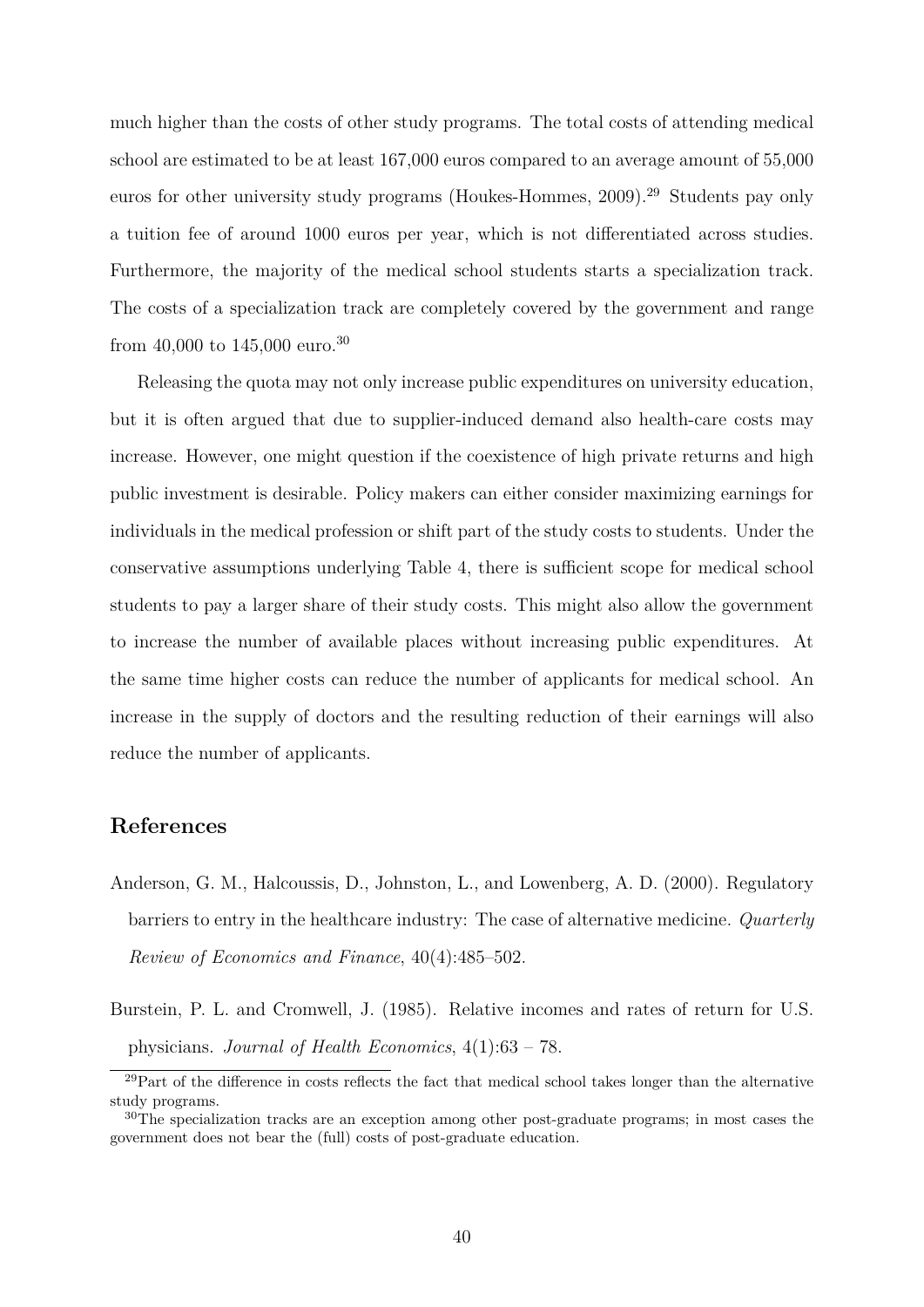- Friedman, M. and Kuznets, S. (1954). *Income from Independent Professional Practice*. NBER Books. National Bureau of Economic Research, Inc.
- Herfs, P. (2009). International medical graduates in the Netherlands. Phd-dissertation, Utrecht University.
- Houkes-Hommes, A. (2009). De kosten van verruimen of loslaten van de numerus fixus. Report, SEO.
- Hurley, J. (2000). An overview of the normative economics of the health sector. In Culyer, A. J. and Newhouse, J. P., editors, *Handbook of Health Economics*, volume 1A. Elsevier.
- Imbens, G. W. and Angrist, J. D. (1994). Identification and estimation of local average treatment effects. *Econometrica*, 62(2):467–475.
- Imbens, G. W. and Rubin, D. B. (1997). Estimating outcome distributions for compliers in instrumental variables models. *Review of Economic Studies*, 64(4):555–574.
- Kugler, A. D. and Sauer, R. M. (2005). Doctors without borders? Relicensing requirements and negative selection in the market for physicians. *Journal of Labor Economics*, 23(3):437–466.
- OECD (2010). *Health at a glance 2010*. OECD, Paris.
- RVZ (2010). Numerus fixus geneeskunde: Loslaten of vasthouden. Report, Raad van Gezondheid (RVZ).
- Schafer, W., Kroneman, M., Boerma, W., van den Berg, M., Wester, G., Deville, W., and van Ginneken, E. (2010). The Netherlands: Health system review. *Health Systems in Transition*, 12(1):1–229.
- Simoens, S. and Hurst, J. (2006). The supply of physician services in OECD countries. OECD Health Working Papers 21, OECD Publishing.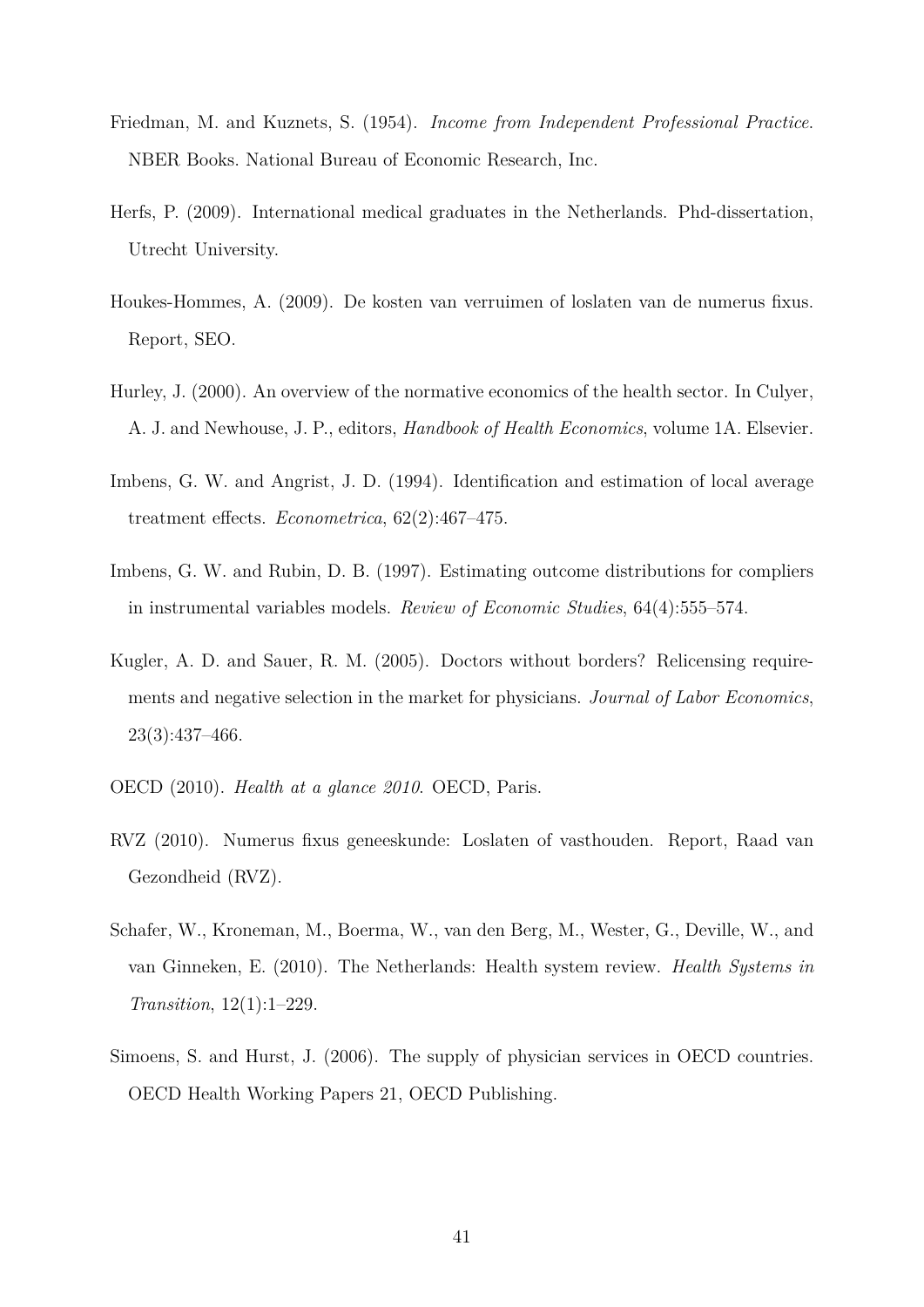# **A Results Tables**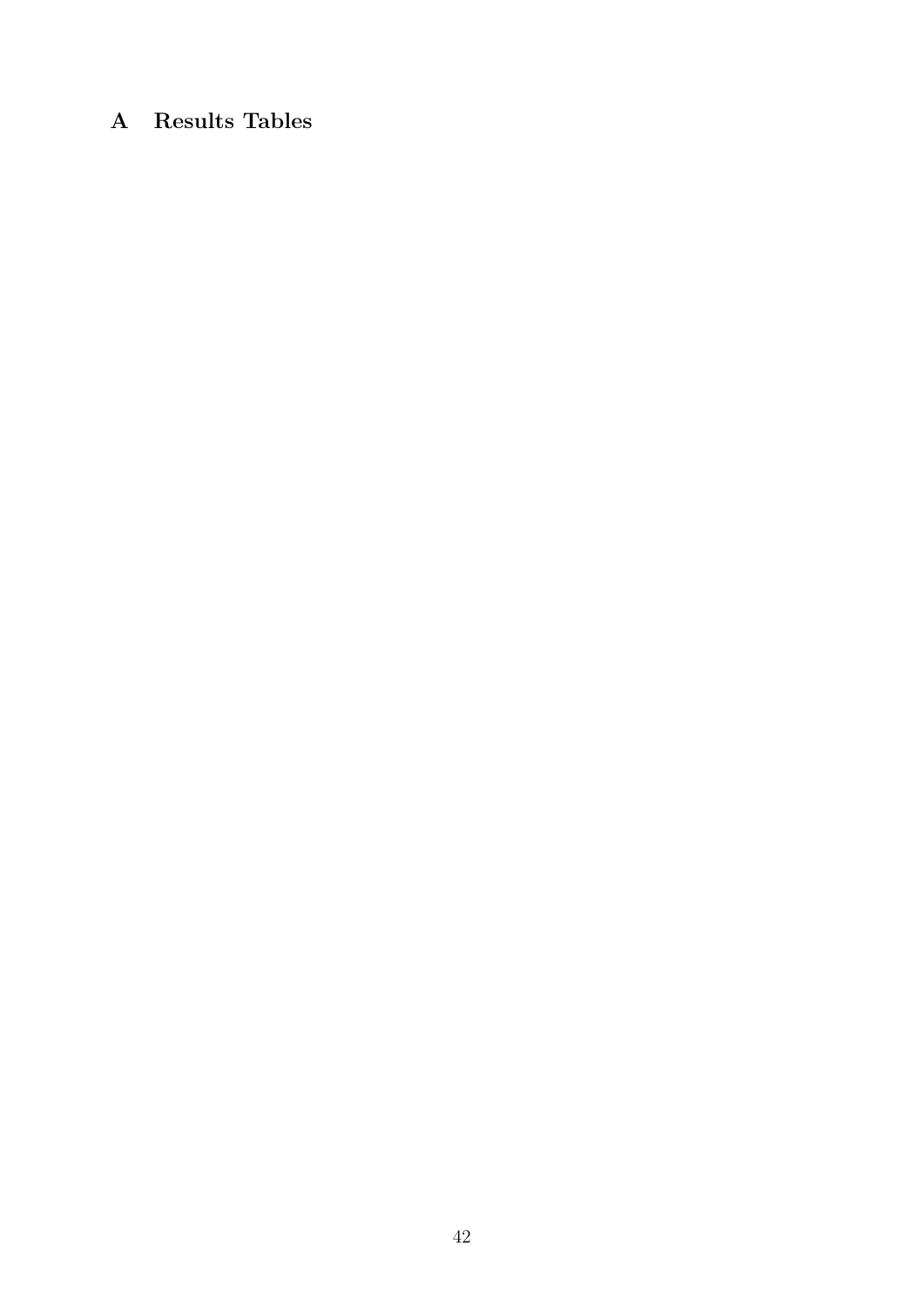|                                           | ⋖                                                                                |                | $\approx$                                                        |                   |      |                |          |                |          | 囜                                                                                        |      | Œ                                                                                    |          | Tota           |
|-------------------------------------------|----------------------------------------------------------------------------------|----------------|------------------------------------------------------------------|-------------------|------|----------------|----------|----------------|----------|------------------------------------------------------------------------------------------|------|--------------------------------------------------------------------------------------|----------|----------------|
| Year                                      |                                                                                  | $\overline{X}$ |                                                                  |                   |      | $\overline{X}$ | $\sigma$ | $\overline{X}$ | $\sigma$ | $\overline{X}$                                                                           |      | $\overline{X}$                                                                       | $\sigma$ | $\overline{X}$ |
| 1988                                      | Š                                                                                | 29             |                                                                  |                   | 0.89 | 62             |          |                |          |                                                                                          | 0.54 |                                                                                      |          | 2085           |
| 1989                                      | 60                                                                               | $\Im$          |                                                                  | S <sub>4</sub>    | 0.96 |                |          |                |          |                                                                                          |      |                                                                                      |          |                |
|                                           | 1.00                                                                             | 36             |                                                                  | $\Xi$             | 187  |                |          |                |          | 537<br>531 539<br>539 847<br>639 847<br>531 1020<br>1021 1041                            |      | 749<br>697<br>697 380 399<br>746 3030 31<br>740 329<br>740 329<br>740 329<br>740 329 |          |                |
| 1990<br>1993 34<br>1993 1996<br>1996 1996 | 1.00                                                                             |                | $\begin{array}{c} 1.00 \\ 0.89 \\ 0.84 \end{array}$              | 130               | 0.76 |                |          |                |          |                                                                                          |      |                                                                                      |          |                |
|                                           | 1.00                                                                             | $\Xi$          |                                                                  | 113               | 0.72 |                |          |                |          |                                                                                          |      |                                                                                      |          |                |
|                                           |                                                                                  | $\sharp$       |                                                                  | 167               | 0.62 |                |          |                |          |                                                                                          |      |                                                                                      |          |                |
|                                           | $\begin{array}{c} 0.75 \\ 0.80 \\ 0.080 \\ 0.772 \\ 0.00 \\ 0.01 \\ \end{array}$ |                | $0.72$<br>0.69<br>0.62                                           |                   | 0.58 |                |          |                |          |                                                                                          |      |                                                                                      |          |                |
|                                           |                                                                                  | 588            |                                                                  | 208<br>265<br>283 | 0.51 |                |          |                |          |                                                                                          |      |                                                                                      |          |                |
|                                           |                                                                                  |                | 0.58                                                             |                   | 0.48 |                |          |                |          |                                                                                          |      |                                                                                      |          |                |
|                                           |                                                                                  | 711            | 0.54                                                             | 310               | 0.45 |                |          |                |          |                                                                                          |      |                                                                                      |          |                |
| 1998                                      |                                                                                  | 106            | 0.56                                                             | 3341              | 0.50 |                |          |                |          |                                                                                          |      |                                                                                      |          |                |
| 1999                                      | $00^a$                                                                           | $28$           | $00^a$                                                           |                   | 0.52 | $\overline{1}$ | 0.42     |                |          | 898                                                                                      | 0.29 |                                                                                      |          |                |
| otal                                      | 0.86                                                                             | 787            | 0.73                                                             | 2440              | 0.59 | 3932           | 0.49     | 9472           | 0.41     | 0,069                                                                                    | 0.36 | 13,594                                                                               | 0.46     | 10,294         |
|                                           |                                                                                  |                | <sup>a</sup> In 1999 a reform was implemented which implied that |                   | from |                |          |                |          | that year on applicants with a GPA above 8 (category A and B) are automatically admitted |      |                                                                                      |          |                |

Table A1. Fraction  $p$  admitted and number of applicants  $N$  by year and lottery category **Table A1.** Fraction *p* admitted and number of applicants *N* by year and lottery category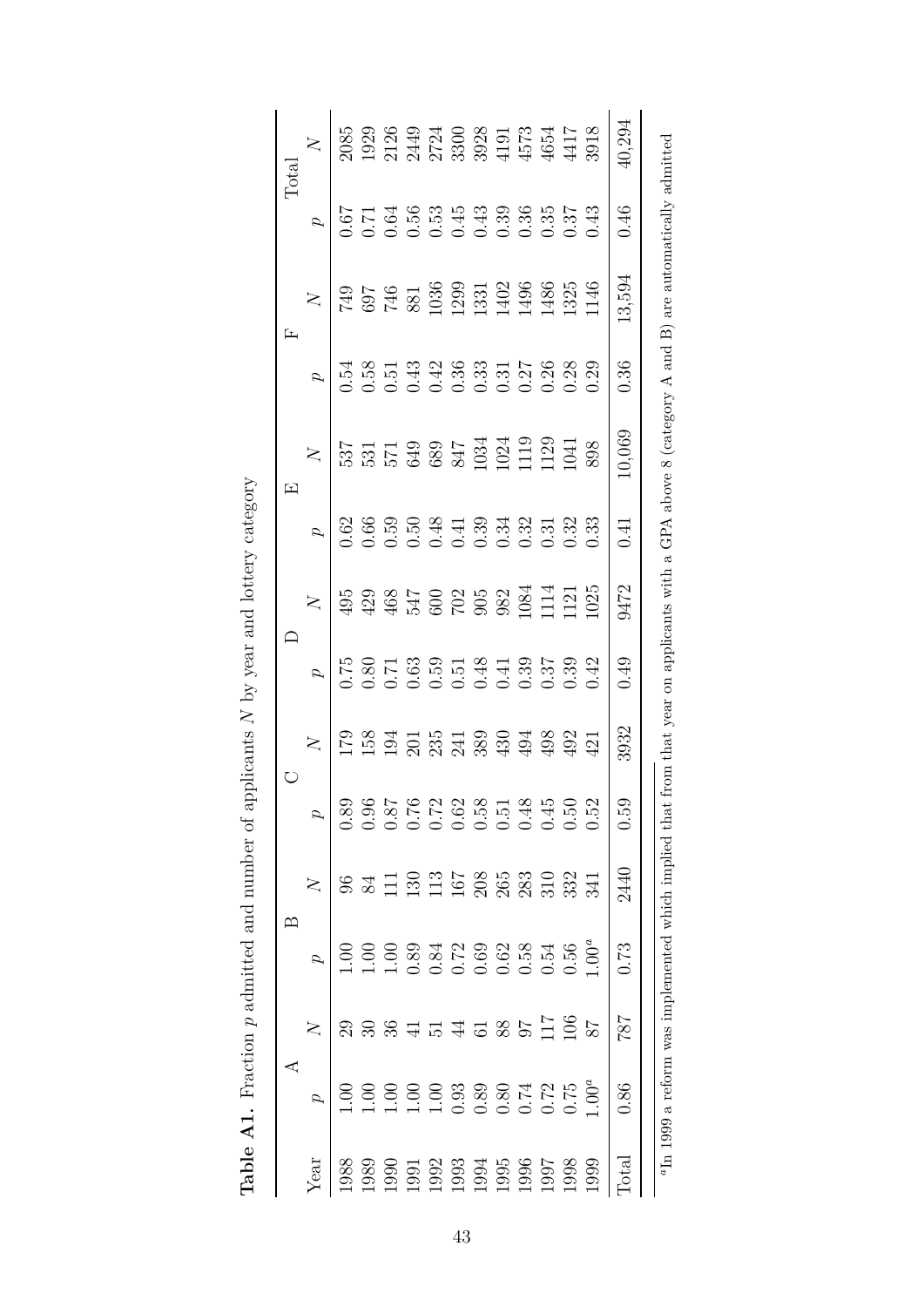|                  | Earnings        |                 | Hours         |               |
|------------------|-----------------|-----------------|---------------|---------------|
| $t-\tau$         | Men             | Women           | Men           | Women         |
| $\theta$         | $-1.7(0.6)***$  | $-0.9(0.4)**$   |               |               |
| $\mathbf{1}$     | $-2.5(0.5)***$  | $-2.5(0.3)***$  |               |               |
| $\overline{2}$   | $-0.6(0.4)$     | $-0.7(0.3)**$   |               |               |
| $\boldsymbol{3}$ | 0.1(0.5)        | 0.0(0.3)        |               |               |
| 4                | $-1.7(0.5)***$  | $-1.1(0.3)***$  |               |               |
| $\mathbf 5$      | $-5.4(0.6)***$  | $-8.4(0.4)$ *** |               |               |
| $\boldsymbol{6}$ | $-8.2(0.7)***$  | $-13.2(0.5)***$ |               |               |
| $\overline{7}$   | $6.9(1.1)***$   | $14.9(1.1)***$  | 169(160)      | $268(128)**$  |
| $8\,$            | $14.7(1.5)***$  | $24.9(1.1)***$  | $277(98)$ *** | $601(76)***$  |
| 9                | $11.2(1.1)***$  | $15.9(0.9)***$  | $146(63)**$   | $385(48)$ *** |
| 10               | $8.4(1.1)***$   | $10.9(0.8)***$  | $199(47)***$  | $288(35)****$ |
| 11               | $5.7(1.2)***$   | $9.1(0.9)***$   | $88(36)**$    | $150(31)$ *** |
| 12               | $5.1(1.4)***$   | $9.9(0.9)***$   | $122(32)***$  | $142(30)***$  |
| 13               | $7.3(1.6)***$   | $11.0(1.1)***$  | $105(30)***$  | $149(31)***$  |
| 14               | $8.9(2.1)***$   | $13.3(1.5)***$  | $112(29)$ *** | $134(33)****$ |
| 15               | $15.7(2.9)$ *** | $16.6(1.9)***$  | $114(29)$ *** | $100(35)****$ |
| 16               | $30.4(4.0)***$  | $21.0(2.4)$ *** | $62(34)*$     | $67(36)*$     |
| 17               | $37.5(5.0)***$  | $23.3(2.9)***$  | $71(37)*$     | $82(38)**$    |
| 18               | $35.8(6.9)***$  | $26.7(3.7)****$ | 50(36)        | $85(40)**$    |
| 19               | $53.2(7.9)***$  | $34.9(4.3)***$  | $71(40)*$     | $90(42)**$    |
| 20               | $47.7(10.2)***$ | $37.0(5.4)$ *** | 76 (48)       | $122(51)**$   |
| 21               | $42.0(12.6)***$ | $41.0(7.4)***$  | $-14(52)$     | 42(62)        |
| 22               | $36.3(12.7)***$ | $40.0(8.2)***$  | $-35(68)$     | $151(85)*$    |

Table A2. IV estimates of effects of medical school completion on earnings and hours, by year since first lottery and gender

*Notes*: Standard errors in parentheses. Total number of individuals is 25,491, of which 10,661 are men and 14,880 are women.  $*$   $p < 0.10$ ,  $**$   $p < 0.05$ ,  $***$   $p < 0.01$ . Every cell in this table represents a separate regression, which include controls for ethnicity, age in the first lottery year, lottery category, year of first lottery and interaction terms of the year of first lottery and lottery category.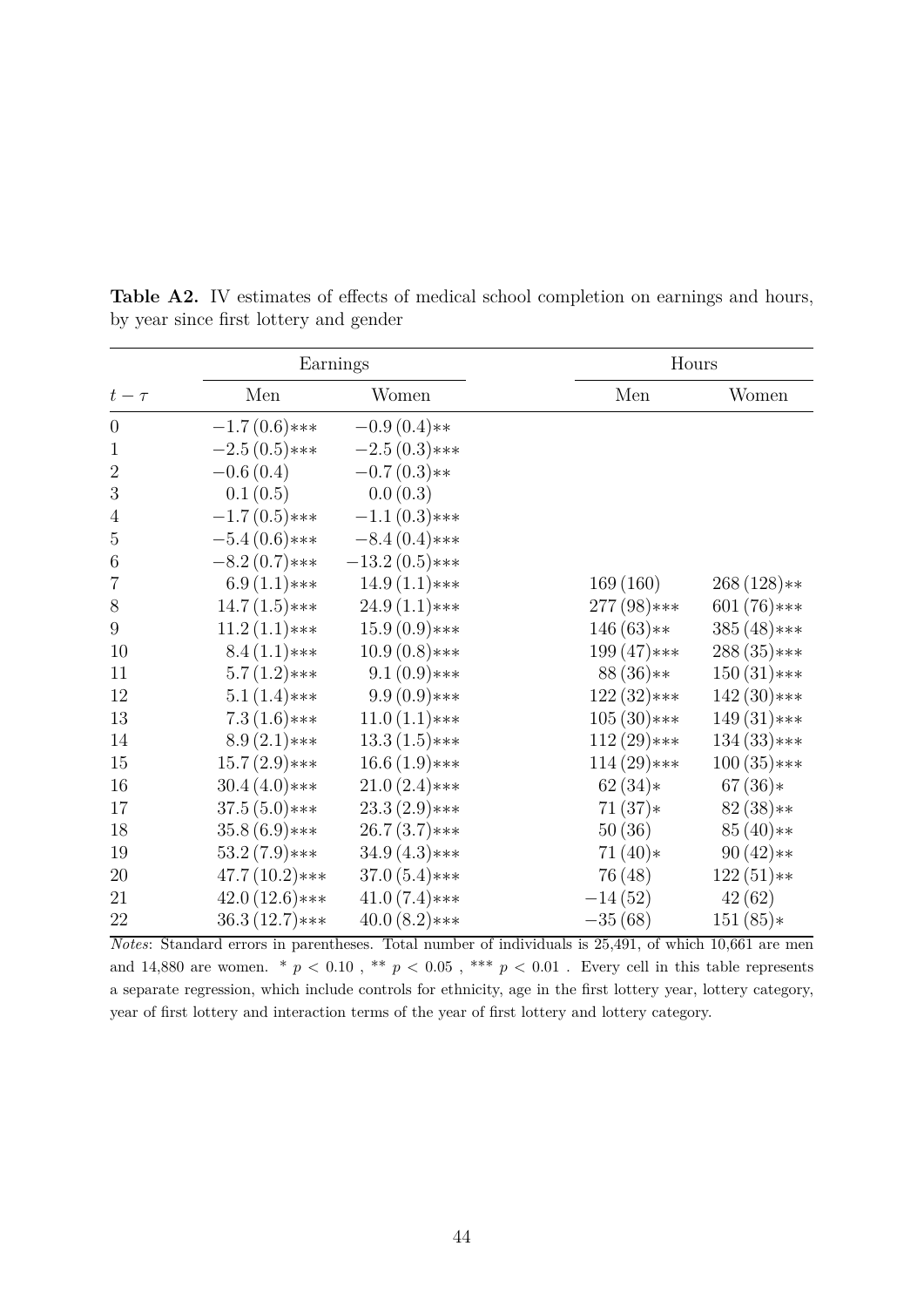Table A3. IV estimates of effects of medical school completion on earnings, by year since first lottery and lottery category **Table A3.** IV estimates of effects of medical school completion on earnings, by year since first lottery and lottery category

| F                      | ∞                                | ↺                               | ₽                                                                                                                                                                | 凵                               | 乓                              |
|------------------------|----------------------------------|---------------------------------|------------------------------------------------------------------------------------------------------------------------------------------------------------------|---------------------------------|--------------------------------|
|                        |                                  | (1.0)<br>ာ<br>၁                 | $-1.1(0.6)*$                                                                                                                                                     | $-1.5(0.6)$ ***                 | $-1.2(0.8)$                    |
|                        | رة.<br>أن<br>$-12.1$             | (0.8)                           | $(0.5)$ ***<br>$-1.9($                                                                                                                                           | $-2.5(0.5)$ ***                 | $-2.9(0.5)***$                 |
|                        | ಌ<br>С.<br>О                     | $*(0.7) *$                      | $\left( 0.5\right)$<br>$\sim 0.0$                                                                                                                                | $-0.5$ <sup>**</sup>            | $(0.5)$ ***<br>$-1.8($         |
|                        | نې<br>پ                          | (1.0)<br><u>့</u><br>၁          | $\widetilde{0}.5$<br>0.2                                                                                                                                         | (0.4)<br>0.2(                   | $-0.6(0.6)$                    |
|                        | Ċ.                               | (0.8)<br>$\sim$                 | $\widetilde{0}.0$<br>$-0.7$                                                                                                                                      | $(0.5)$ ***<br>$-1.9$           | $(0.6)$ ***<br>$-1.6($         |
|                        | $1.9$ ***<br>$\mathcal{C}$<br>ာ့ | $(1.1)****$                     | $-7.4(0.8)$ ***                                                                                                                                                  | $-6.8(0.7)$ ***                 | $-6.8(0.7)*$ **                |
|                        | $(2.2)***$<br>$\ddot{\cdot}$     | $(1.4)****$<br>$-9.4$           | $-10.7(0.9)$ ***                                                                                                                                                 | $-11.3(0.8)$ ***                | $-11.3(0.8)$ ***               |
|                        | $(5.5)****$<br>32.9 <sub>0</sub> | $(3.3)***$<br>27.4              | $(1.6)$ ***<br>18.4                                                                                                                                              | $(1.3)****$<br>$-6.7$           | (1.2)<br>$\overline{0.9}$      |
|                        | $(5.9)$ ***<br>41.7(             | $(3.2)***$<br>31.0              | $(1.7)****$<br>28.4(                                                                                                                                             | $(2.0)***$<br>17.8              | $(1.4)****$<br>10.5(           |
|                        | $(4.3)****$<br>19.7(             | $(2.3)****$<br>13.5             | $(1.4)***$<br>18.1 <sub>1</sub>                                                                                                                                  | $(1.3)****$<br>12.8(            | $(1.2)****$<br>10.8            |
|                        | $16.4(4.2)***$                   | $(2.1)***$<br>$\overline{C}$    | $(1.3)***$                                                                                                                                                       | $(1.2)***$<br>8.6(              | $(1.2)***$<br>9.4              |
|                        | $4.6$ )***<br>17.5(              | $(2.4)***$<br>$\frac{1}{8}$     | $(1.4)****$<br>$\overline{8.1}$                                                                                                                                  | $(1.4)****$<br>7.3              | $(1.1)***$<br>6.3 <sub>0</sub> |
|                        | $(5.4)*$<br>10.2 <sub>1</sub>    | $(2.9)****$<br>$9.\overline{3}$ | $(1.6)***$<br>8.2                                                                                                                                                | $(1.5)****$<br>6.9              | $(1.3)****$<br>$\overline{14}$ |
|                        | 7.1(6.9)                         | $(3.5)$ ***<br>12.7             | $(2.0)***$<br>0.7(                                                                                                                                               | $(1.6)****$<br>8.2 <sub>1</sub> | $(1.5)***$<br>9.3(             |
|                        | 7.01<br>$-1.8$                   | $(4.6)*$<br>$\frac{1}{8}$       | $9.9(2.7)***$                                                                                                                                                    | $14.7(2.3)***$                  | $(1.9)****$<br>11.5(           |
|                        | 14.7<br>5.4                      | $(7.2)**$<br>16.2               | $16.8(3.7)***$                                                                                                                                                   | $(3.0)***$<br>16.3 <sub>0</sub> | $(2.5)****$<br>16.6            |
|                        | (17.6)<br>19.2(                  | $(10.7)$ *<br>18.0              | $26.6(4.9)$ ***                                                                                                                                                  | $24.6(3.8)***$                  | $26(3.4)***$                   |
|                        | (31.7<br>2.2(                    | $(11.0)***$<br>28.1             | $(7.0)***$<br>37.8                                                                                                                                               | $28.1(4.7)***$                  | $(3.9)****$<br>27.4(           |
| $\infty$               | 230<br>$-125.3$                  | $(14.7)**$<br>35.5              | $33.0(9.2)***$                                                                                                                                                   | $(***(0.7)$<br>28.1(            | $(4.8)***$<br>31.9(            |
|                        | 1937.3<br>74.3(                  | $(14.0)****$<br>$47.7$          | $40.4(11.9)***$                                                                                                                                                  | $44.7(7.2)***$                  | $41.9(5.6)***$                 |
| $\mathbb{S}$           | $136.1(40.2)***$                 | $(18.8)***$<br><b>66.1</b>      | (18.2)<br>12.8(                                                                                                                                                  | $(8.7)****$<br>51.5(            | $(6.8)$ ***<br>44.2 (          |
|                        | $(57.2)**$<br>137.7(             | $(35.8)**$<br>72.8              | (26.2)<br>13.6 <sub>0</sub>                                                                                                                                      | $(11.0)***$<br>48.8             | $(8.3)***$<br>44.4(            |
| $\Omega$               | $124.5(56.9)**$                  | (60.0<br>72.3                   | $46.5(21.8)**$                                                                                                                                                   | $30.9(13.4)**$                  | $40.6(9.1)***$                 |
|                        |                                  |                                 | Notes: Standard errors in parentheses. Total number of individuals in categories B, C, D, E and F are respectively 1808, 2724, 6083, 6435 and 8441. * $p < 0.10$ |                                 |                                |
| ** $p < 0.05$ .        |                                  |                                 | *** $p < 0.01$ . Every cell in this table represents a separate regression, which include controls for gender, ethnicity, age in the first lottery year and      |                                 |                                |
| year of first lottery. |                                  |                                 |                                                                                                                                                                  |                                 |                                |